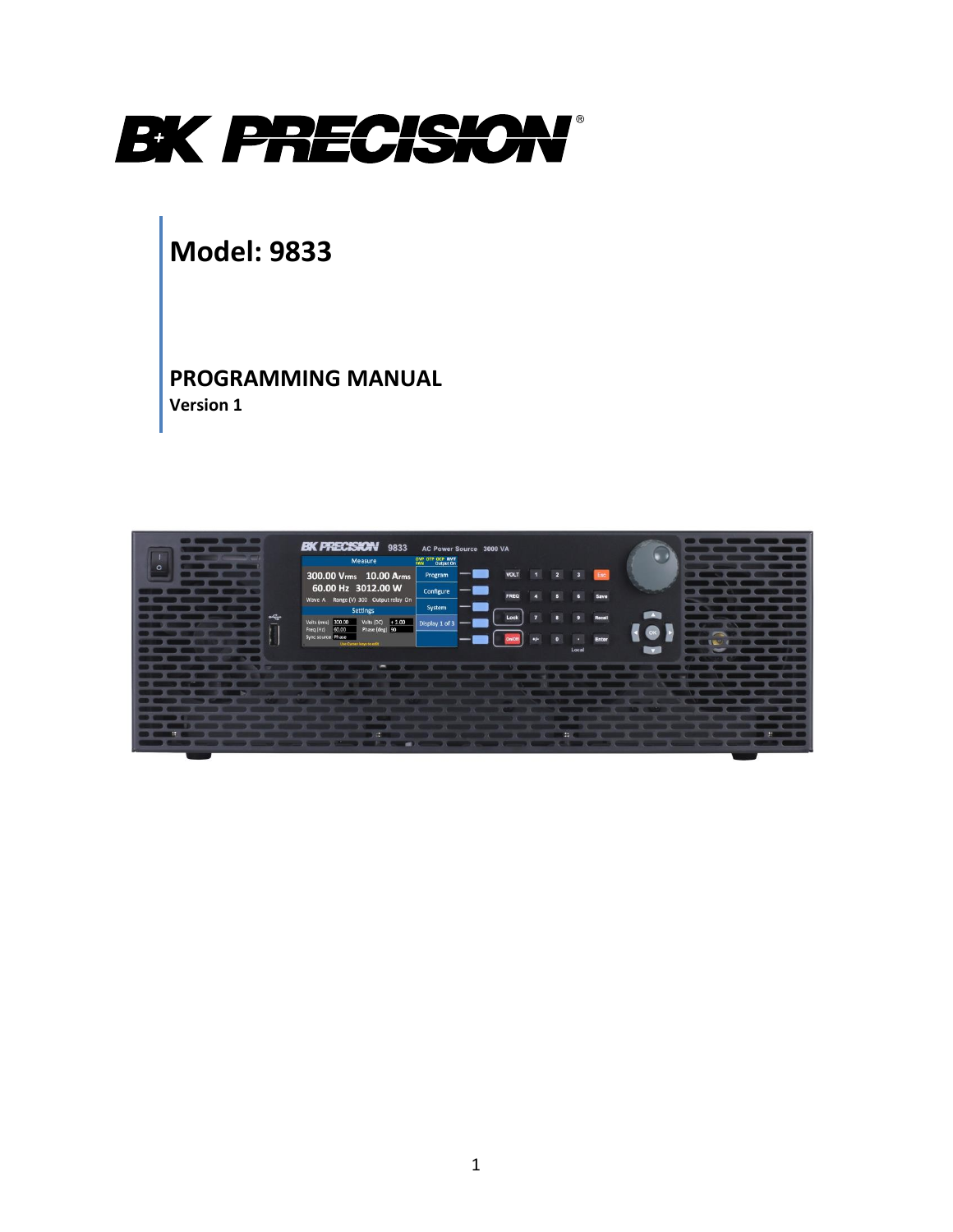# <span id="page-1-0"></span>**Notations**

**TEXT** – Denotes a softkey.

 $\textsf{TEXT}\rbrack$  – Denotes a front panel button.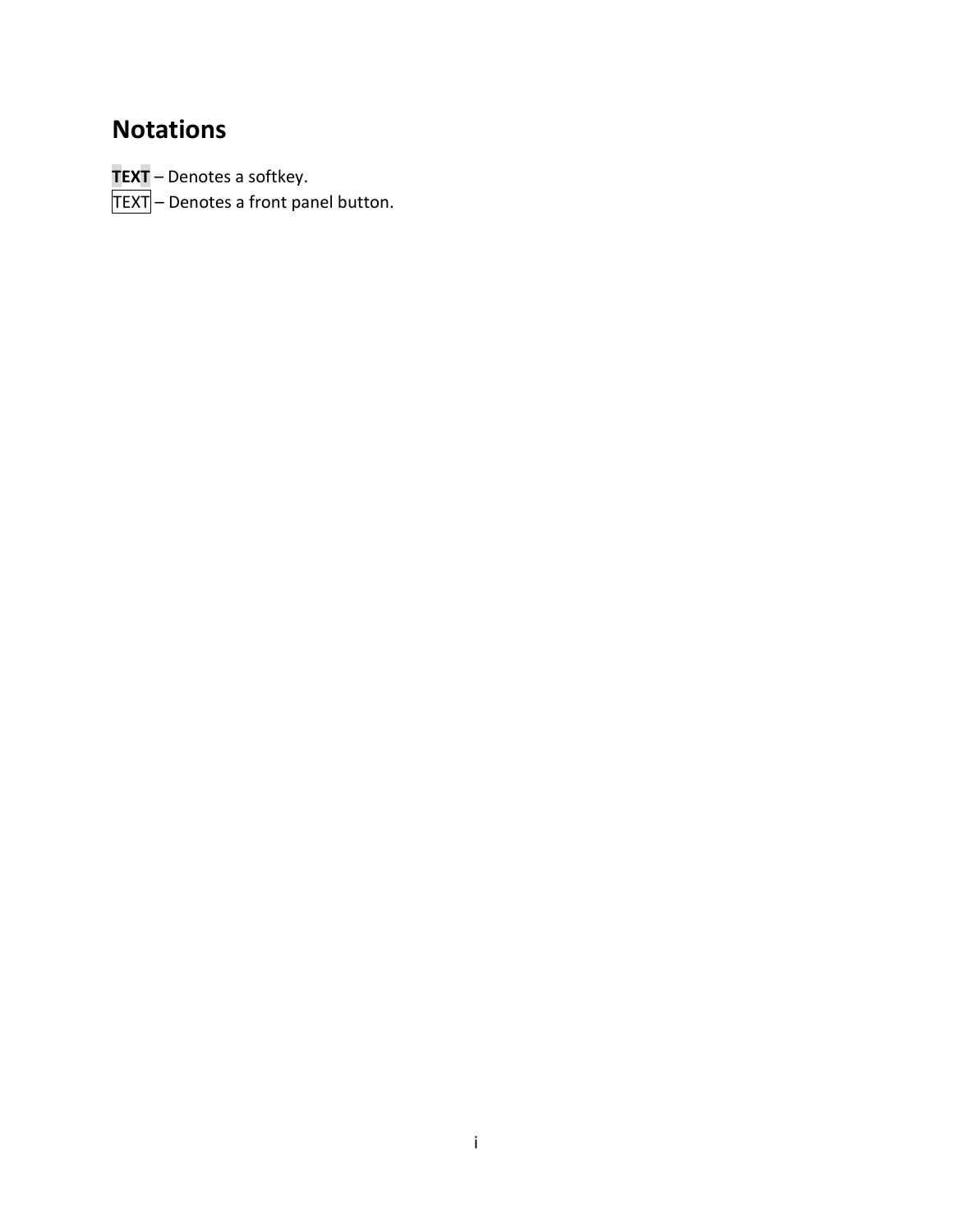# **Table of Contents**

| 1.        |  |                                                                        |
|-----------|--|------------------------------------------------------------------------|
| Α.        |  |                                                                        |
| <b>B.</b> |  |                                                                        |
| C.        |  |                                                                        |
| D.        |  |                                                                        |
| 2.        |  |                                                                        |
| Ε.        |  |                                                                        |
| F.        |  |                                                                        |
| G.        |  |                                                                        |
| Η.        |  |                                                                        |
|           |  |                                                                        |
|           |  |                                                                        |
|           |  | 3.                                                                     |
|           |  | $4_{-}$                                                                |
|           |  | 5.                                                                     |
|           |  | FETCh:CURRent:CREStfactor? - MEASure:CURRent:CREStfactor?  4<br>6.     |
|           |  | 7 <sup>1</sup>                                                         |
|           |  | FETCh:CURRent:PEAK:POSitive? - MEASure:CURRent:PEAK:POSitive?  5<br>8. |
|           |  | 9. FETCh:CURRent:PEAK:NEGative? - MEASure:CURRent:PEAK:NEGative? 5     |
|           |  |                                                                        |
|           |  |                                                                        |
|           |  | 12. FETCh:POWer:AC:APParent? - MEASure:POWer:AC:APParent? 6            |
|           |  | 13. FETCh:POWer:AC:REACtive? - MEASure:POWer:AC:REACtive? 6            |
|           |  | 14. FETCh:POWer:AC:PFACtor? - MEASure:POWer:AC:PFACtor?  6             |
| Τ.        |  |                                                                        |
|           |  | 1.                                                                     |
|           |  | 2.                                                                     |
|           |  | 3.                                                                     |
|           |  | 4.                                                                     |
|           |  | 5.                                                                     |
|           |  | 6.                                                                     |
|           |  | 7.                                                                     |
|           |  | 8.                                                                     |
|           |  | 9.                                                                     |
|           |  |                                                                        |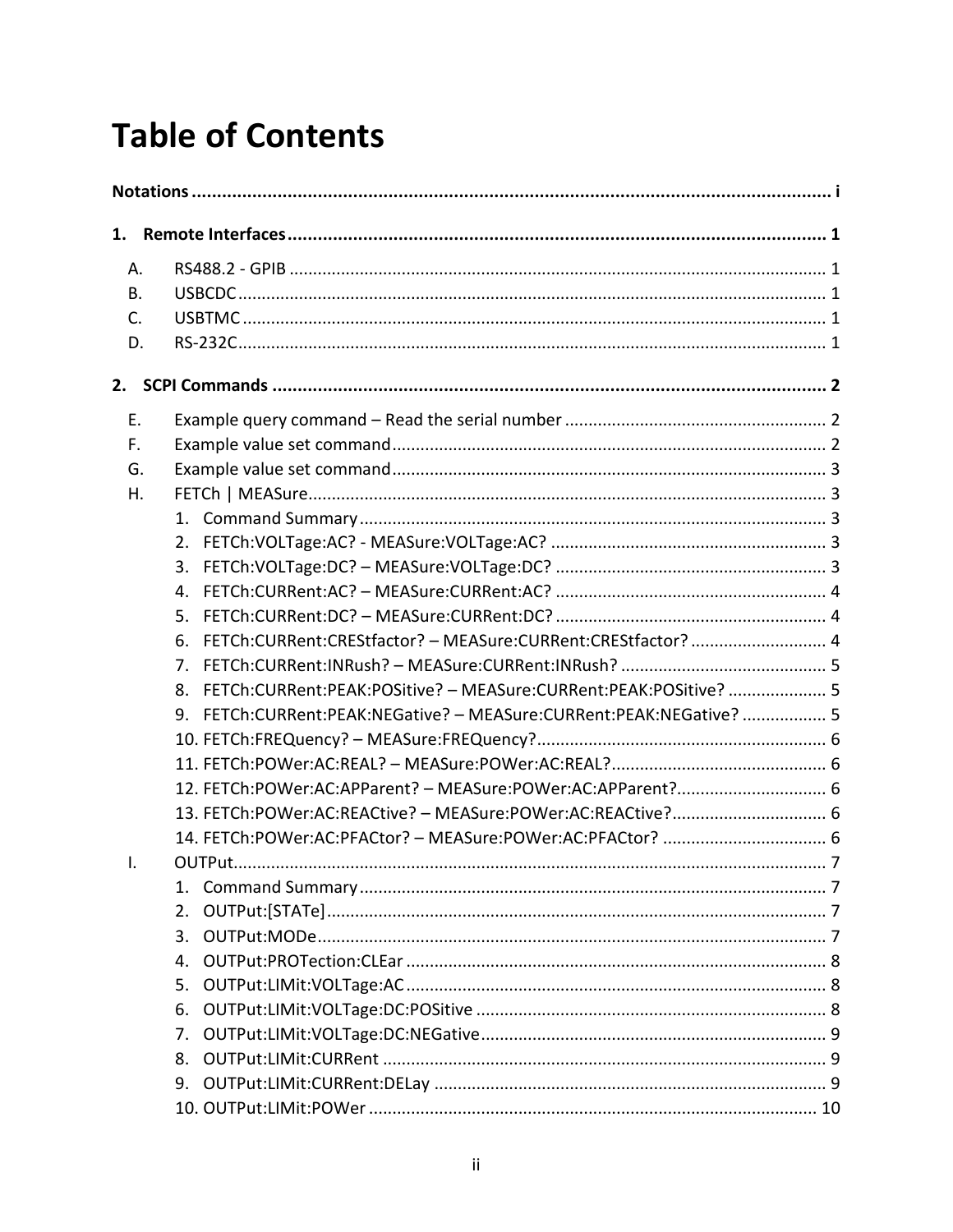| J. |    |     |
|----|----|-----|
|    | 1. |     |
|    | 2. |     |
|    | 3. |     |
|    | 4. |     |
|    | 5. |     |
|    | 6. |     |
|    | 7. |     |
|    | 8. |     |
|    | 9. |     |
|    |    |     |
|    |    |     |
|    |    |     |
|    |    |     |
|    |    |     |
|    |    |     |
|    |    |     |
|    |    |     |
|    |    |     |
|    |    |     |
|    |    |     |
|    |    |     |
|    |    |     |
|    |    |     |
|    |    |     |
|    |    |     |
|    |    |     |
|    |    |     |
|    |    | .23 |
|    |    |     |
|    |    |     |
|    |    |     |
|    |    |     |
|    |    |     |
|    |    |     |
|    |    |     |
|    |    |     |
|    |    |     |
|    |    |     |
|    |    |     |
|    |    |     |
|    |    |     |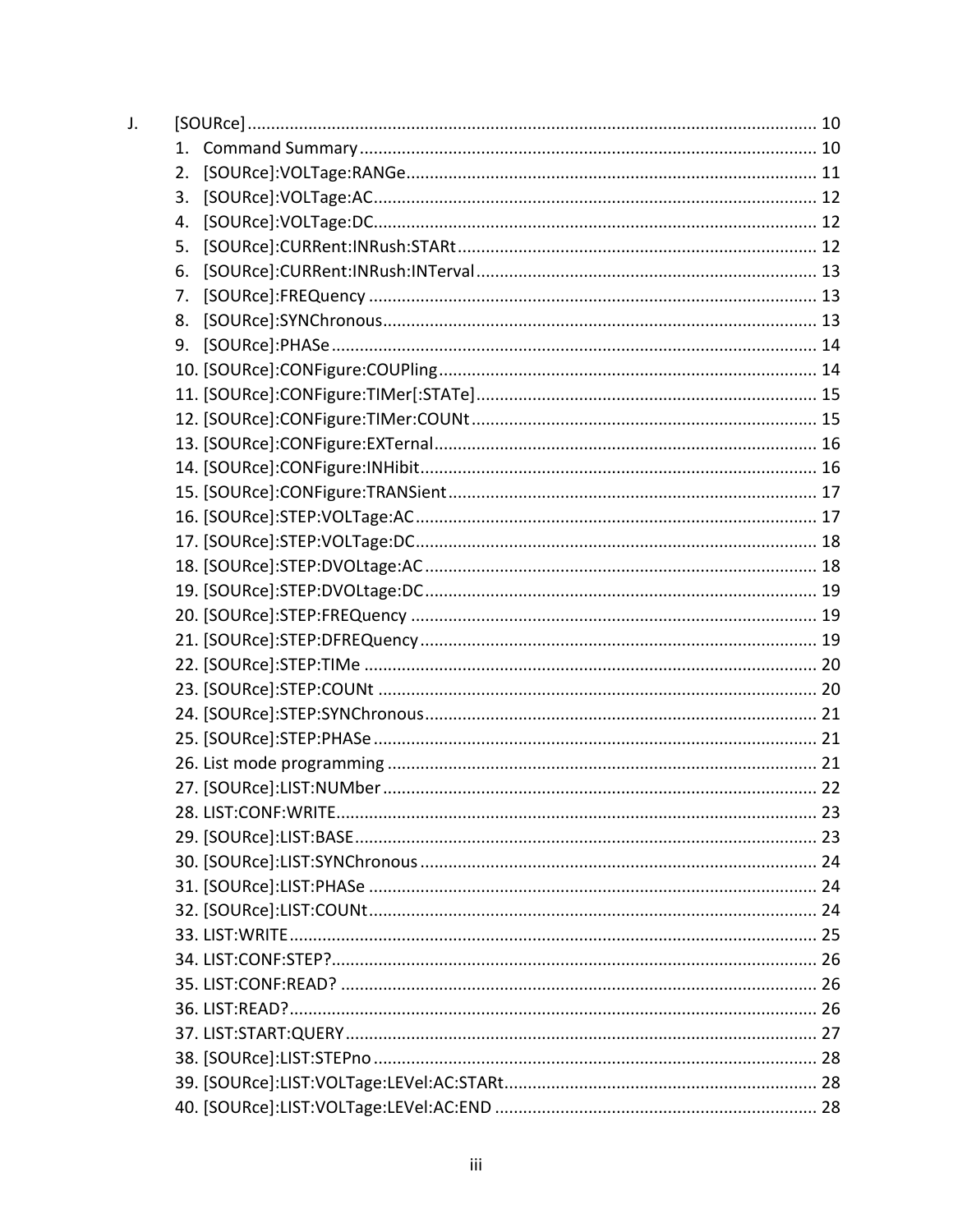| К. |    |  |
|----|----|--|
|    |    |  |
|    |    |  |
|    | 3. |  |
|    | 4. |  |
|    | 5. |  |
|    | 6. |  |
|    |    |  |
|    | 8. |  |
|    | 9. |  |
|    |    |  |
|    |    |  |
|    |    |  |
|    |    |  |
|    |    |  |
|    |    |  |
|    |    |  |
|    |    |  |
|    |    |  |
| L. |    |  |
|    |    |  |
|    |    |  |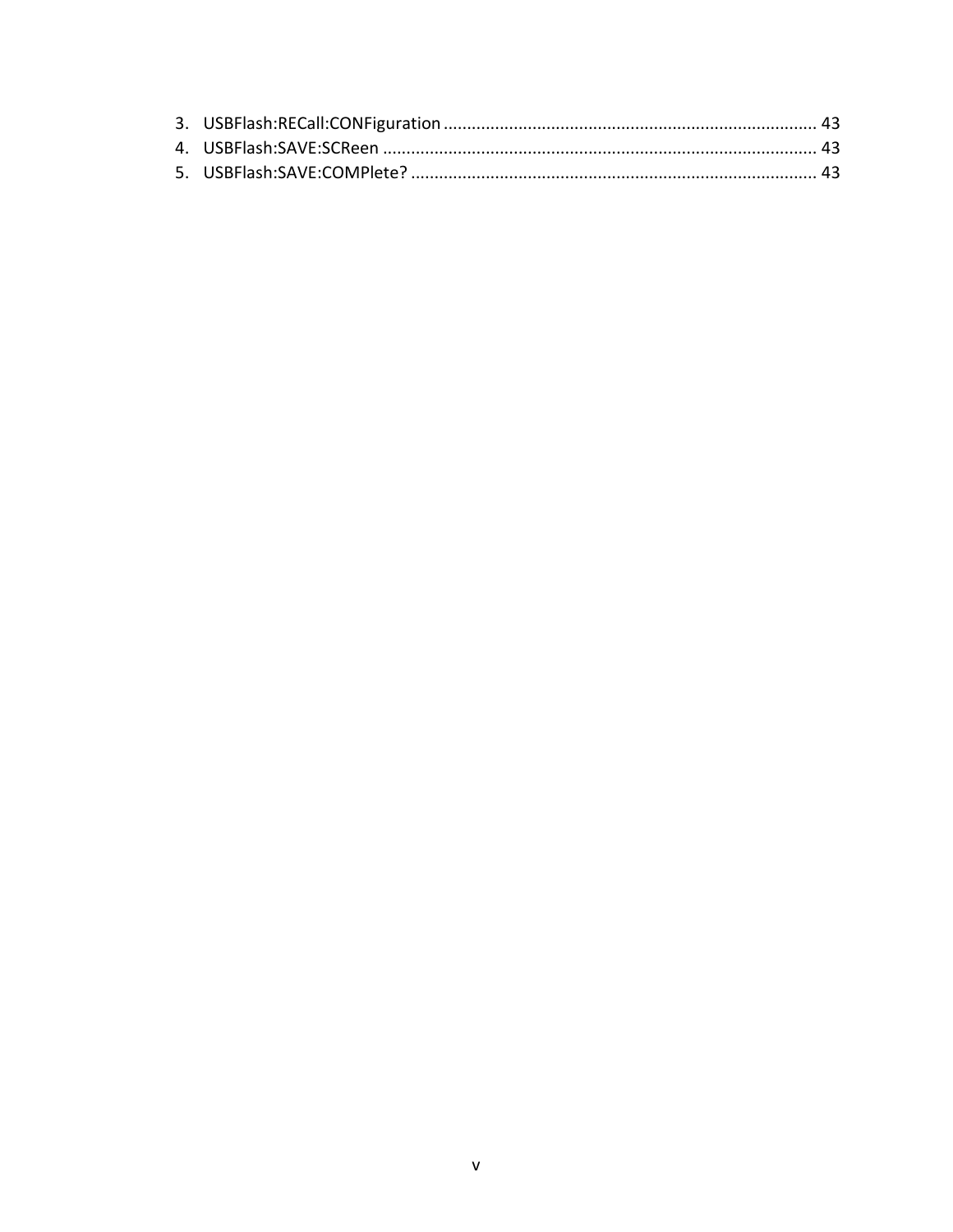# <span id="page-6-0"></span>**1. Remote Interfaces**

- <span id="page-6-1"></span>**A. RS488.2 - GPIB**
- <span id="page-6-2"></span>**B. USBCDC**
- <span id="page-6-3"></span>**C. USBTMC**
- <span id="page-6-4"></span>**D. RS-232C**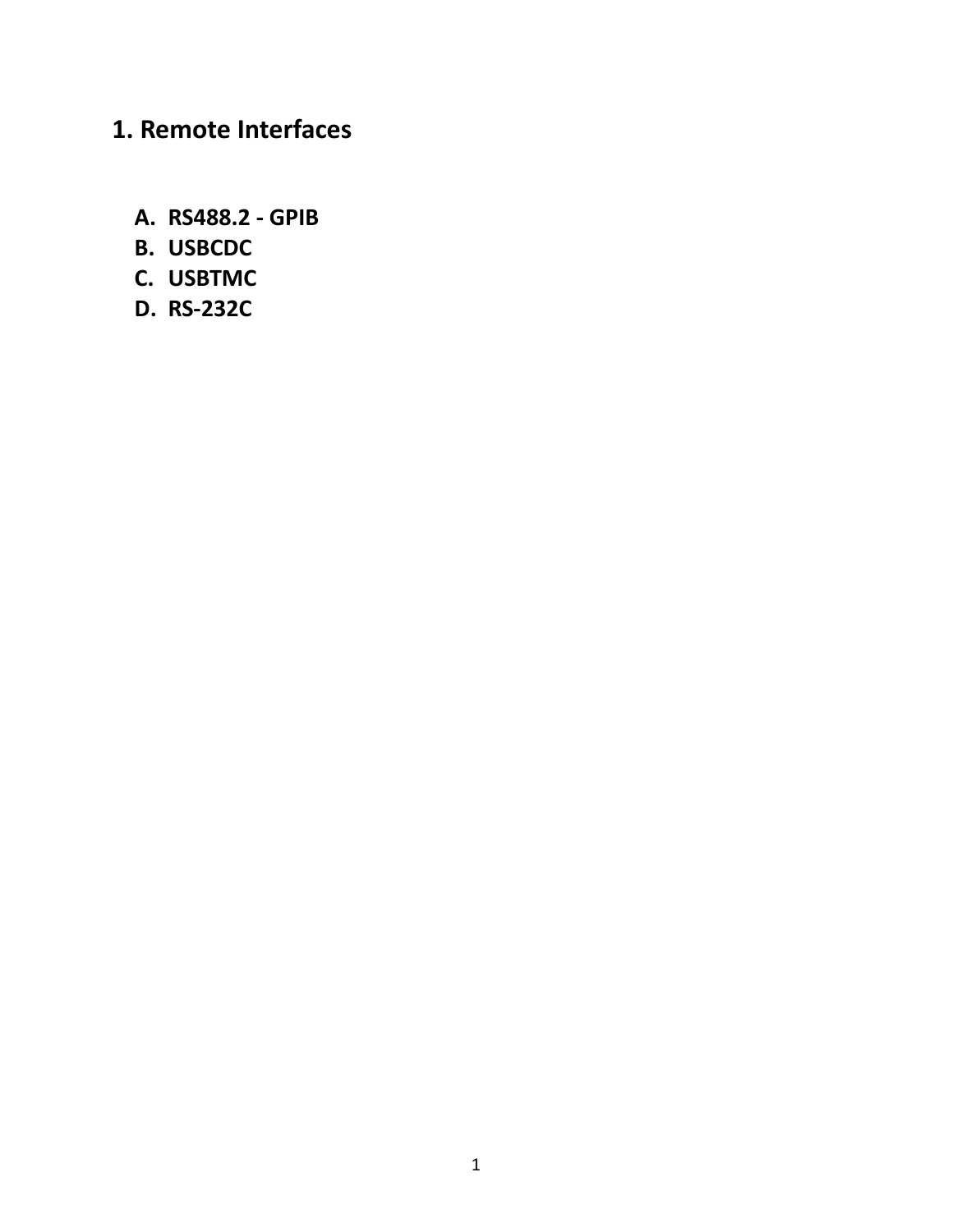# <span id="page-7-0"></span>**2. SCPI Commands**

General syntax for SCPI commands or query is a ":" (colon) separated string with either a "?" or an argument following the command string separated by a SPACE character. Commands are terminated by the linefeed character (0x10, "\n"). Arguments are listed using "< ARG | ARG | ... >" in the following descriptions. The "ARG" will be from the following:

| Symbol              | Format                                                    |
|---------------------|-----------------------------------------------------------|
| $<$ NR1 $>$         | Number with an implicit decimal point at the end. Ex. 100 |
| $<$ NRf $>$         | Number with an explicit decimal point. Ex. 100.5          |
| <boolean></boolean> | Boolean value. Ex. 0   OFF   1   ON                       |
| $<$ STR $>$         | Named value. Ex. "phase"                                  |

Most commands have a long and short format, the capitalized portion of the name is the short form, and the complete name is the long form. For example, the FETch can be sent as either "fet" or fetch. Short and long forms may be mixed in a command string. An optional portion of a command is shown within "[ ]".

# <span id="page-7-1"></span>**E. Example query command – Read the serial number**

*"*

*XX.XX SYStem*

*XX.XX.YY SERial?*

*"*

This command is in the SYStem section of the SCPI command set. The command is a "query" command and will return a string containing the serial number. As a "query" it must end with a "?" character. The value returned will be terminated by 2 characters "\r" "\n" (0x0D 0x0A).

Command string: "sys:ser?\n" OR "system:serial?\n" OR "sys:serial?\n" etc…

# <span id="page-7-2"></span>**F. Example value set command**

```
"
```
*XX.XX SYStem*

*XX.XX.YY SERial?*

 $\mathbf{u}$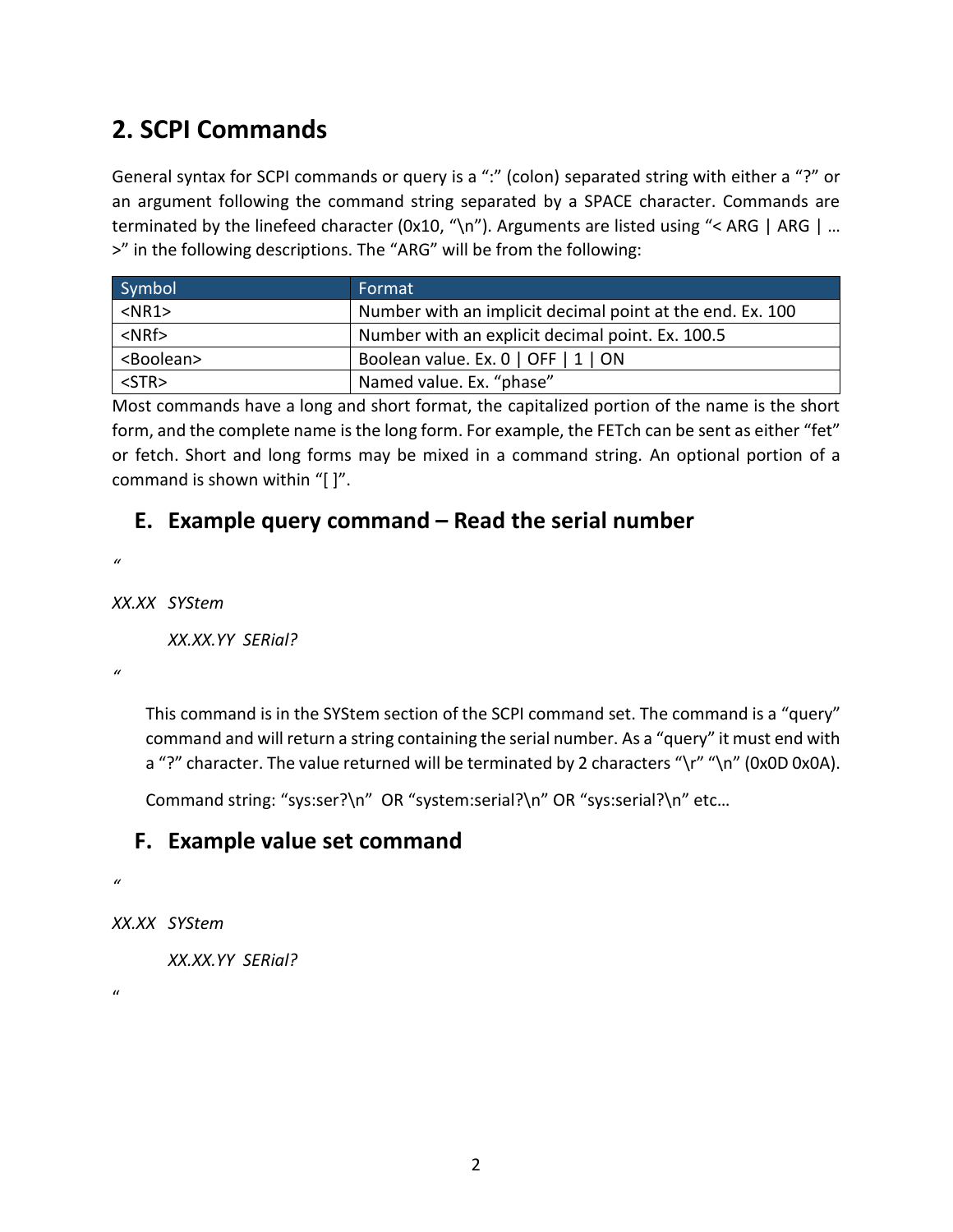# <span id="page-8-0"></span>**G. Example value set command**

*XX.XX SYStem*

*"*

"

*XX.XX.YY SERial?*

# <span id="page-8-1"></span>**H. FETCh | MEASure**

# *1. Command Summary*

<span id="page-8-2"></span>The following commands use either FETCH or MEASURE as the root. For example, "FETCH:FREQ?", and "MEASURE:FREQ?" are equivalent. Fetch and Measure function identically, they trigger measurement and return the value measured.

[MEASure:VOLTage:AC?](#page-8-3) [MEASure:VOLTage:DC?](#page-8-4) [MEASure:CURRent:AC?](#page-9-0) [MEASure:CURRent:DC?](#page-9-1) [MEASure:CURRent:CREStfactor?](#page-9-2) [MEASure:CURRent:INRush?](#page-10-0) [MEASure:CURRent:PEAK:POSitive?](#page-10-1) [MEASure:CURRent:PEAK:NEGative?](#page-10-2) [MEASure:POWer:AC:REAL?](#page-11-1) [MEASure:POWer:ACAPParent?](#page-11-2) [MEASure:POWer:AC:REACtive?](#page-11-3) [MEASure:POWer:AC:PFACtor?](#page-11-4)

<span id="page-8-3"></span>*2. FETCh:VOLTage:AC? - MEASure:VOLTage:AC?*

**Description** Query the RMS AC voltage.

**Query Syntax** FETCh:VOLTage:AC? - MEASure:VOLTage:AC?

**Returned Parameters** <NRf>

Value: 0-300V or 0-150V depending on the range setting.

**Related Commands** [\[SOURce\]:VOLTage:AC](#page-17-0)

<span id="page-8-4"></span>*3. FETCh:VOLTage:DC? – MEASure:VOLTage:DC?*

**Description** Query the DC voltage.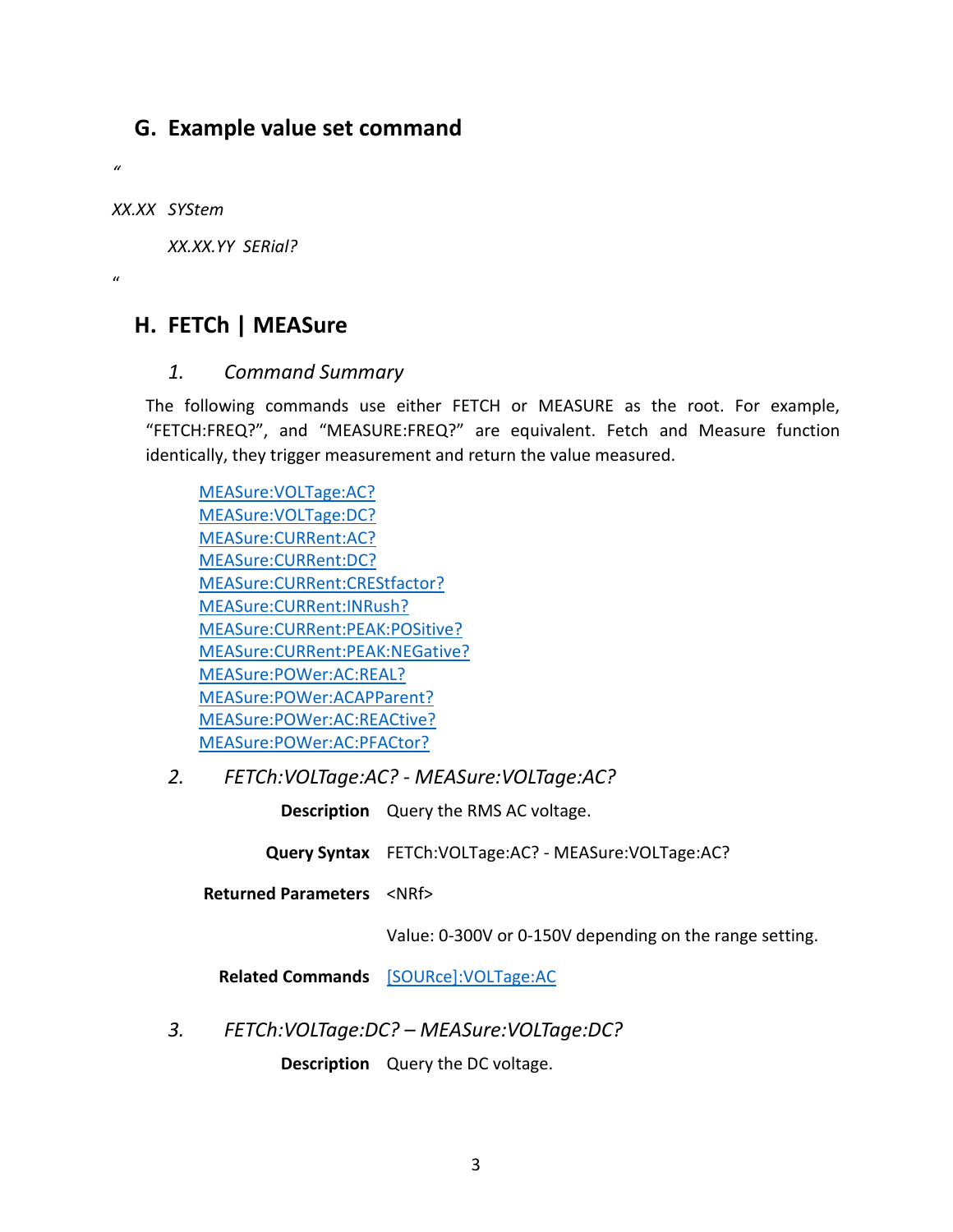**Query Syntax** FETCh:VOLTage:DC? – MEASure:VOLTage:DC?

**Returned Parameters** <NR1>

Value: -424 to 424 or -212 to 212 depending on the range setting.

**Related Commands** [\[SOURce\]:VOLTage:DC](#page-17-1)

<span id="page-9-0"></span>*4. FETCh:CURRent:AC? – MEASure:CURRent:AC?*

**Description** Query the AC current (Amps).

**Query Syntax** FETCh:CURRent:AC? – MEASure:CURRent:AC?

**Returned Parameters** <NRf>

Value: Returns a floating point number.

**Related Commands** [OUTPut:LIMit:CURRent](#page-14-1)

<span id="page-9-1"></span>*5. FETCh:CURRent:DC? – MEASure:CURRent:DC?*

**Description** Query the DC current being delivered.

- **Query Syntax** FETCh:CURRent:DC? MEASure:CURRent:DC?
- **Returned Parameters** <NRf>

Value: A floating point

- **Related Commands** [\[SOURce\]:VOLTage:DC,](#page-17-1) [OUTPut:LIMit:VOLTage:DC:POSitive,](#page-13-2) [OUTPut:LIMit:VOLTage:DC:NEGative](#page-14-0)
- <span id="page-9-2"></span>*6. FETCh:CURRent:CREStfactor? – MEASure:CURRent:CREStfactor?*
	- **Description** Query the Crest Factor measured by the unit.
	- **Query Syntax** FETCh:CURRent:CREStfactor? MEASure:CURRent:CREStfactor?

**Returned Parameters** <NRf>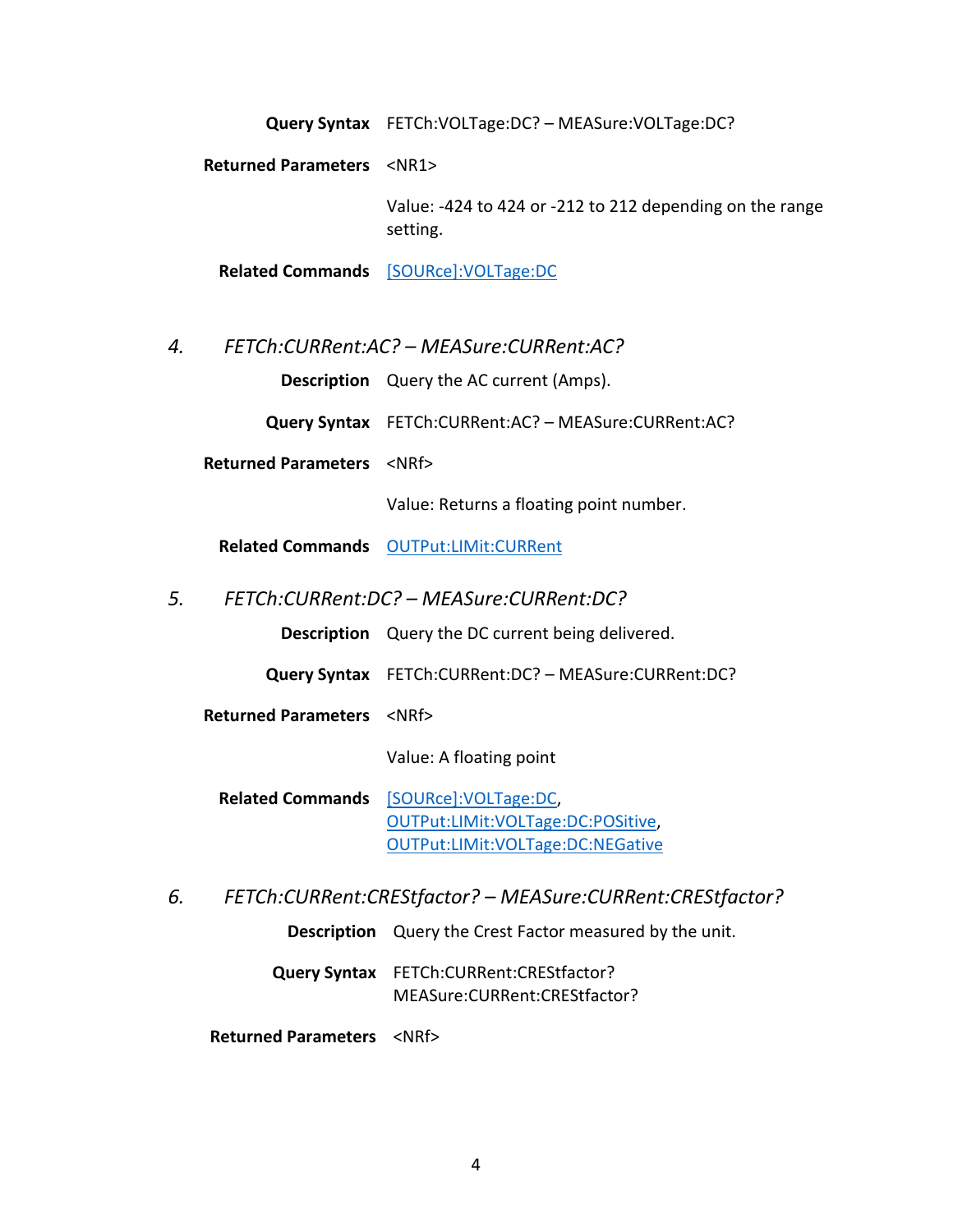<span id="page-10-0"></span>*7. FETCh:CURRent:INRush? – MEASure:CURRent:INRush?*

**Description** Query the measured inrush current delivered to the load. **Note** Value valid only when the supply output is on. Disabling output clears the value and returns 0.000000. **Query Syntax** FETCh:CURRent:INRush? MEASure:CURRent:INRush? **Returned Parameters** <NRf> **Related Commands** [source:current:inrush:start](#page-17-2) [source:current:inrush:interval](#page-18-0)

<span id="page-10-1"></span>*8. FETCh:CURRent:PEAK:POSitive? – MEASure:CURRent:PEAK:POSitive?*

**Description** Query the positive peak current delivered to the load.

- **Note** This is the present value at the time the command is issued.
- **Query Syntax** FETCh:CURRent:PEAK:POSitive?

MEASure:CURRent:PEAK:POSitive?

**Returned Parameters** <NRf>

# <span id="page-10-2"></span>*9. FETCh:CURRent:PEAK:NEGative? – MEASure:CURRent:PEAK:NEGative?*

|                                        | <b>Description</b> Query the negative peak current delivered to the load. |
|----------------------------------------|---------------------------------------------------------------------------|
| Note                                   | This is the present value at the time the command is<br>issued.           |
|                                        | Query Syntax FETCh:CURRent:PEAK:NEGative?                                 |
|                                        | MEASure: CURRent: PEAK: NEGative?                                         |
| <b>Returned Parameters <nrf></nrf></b> |                                                                           |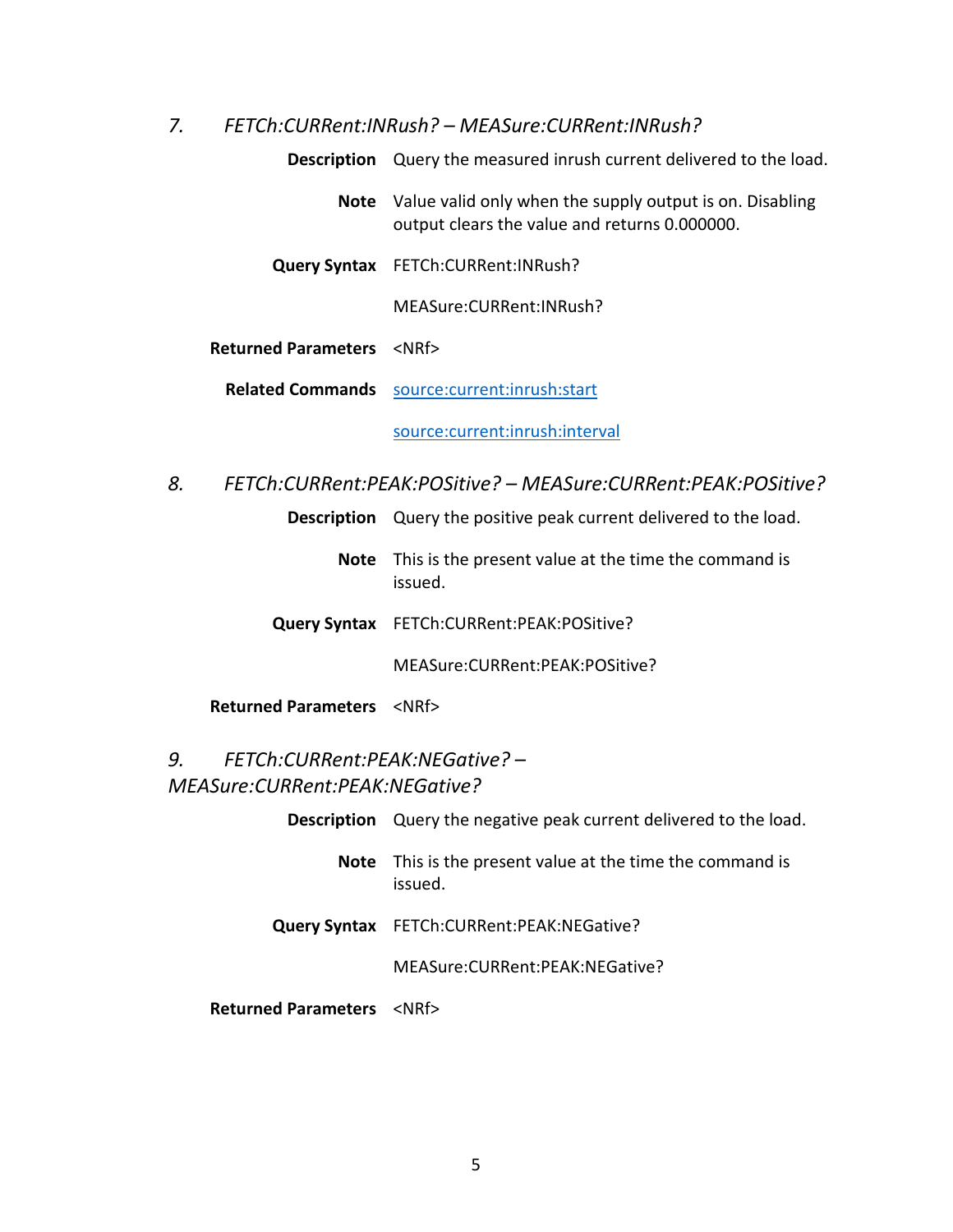<span id="page-11-0"></span>*10. FETCh:FREQuency? – MEASure:FREQuency?*

**Description** Query the frequency at the output.

**Query Syntax** FETCh:FREQuency?

MEASure:FREQuency?

**Returned Parameters** <NRf>

**Related Commands** [\[SOURce\]:FREQuency](#page-18-1)

- <span id="page-11-1"></span>*11. FETCh:POWer:AC:REAL? – MEASure:POWer:AC:REAL?*
	- **Description** Query the real component of the power consumed by the load.
	- **Query Syntax** FETCh:POWer:AC:REAL?

MEASure:POWer:AC:REAL?

#### **Returned Parameters** <NRf>

- <span id="page-11-2"></span>*12. FETCh:POWer:AC:APParent? – MEASure:POWer:AC:APParent?*
	- **Description** Query the apparent power consumed by the load.

**Query Syntax** FETCh:POWer:AC:APParent?

MEASure:POWer:AC:APParent?

**Returned Parameters** <NRf>

<span id="page-11-3"></span>*13. FETCh:POWer:AC:REACtive? – MEASure:POWer:AC:REACtive?*

**Description** Query the reactive power consumed by the load.

**Query Syntax** FETCh:POWer:AC:REACtive?

MEASure:POWer:AC:REACtive?

**Returned Parameters** <NRf>

<span id="page-11-4"></span>*14. FETCh:POWer:AC:PFACtor? – MEASure:POWer:AC:PFACtor?* **Description** Query the power factor of the output.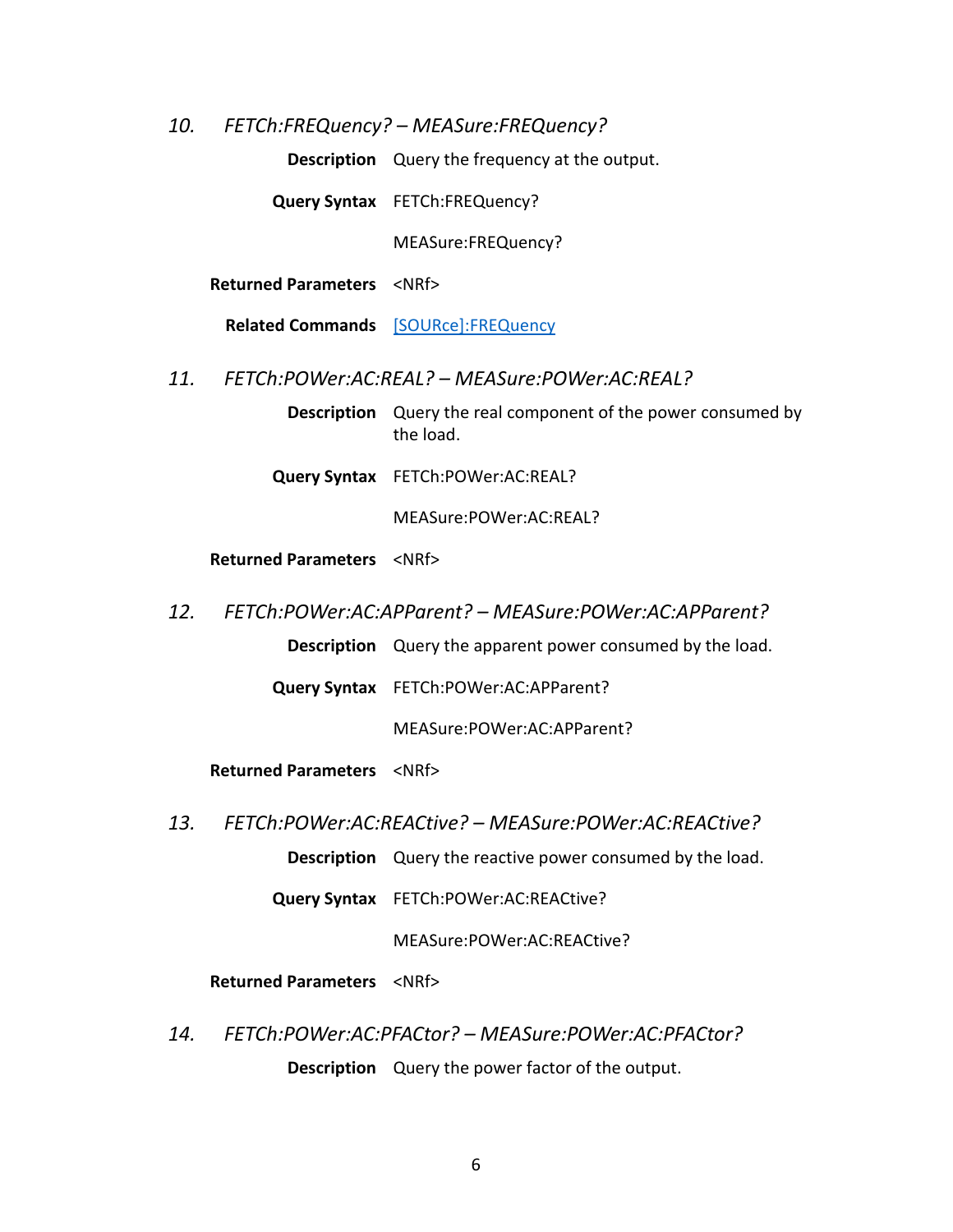#### **Query Syntax** FETCh:POWer:AC:PFACtor?

MEASure:POWer:AC:PFACtor?

**Returned Parameters** <NRf>

# <span id="page-12-0"></span>**I. OUTPut**

<span id="page-12-1"></span>This is some text that describes the section.

*1. Command Summary*

[OUTPut\[:STATe\]](#page-12-2) [OUTPut:MODe](#page-12-3) [OUTPut:PROTection:CLEar](#page-13-0) [OUTPut:LIMit:VOLTage:AC](#page-13-1) [OUTPut:LIMit:VOLTage:DC:POSitive](#page-13-2) OUTPut:LIMit:VOLTage:DC:NEGative [OUTPut:LIMit:CURRent](#page-14-1) [OUTPut:LIMit:CURRent:DELay](#page-14-2) [OUTPut:LIMit:POWer](#page-15-0)

# <span id="page-12-2"></span>*2. OUTPut:[STATe]*

**Description** Turn the OUTPut on or off, or query the present state.

- **Command Syntax** OUTPut[:STATe] <Bool>
	- **Parameters** 0 | OFF | 1 | ON
		- **Examples** OUTP on
	- **Query Syntax** OUTPut:[STATe]?

**Returned Parameters** <STR>

Returns the string "ON" or "OFF"

#### <span id="page-12-3"></span>*3. OUTPut:MODe*

**Description** Set or query the waveform operation to output.

Use this to switch between normal output mode or to run one of the other programmatic modes.

**Command Syntax** OUTPut:MODe <STR>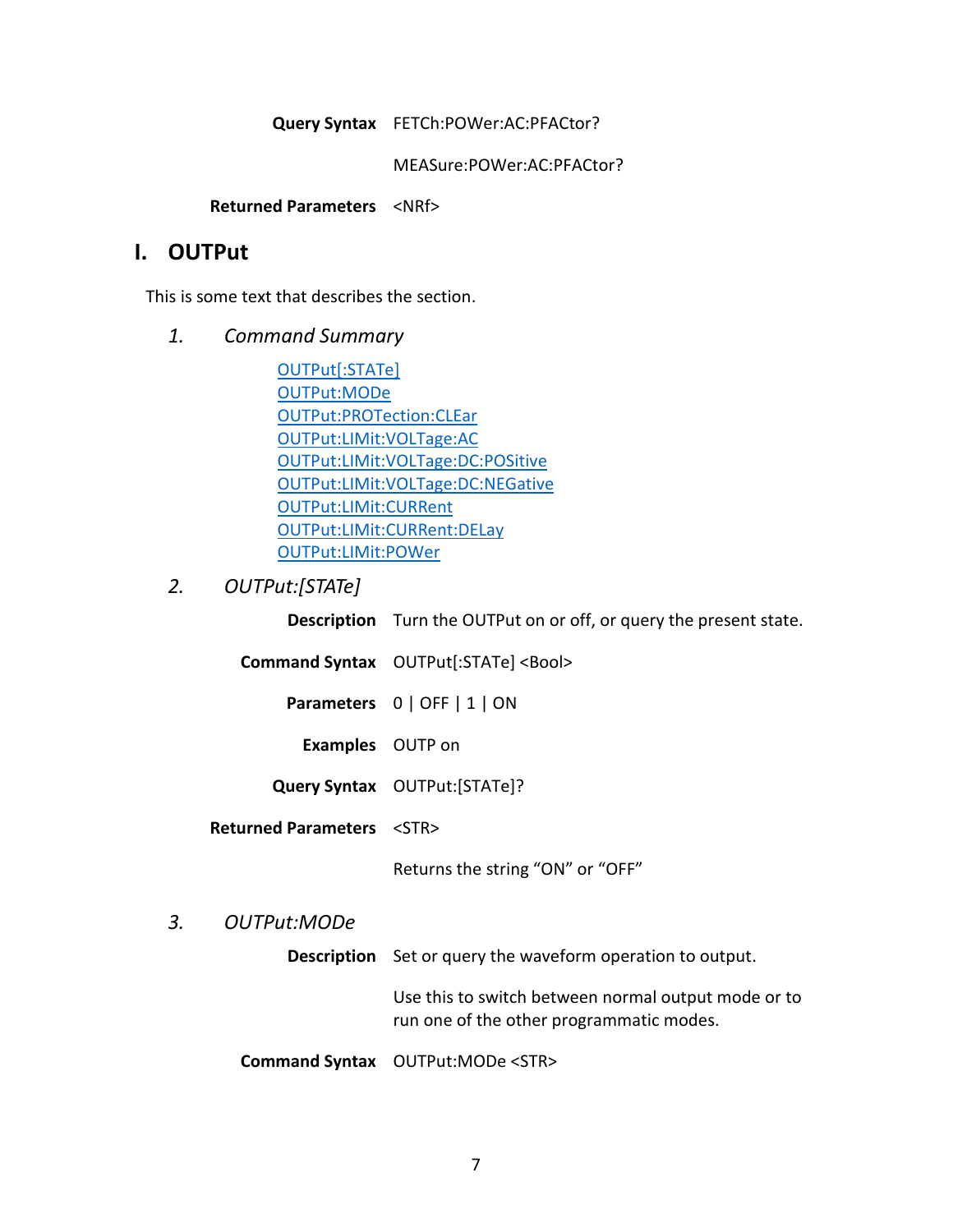**Parameters** NORMal | STEP | LIST | PULSE

**Examples** OUTP:MOD step

**Query Syntax** OUTPut:MODe?

**Returned Parameters** <STR>

"NORMal", "STEP", "LIST", "PULSE"

## <span id="page-13-0"></span>*4. OUTPut:PROTection:CLEar*

- **Description** Reset the protection state in the event of a protection fault. When a limit is reached, the output will turn off and the alarm will sound. This command clears the alarm.
- **Command Syntax** OUTPut:PROTection:CLEar
	- **Parameters** None

**Examples** output:prot:cle

#### <span id="page-13-1"></span>*5. OUTPut:LIMit:VOLTage:AC*

|  | <b>Description</b> Set or query the AC voltage limit. |
|--|-------------------------------------------------------|
|--|-------------------------------------------------------|

- **Note** This limit applies to AC and AC+DC modes and limits based on the RMS output voltage.
- **Command Syntax** OUTPut:LIMit:VOLTage:AC <NR2>
	- **Parameters** Output voltage limit as a floating point number. 310V for example.
		- **Examples** outp:lim:volt:ac 310
	- **Query Syntax** OUTPut:LIMit:VOLTage:AC?
- **Returned Parameters** <NR2>

Example: 310.000000

# <span id="page-13-2"></span>*6. OUTPut:LIMit:VOLTage:DC:POSitive*

**Description** Set or query the upper DC voltage limit.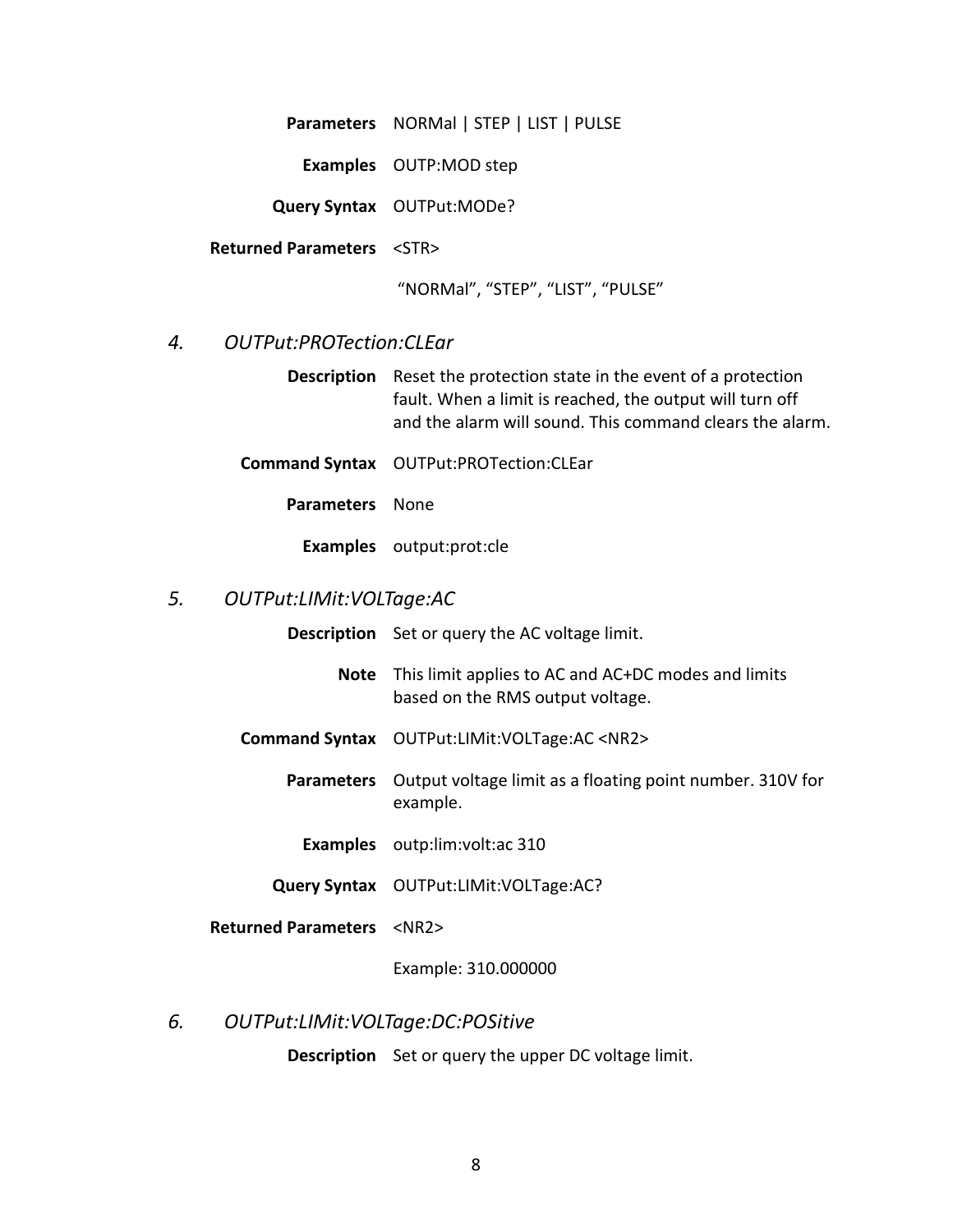**Command Syntax** OUTPut:LIMit:VOLTage:DC:POSitive <NR2>

**Parameters** Positive voltage limit

**Examples** output:limit:voltage:dc:positive 125

**Query Syntax** OUTPut:LIMit:VOLTage:DC:POSitive?

**Returned Parameters** <NR2>

Example: 125.000000

#### <span id="page-14-0"></span>*7. OUTPut:LIMit:VOLTage:DC:NEGative*

**Description** Set or query the lower DC voltage limit.

**Command Syntax** OUTPut:LIMit:VOLTage:DC:NEGative <NR2>

**Parameters** Negative voltage limit

**Examples** OUTP:LIM:VOLT:DC:NEG -100

**Query Syntax** OUTPut:LIMit:VOLTage:DC:NEGative?

**Returned Parameters** <NR2>

#### <span id="page-14-1"></span>*8. OUTPut:LIMit:CURRent*

**Description** Set or query the current limit in amps.

**Command Syntax** OUTPut:LIMit:CURRent <NR2>

**Examples** OUTP:LIM:CURR 12.34

**Query Syntax** OUTPut:LIMit:CURRent?

**Returned Parameters** <NR2>

#### <span id="page-14-2"></span>*9. OUTPut:LIMit:CURRent:DELay*

**Description** Set the delay, in milliseconds, for triggering output protection.

**Command Syntax** OUTPut:LIMit:CURRent:DELay <NR2>

**Parameters** <NR2>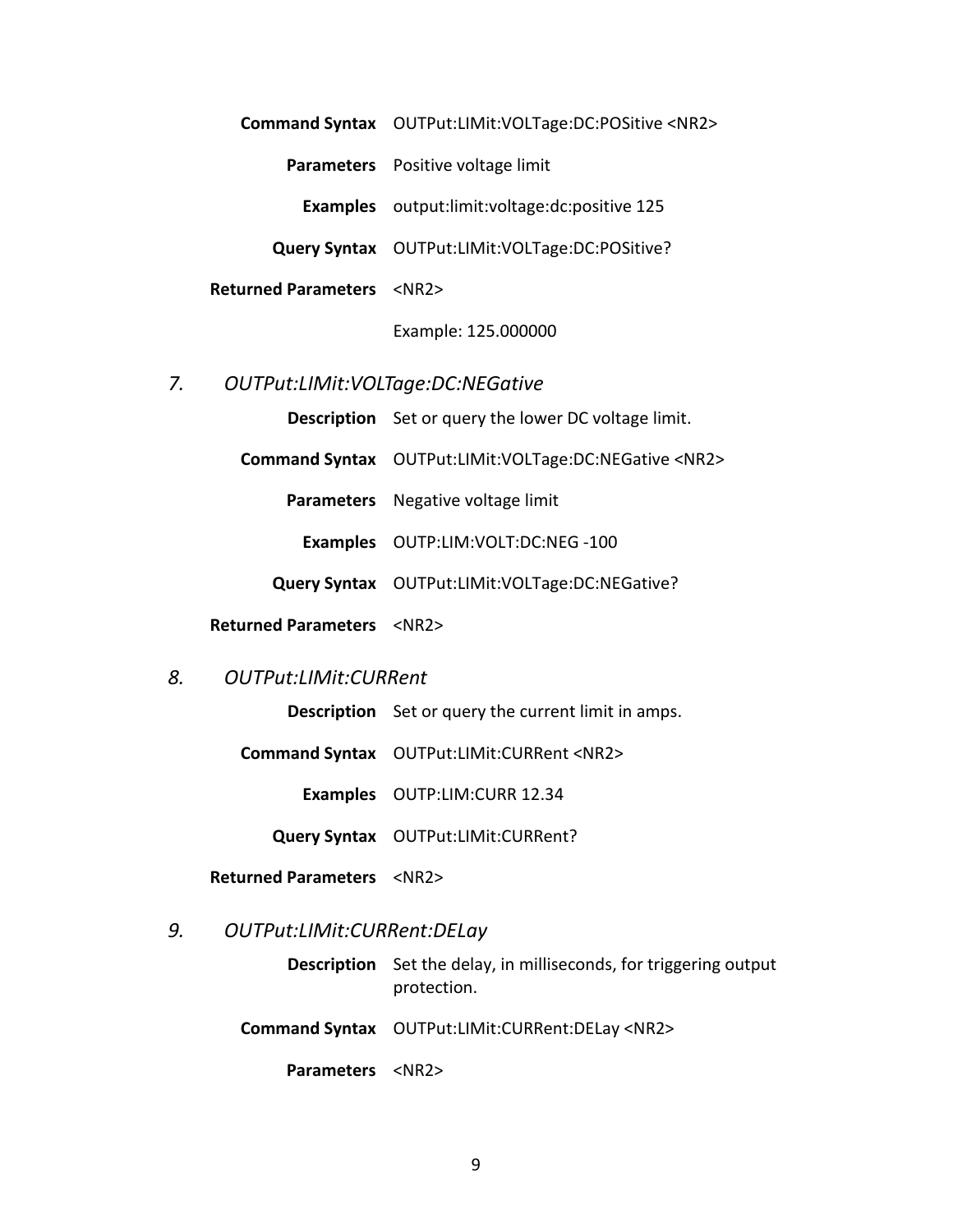#### 0-10000ms

**Examples** OUTPut:LIMit:CURRent:DEL 133

**Query Syntax** OUTPut:LIMit:CURRent:DELay?

**Returned Parameters** <NR1>

**Related Commands** [OUTPut:LIMit:CURRent](#page-14-1)

## <span id="page-15-0"></span>*10. OUTPut:LIMit:POWer*

**Description** Set or query the OUTPut power limit in watts.

**Command Syntax** OUTPut:LIMit:POWer <NR2>

**Parameters** 0 to 3300 depending on unit.

**Examples** OUTP:LIM:POW 3300

**Query Syntax** OUTPut:LIMit:POWer?

**Returned Parameters** <NR2>

# <span id="page-15-2"></span><span id="page-15-1"></span>**J. [SOURce]**

*1. Command Summary*

[\[SOURce\]:VOLTage:RANGe](#page-16-0) [\[SOURce\]:VOLTage:AC](#page-17-0) [\[SOURce\]:VOLTage:DC](#page-17-1) [\[SOURce\]:CURRent:INRush:STARt](#page-17-2) [\[SOURce\]:CURRent:INRush:INTerval](#page-18-0) [\[SOURce\]:FREQuency](#page-18-1) [\[SOURce\]:SYNChronous](#page-18-2) [\[SOURce\]:PHASe](#page-19-0) [\[SOURce\]:CONFigure:COUPling](#page-19-1) [\[SOURce\]:CONFigure:TIMer\[:STATe\]](#page-20-0) [\[SOURce\]:CONFigure:TIMer:COUNt](#page-20-1) [\[SOURce\]:CONFigure:EXTernal](#page-21-0) [\[SOURce\]:CONFigure:INHibit](#page-21-1) [\[SOURce\]:CONFigure:TRANSient](#page-22-0) [\[SOURce\]:STEP:VOLTage:AC](#page-22-1) [\[SOURce\]:STEP:VOLTage:DC](#page-23-0) [\[SOURce\]:STEP:DVOLtage:AC](#page-23-1) [\[SOURce\]:STEP:DVOLtage:DC](#page-23-1)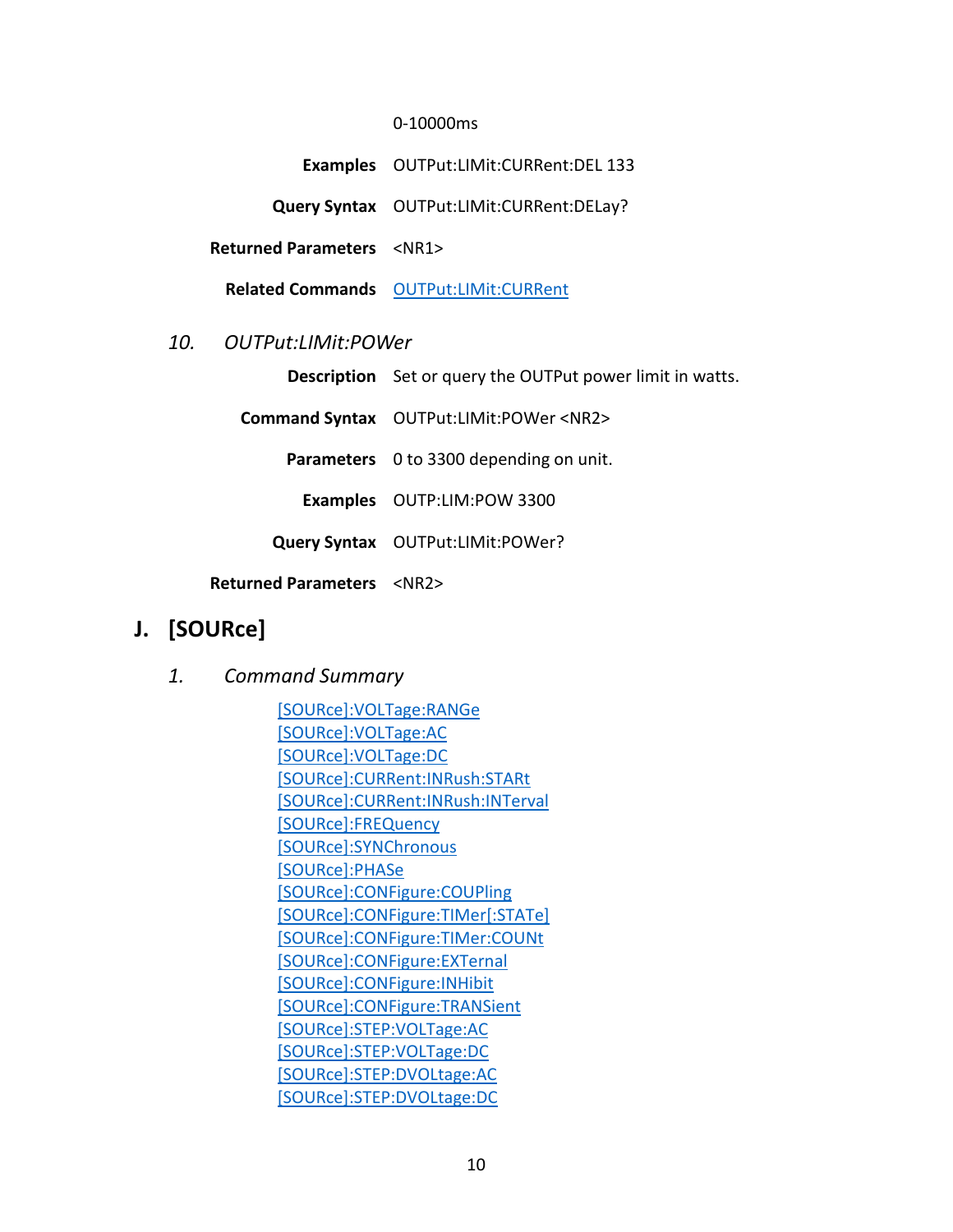[\[SOURce\]:STEP:FREQuency](#page-24-1) [\[SOURce\]:STEP:DFREquency](#page-24-3) [\[SOURce\]:STEP:TIMe](#page-25-0) [\[SOURce\]:STEP:COUNt](#page-25-1) [\[SOURce\]:STEP:SYNChronous](#page-26-0) [\[SOURce\]:STEP:PHASe](#page-26-1) [\[SOURce\]:LIST:NUMber](#page-26-2) [\[SOURce\]:LIST:BASE](#page-28-0) [\[SOURce\]:LIST:SYNChronous](#page-29-0) [\[SOURce\]:LIST:PHASe](#page-29-1) [\[SOURce\]:LIST:COUNt](#page-29-2) [\[SOURce\]:LIST:STEPno](#page-30-0) [\[SOURce\]:LIST:VOLTage:LEVel:AC:STARt](#page-33-3) [\[SOURce\]:LIST:VOLTage:LEVel:AC:END](#page-33-2) [\[SOURce\]:LIST:VOLTage:LEVel:DC:STARt](#page-34-0) [\[SOURce\]:LIST:VOLTage:LEVel:DC:END](#page-34-1) [\[SOURce\]:LIST:FREQuency:LEVel:STARt](#page-34-2) [\[SOURce\]:LIST:FREQuency:LEVel:END](#page-35-0) [\[SOURce\]:LIST:DWEL](#page-35-1) [\[SOURce\]:LIST:STEP:COUNt](#page-35-1) [\[SOURce\]:LIST:CLEar](#page-35-1) [\[SOURce\]:LIST:SAVE](#page-35-2) [SOURce]:PULSe:VOLTage:AC [\[SOURce\]:PULSe:VOLTage:DC](#page-36-0) [\[SOURce\]:PULSe:FREQuency](#page-36-1) [\[SOURce\]:PULSe:SYNChronous](#page-36-2) [\[SOURce\]:PULSe:PHASe](#page-37-0) [\[SOURce\]:PULSe:DUTY](#page-37-1) [\[SOURce\]:PULSe:PERIOd](#page-38-0) [\[SOURce\]:PULSe:COUNt](#page-38-1) [\[SOURce\]:FUNCtion:SHAPe](#page-38-2) [\[SOURce\]:FUNCtion:SHAPe:A](#page-39-0) [\[SOURce\]:FUNCtion:SHAPe:B](#page-39-1)

<span id="page-16-0"></span>*2. [SOURce]:VOLTage:RANGe*

**Description** Set the voltage range to HIGH (300V) or LOW (150V).

**Command Syntax** [SOURce]:VOLTage:RANGe <STR>

**Parameters** <HIGH | LOW>

**Examples** sour:volt:rang high

**Query Syntax** [SOURce]:VOLTage:RANGe?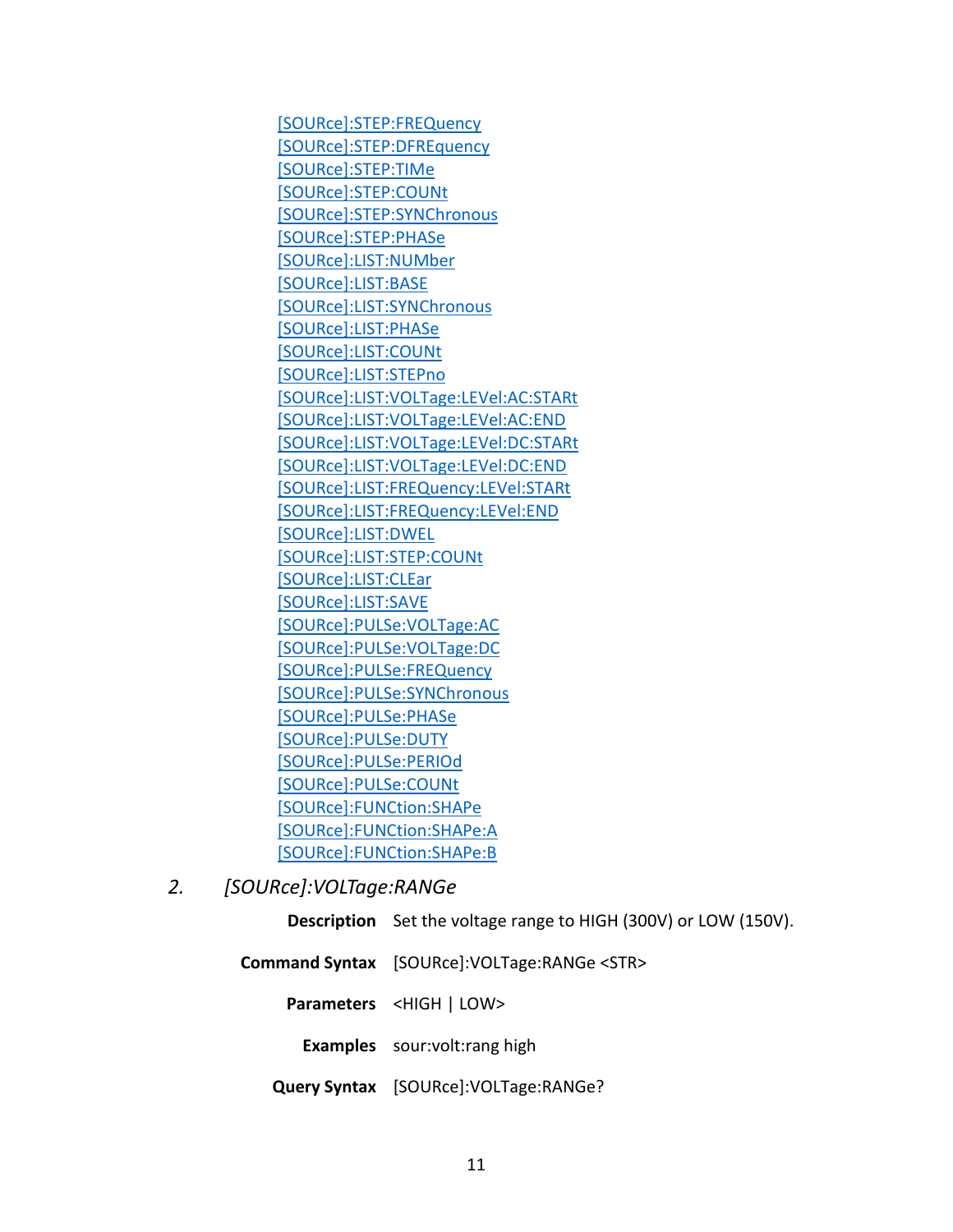#### **Returned Parameters** <STR>

"HIGH" or "LOW"

# <span id="page-17-0"></span>*3. [SOURce]:VOLTage:AC*

**Description** Set or query the AC voltage OUTPut.

**Command Syntax** [SOURce]:VOLTage:AC <NR2>

**Parameters** 0-150, 0-300

**Examples** SOUR:VOLT:AC 110.0

**Query Syntax** [SOURce]:VOLTage:AC?

**Returned Parameters** <NR2>

**Related Commands** [OUTPut:LIMit:VOLTage:AC](#page-13-1)

# <span id="page-17-1"></span>*4. [SOURce]:VOLTage:DC*

**Description** Set or query the DC OUTPut voltage setting in Volts.

**Command Syntax** [SOURce]:VOLTage:DC <NR2>

**Parameters** 0 to ±212, 0 to ±424

**Examples** SOUR:VOLT:DC -100

**Query Syntax** SOUR:VOLT:DC?

**Returned Parameters** <NR2>

**Related Commands** [OUTPut:LIMit:VOLTage:DC:NEGative](#page-14-0)

[OUTPut:LIMit:VOLTage:DC:POSitive](#page-13-2)

#### <span id="page-17-2"></span>*5. [SOURce]:CURRent:INRush:STARt*

**Description** Set or query the start time for measuring the inrush current being supplied. Parameter is the delay in milliseconds.

**Command Syntax** [SOURce]:CURRent:INRush:STARt <NR1>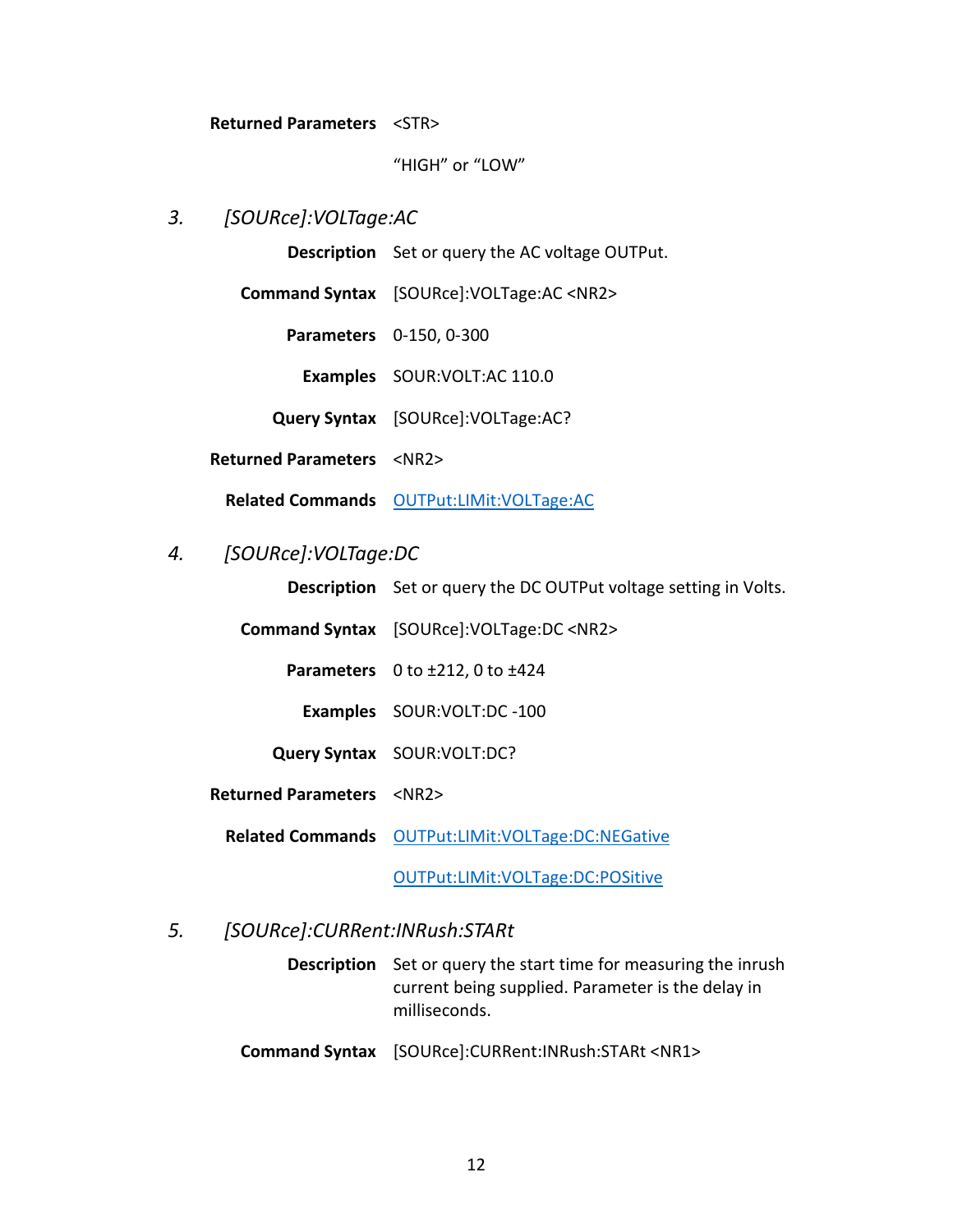**Parameters** 0-10000

**Examples** SOUR:CURR:INR:STARt 300

**Query Syntax** [SOURce]:CURRent:INRush:STARt?

**Returned Parameters** <NR1>

<span id="page-18-0"></span>*6. [SOURce]:CURRent:INRush:INTerval*

**Description** This sets the duration of the inrush current measurement.

**Command Syntax** [SOURce]:CURRent:INRush:INTerval <NR1>

**Parameters** 0-10000

**Examples** SOUR:CURR:INR:INT 200

**Query Syntax** [SOURce]:CURRent:INRush:INTerval?

**Returned Parameters** <NR1>

# <span id="page-18-1"></span>*7. [SOURce]:FREQuency*

**Description** Set or query the AC OUTPut frequency.

**Command Syntax** [SOURce]:FREQuency <NR2>

**Parameters** 43-1200.000000

**Examples** Sour:frequency 60

**Query Syntax** [SOURce]:FREQuency?

**Returned Parameters** <NR2>

# <span id="page-18-2"></span>*8. [SOURce]:SYNChronous*

**Description** Set or query the synchronization [SOURce] for starting waveform OUTPut. Phase mode starts the waveform starts at a specified point in a cycle with the positive going zero cross being 0 degrees.

**Command Syntax** [SOURce]:SYNChronous <STR>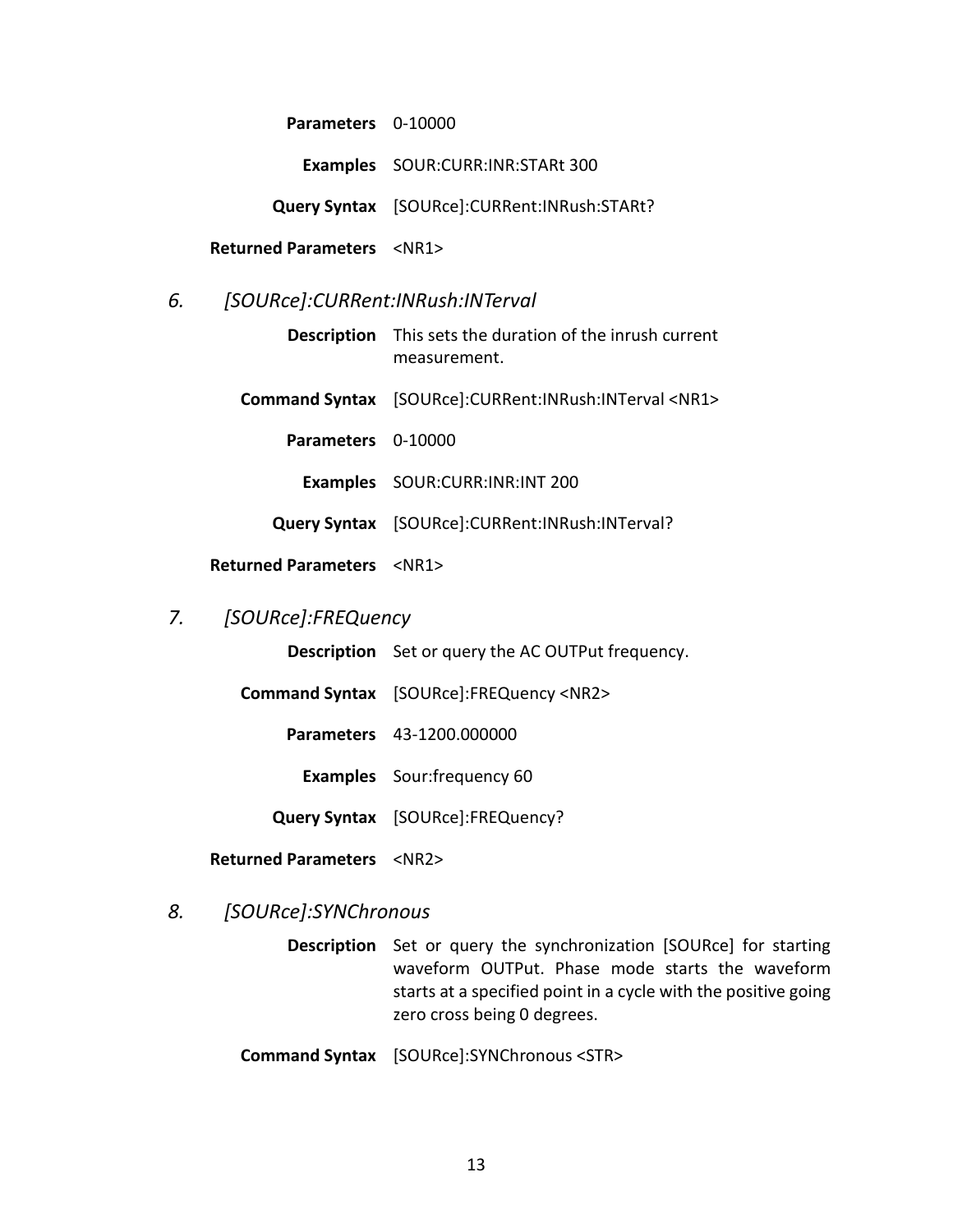| <b>Parameters</b> | <immediate phase=""  =""></immediate> |  |
|-------------------|---------------------------------------|--|
|-------------------|---------------------------------------|--|

**Examples** sync phase

**Query Syntax** [SOURce]:SYNChronous?

**Returned Parameters** <STR>

"PHASe" or "IMMediate"

**Related Commands** [\[SOURce\]:PHASe](#page-19-0)

<span id="page-19-0"></span>*9. [SOURce]:PHASe*

**Description** When "[SOURce]:SYNChronous" is set to phase, this command sets or queries the phase angle to use. Value is in degrees.

- **Command Syntax** [SOURce]:PHASe <NR2>
	- **Parameters** 0-359.7

**Examples** sour:phase 45.0

**Query Syntax** [SOURce]:PHASe?

**Returned Parameters** <NR2>

**Related Commands** [\[SOURce\]:SYNChronous](#page-18-2)

#### <span id="page-19-1"></span>*10. [SOURce]:CONFigure:COUPling*

**Description** When using the "Digital IO" and the "Level" function, this sets or queries which mode to use. "AC" will vary the OUTPut AC amplitude according to the "Level" voltage supplied. When in "DC", this varies the DC voltage of the OUTPut via the "Level" voltage supplied. "AC/DC" is not used in "Level" mode.

> When not in "Level" mode, this changes the set of values settable by the front panel for user input. AC mode allows setting of the AC amplitude, DC, the DC voltage and AC/DC allows for both.

**Command Syntax** [SOURce]:CONFigure:COUPling <STR>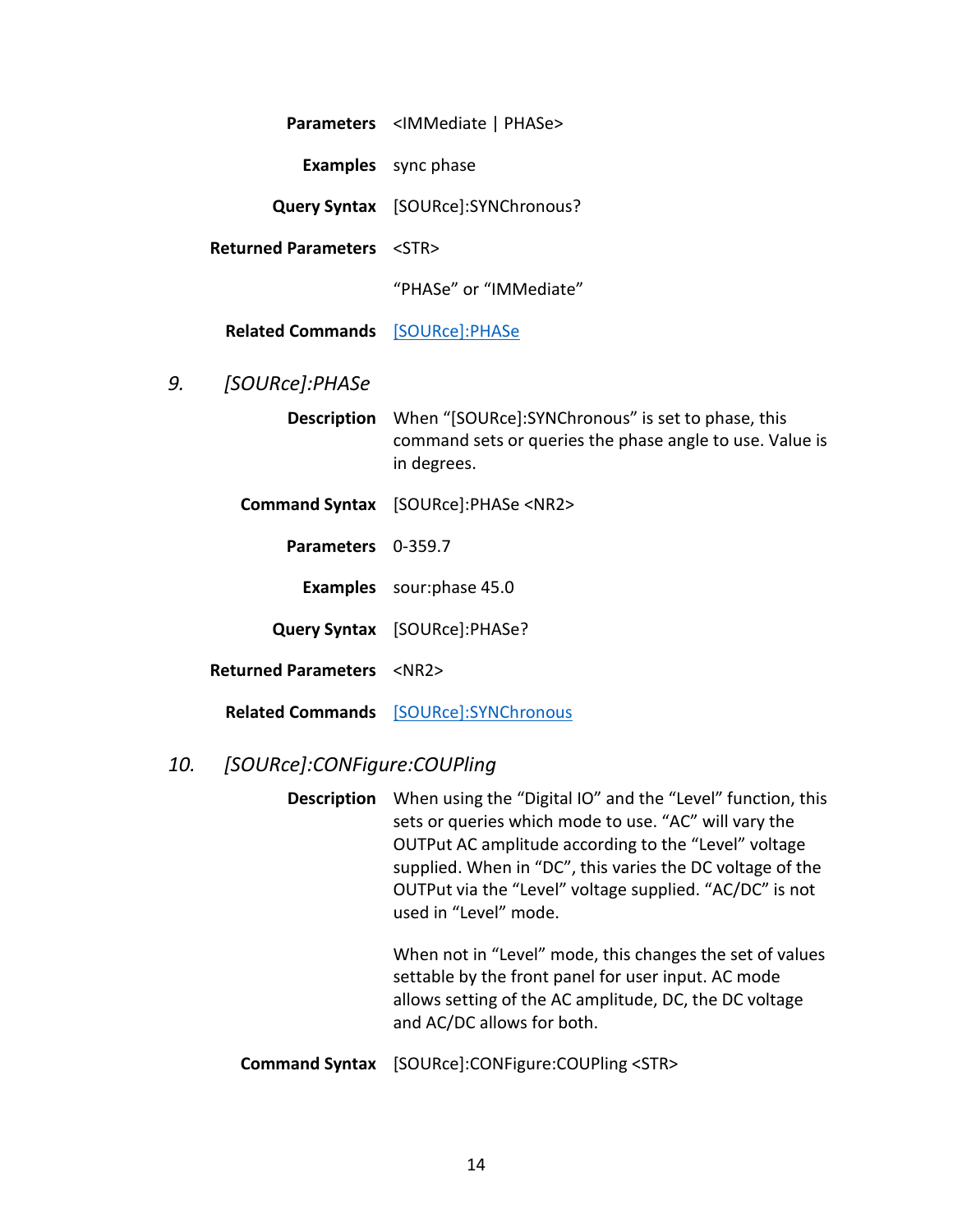**Parameters** <AC | DC | ACDC>

**Examples** source:configure:coup AC

**Query Syntax** [SOURce]:CONFigure:COUPling?

**Returned Parameters** <STR>

"AC", "DC", "ACDC"

# <span id="page-20-0"></span>*11. [SOURce]:CONFigure:TIMer[:STATe]*

**Description** This enables or disables the OUTPut countdown timer.

**Note** When this is active, the display of the timer on the unit's display changes from a count up timer to a countdown timer.

- **Command Syntax** [SOURce]:CONFigure:TIMer[:STATe] <BOOL>
	- **Parameters** 0, "OFF", 1, "ON"

Parameter may be sent as any of the above forms.

- **Examples** sour:conf:tim on
- **Query Syntax** [SOURce]:CONFigure:TIMer[:STATe]?
- **Returned Parameters** "OFF" or "ON"

**Related Commands** [\[SOURce\]:CONFigure:TIMer:COUNt](#page-20-1)

# <span id="page-20-1"></span>*12. [SOURce]:CONFigure:TIMer:COUNt*

|             | <b>Description</b> This sets or queries the value of the countdown timer.<br>The format is in Hours, Minutes, Seconds. |
|-------------|------------------------------------------------------------------------------------------------------------------------|
| <b>Note</b> | The return value of this command has a bug currently<br>and drops the 1's digit of the seconds field.                  |
|             | Command Syntax [SOURce]:CONFigure:TIMer:COUNt <nr1,nr1,nr1></nr1,nr1,nr1>                                              |
|             | <b>Parameters</b> The countdown timer time in hours, minutes and<br>seconds.                                           |
|             | <b>Examples</b> sour:conf:tim:count 0,0,30                                                                             |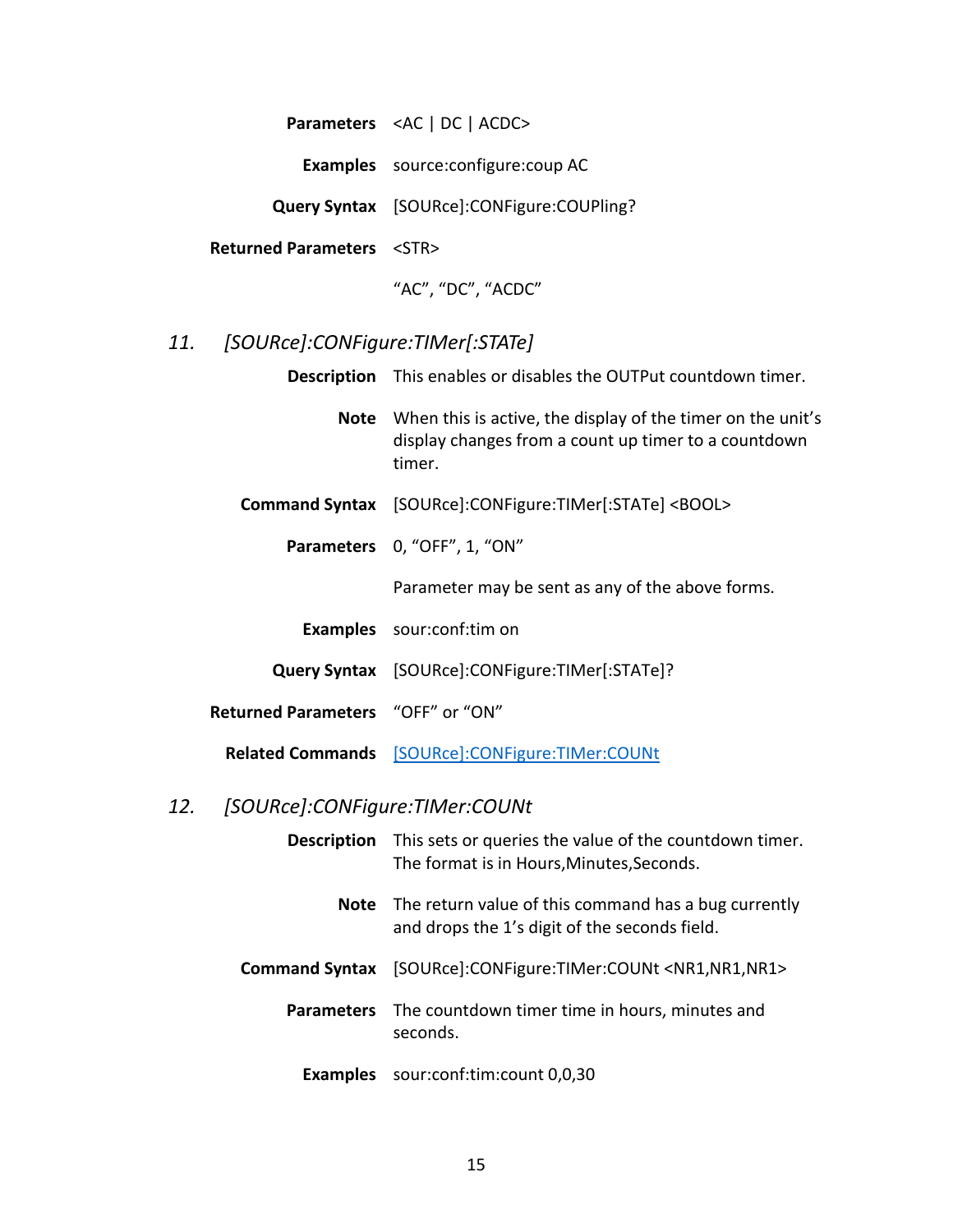This sets the output to turn off 30 seconds after it is turned on.

**Query Syntax** [SOURce]:CONFigure:TIMer:COUNt?

**Returned Parameters** "hours,mins,seconds"

example: "00,00,3" for 0 hours, 0 mins and 33 seconds

**Related Commands** [\[SOURce\]:CONFigure:TIMer\[:STATe\]](#page-20-0)

## <span id="page-21-0"></span>*13. [SOURce]:CONFigure:EXTernal*

| <b>Description</b> Set or query the use of the external signal inputs. Off will |
|---------------------------------------------------------------------------------|
| disable external input, and Level or AMP modes use the                          |
| Digital IO and BNC connectors respectively.                                     |

**Command Syntax** [SOURce]:CONFigure:EXTernal <NR1/STR>

**Parameters** <0 | OFF | 1 | LEVEL | 2 | AMP>

0 or Off to disable external control.

1 or Level to use the level control signal on the Digital IO connector to control the AC or DC level, depending on the output coupling mode.

2 or AMP to use the Amplifier mode via the BNC connector.

- **Examples** sour:conf:ext amp
- **Query Syntax** [SOURce]:CONFigure:EXTernal?
- **Returned Parameters <Bool>**

"OFF" or "ON"

**Related Commands** [\[SOURce\]:CONFigure:INHibit](#page-21-1)

[\[SOURce\]:CONFigure:TRANSient](#page-22-0)

#### <span id="page-21-1"></span>*14. [SOURce]:CONFigure:INHibit*

**Description** Set or query the state of the "inhibit" function. When enabled, the state of the "inhibit" pin of the Digital IO is used. See the user manual for more information as this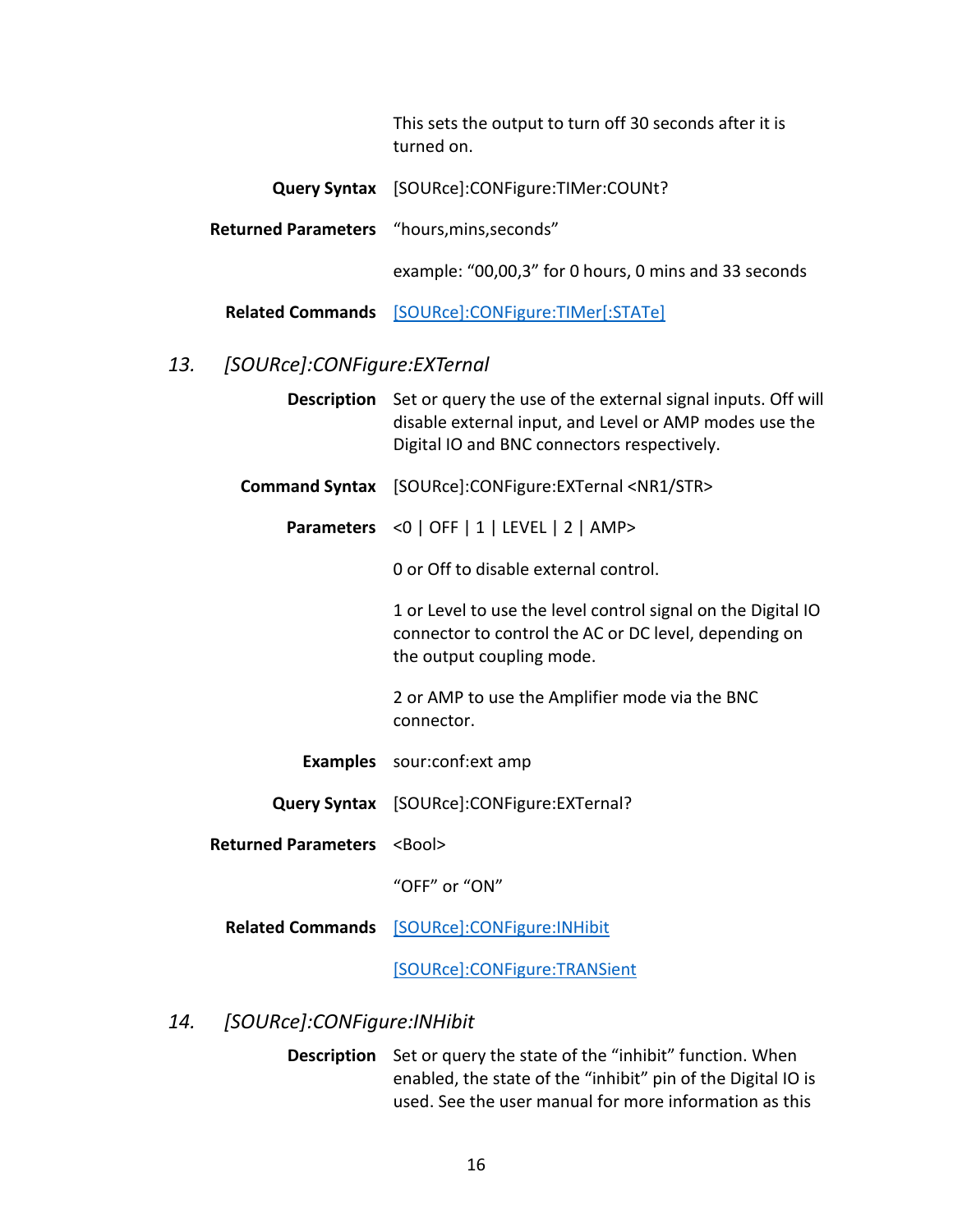function is rather complex.

**Command Syntax** [SOURce]:CONFigure:INHibit <Bool>

**Parameters** <ON | OFF>

**Examples** sour:conf:inh off

**Query Syntax** [SOURce]:CONFigure:INHibit?

**Returned Parameters <Bool>** 

"OFF" or "ON"

**Related Commands** [\[SOURce\]:CONFigure:EXTernal](#page-21-0)

# <span id="page-22-0"></span>*15. [SOURce]:CONFigure:TRANSient*

|                                          | <b>Description</b> Enable or disable the "Trans" pin OUTPut of the Digital<br>IO, or query whether it is enabled. |
|------------------------------------------|-------------------------------------------------------------------------------------------------------------------|
|                                          | Command Syntax [SOURce]:CONFigure:TRANSient <bool></bool>                                                         |
|                                          | Parameters < ON   OFF>                                                                                            |
|                                          | <b>Examples</b> [SOURce]:configure:transient on                                                                   |
|                                          | <b>Query Syntax</b> [SOURce]: CONFigure: TRANSient?                                                               |
| <b>Returned Parameters <bool></bool></b> |                                                                                                                   |
|                                          | "ON" or "OFF"                                                                                                     |
|                                          |                                                                                                                   |

**Related Commands** [\[SOURce\]:CONFigure:EXTernal](#page-21-0)

<span id="page-22-1"></span>*16. [SOURce]:STEP:VOLTage:AC*

- **Description** Set or query the starting AC voltage amplitude in STEP mode.
- **Command Syntax** [SOURce]:STEP:VOLTage:AC <NR2>

**Parameters** 0 to 150, 0 to 300

**Examples** sour:step:volt:ac 125

**Query Syntax** [SOURce]:STEP:VOLTage:AC?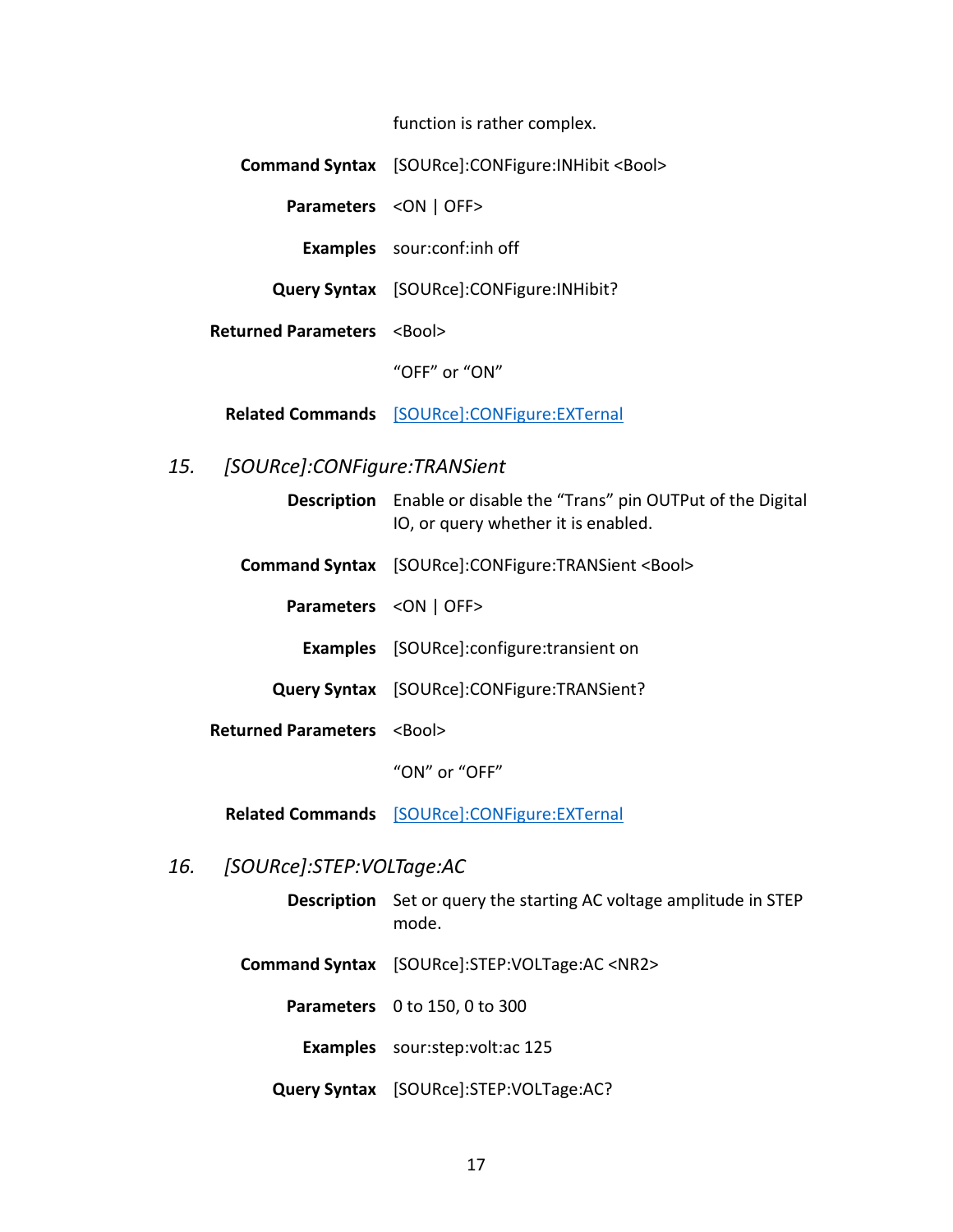#### **Returned Parameters** <NR2>

**Related Commands** [\[SOURce\]:STEP:DVOLtage:AC](#page-23-1)

# <span id="page-23-0"></span>*17. [SOURce]:STEP:VOLTage:DC*

**Description** Set or query the starting DC voltage value in STEP mode.

**Command Syntax** [SOURce]:STEP:VOLTage:DC <NR2>

**Parameters** 0 to ±212, 0 to ±424

**Examples** [SOURce]:step:volt:dc 35

**Query Syntax** [SOURce]:STEP:VOLTage:DC?

**Returned Parameters** <NR2>

**Related Commands** [\[SOURce\]:STEP:DVOLtage:DC](#page-24-0)

# <span id="page-23-1"></span>*18. [SOURce]:STEP:DVOLtage:AC*

|                                        | <b>Description</b> Set or query the change in AC voltage magnitude per<br>individual step in a step sequence.                        |
|----------------------------------------|--------------------------------------------------------------------------------------------------------------------------------------|
| Note                                   | This is the change in AC output voltage between steps.<br>The change can be increasing (positive), decreasing<br>(negative) or zero. |
|                                        | Command Syntax [SOURce]:STEP:DVOLtage:AC <nr2></nr2>                                                                                 |
|                                        | Parameters 0 to 150, 0 to 300                                                                                                        |
|                                        | <b>Examples</b> Step the AC voltage up 20V per step:                                                                                 |
|                                        | step:dvol:ac 20                                                                                                                      |
|                                        | Step the AC voltage down 11.5V per step:                                                                                             |
|                                        | step:dvol:ac -11.5                                                                                                                   |
|                                        | Query Syntax [SOURce]:STEP:DVOLtage:AC?                                                                                              |
| <b>Returned Parameters <nr2></nr2></b> |                                                                                                                                      |
|                                        | Related Commands [SOURce]:STEP:VOLTage:AC                                                                                            |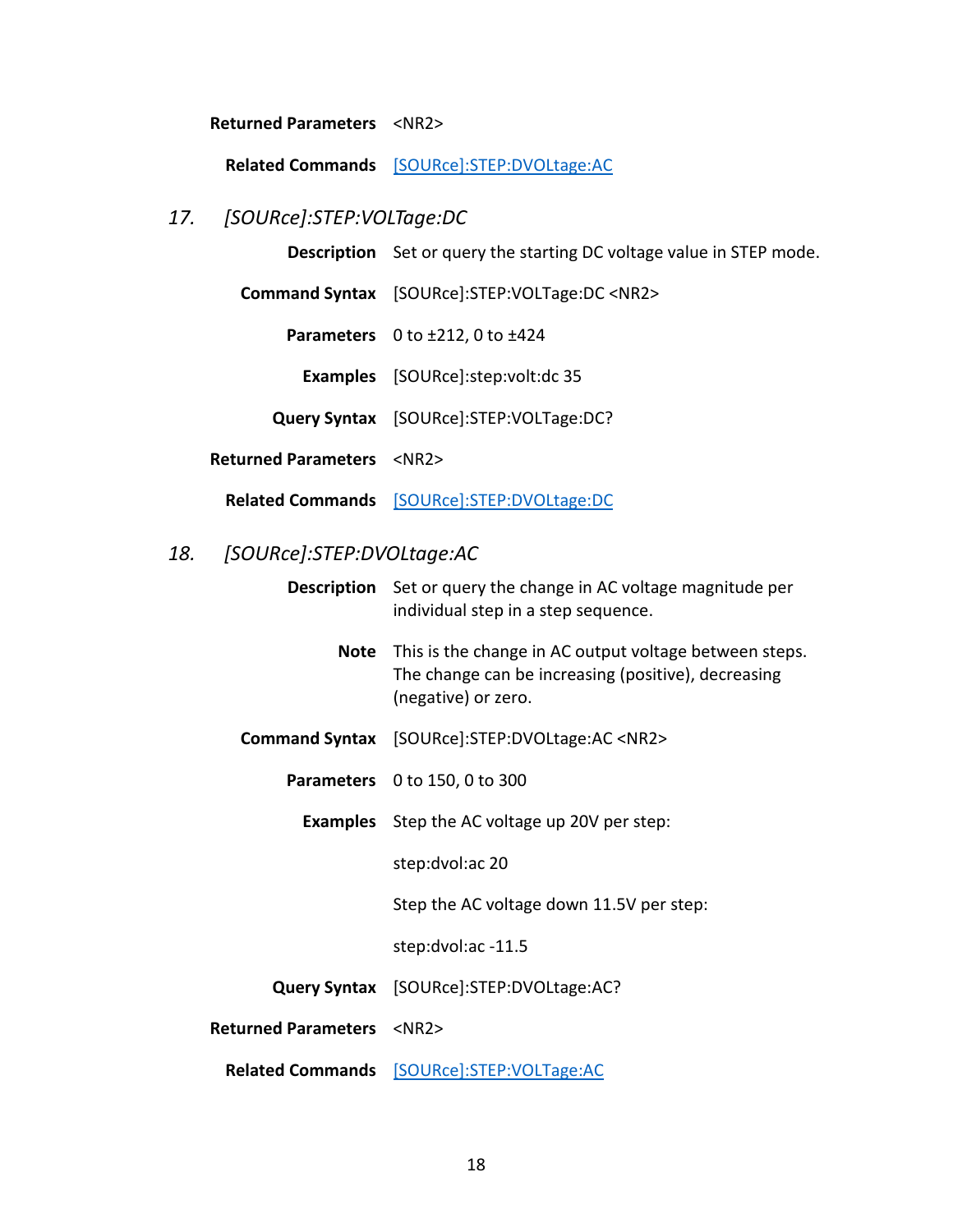# <span id="page-24-0"></span>*19. [SOURce]:STEP:DVOLtage:DC*

**Description** Set or query the change in DC voltage per individual step in a step sequence.

**Note** This is the change in DC output voltage between steps. The change can be increasing (positive), decreasing (negative) or zero.

**Command Syntax** [SOURce]:STEP:DVOLtage:DC <NR2>

**Parameters** 0 to ±212, 0 to ±424

**Examples** step:dvol:dc 20

**Query Syntax** [SOURce]:STEP:DVOLtage:DC?

**Returned Parameters** <NR2>

**Related Commands** [\[SOURce\]:STEP:VOLTage:DC](#page-23-0)

## <span id="page-24-1"></span>*20. [SOURce]:STEP:FREQuency*

**Description** Set or query the starting AC voltage frequency for the step sequence.

- **Command Syntax** [SOURce]:STEP:FREQuency <NR2>
	- **Parameters** 43-1200
		- **Examples** sour:step:freq 50

**Query Syntax** [SOURce]:STEP:FREQuency?

- **Returned Parameters** <NR2>
	- **Related Commands** [\[SOURce\]:STEP:DFREQuency](#page-24-3)

#### <span id="page-24-3"></span><span id="page-24-2"></span>*21. [SOURce]:STEP:DFREQuency*

- **Description** Set or query the change in AC frequency per individual step in a step sequence.
	- **Note** This is the change in AC output frequency between steps. The change can be increasing (positive), decreasing (negative) or zero.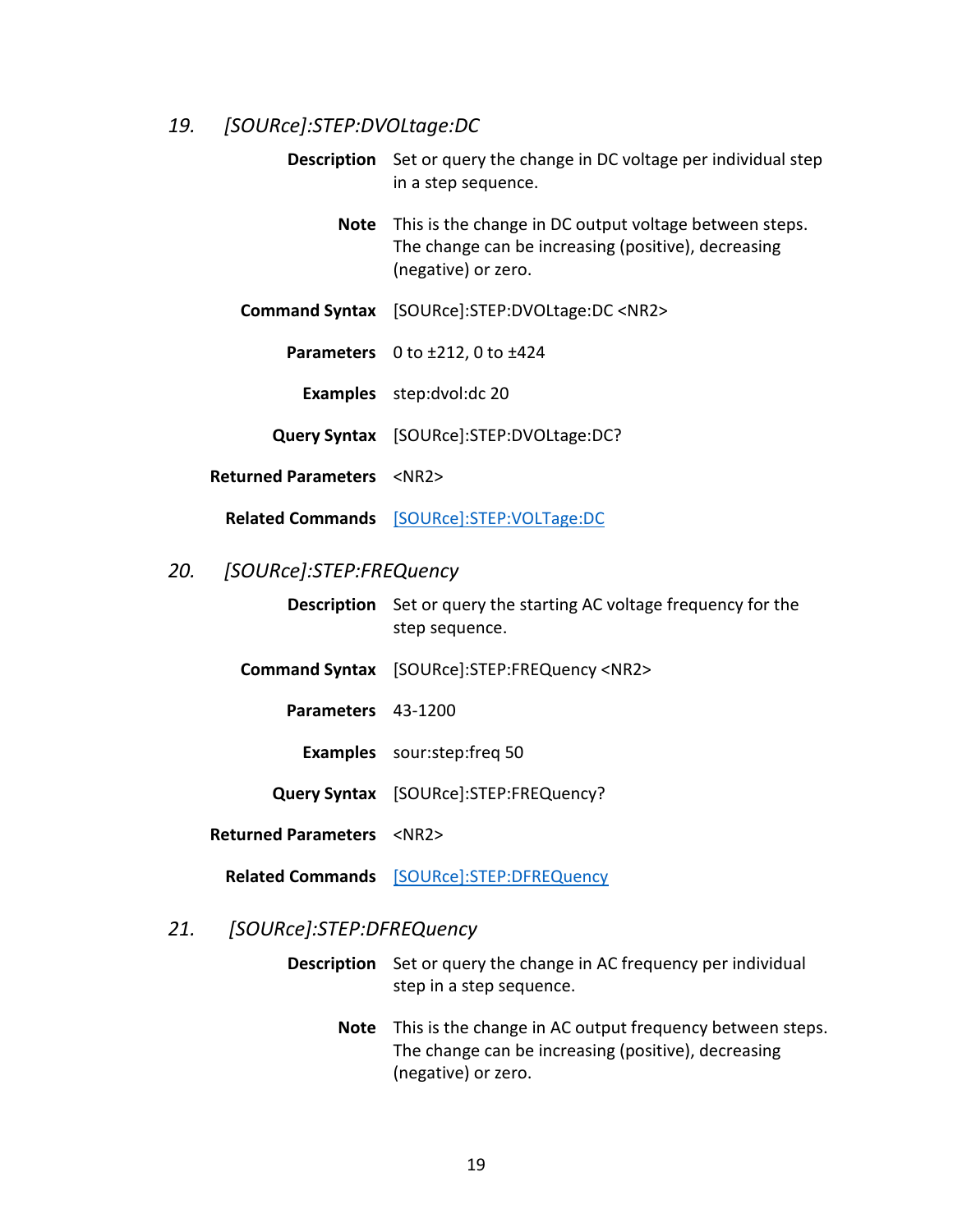**Command Syntax** [SOURce]:STEP:DFREQuency <NR2> **Parameters** 43-1200 **Examples** step:drfeq 10 **Query Syntax** [SOURce]:STEP:DFREQuency? **Returned Parameters** <NR2> **Related Commands** [\[SOURce\]:STEP:FREQuency](#page-24-1)

# <span id="page-25-0"></span>*22. [SOURce]:STEP:TIMe*

**Description** Set or query the total time for the step sequence. The individual step duration is a division of the step time and step number (time/number=(time per individual change)).

**Command Syntax** [SOURce]:STEP:TIMe <NR2>

**Parameters** 0-100000

**Examples** sour:step:tim 2000

**Query Syntax** [SOURce]:STEP:TIMe?

**Returned Parameters** <NR1>

# <span id="page-25-1"></span>*23. [SOURce]:STEP:COUNt*

**Description** Set or query the total number or steps to run in a step sequence.

**Note** Using many steps can help to simulate a sweep.

**Command Syntax** [SOURce]:STEP:COUNt <NR1>

**Parameters** 1-99

**Examples** step:count 45

**Query Syntax** [SOURce]:STEP:COUNt?

**Returned Parameters** <NR1>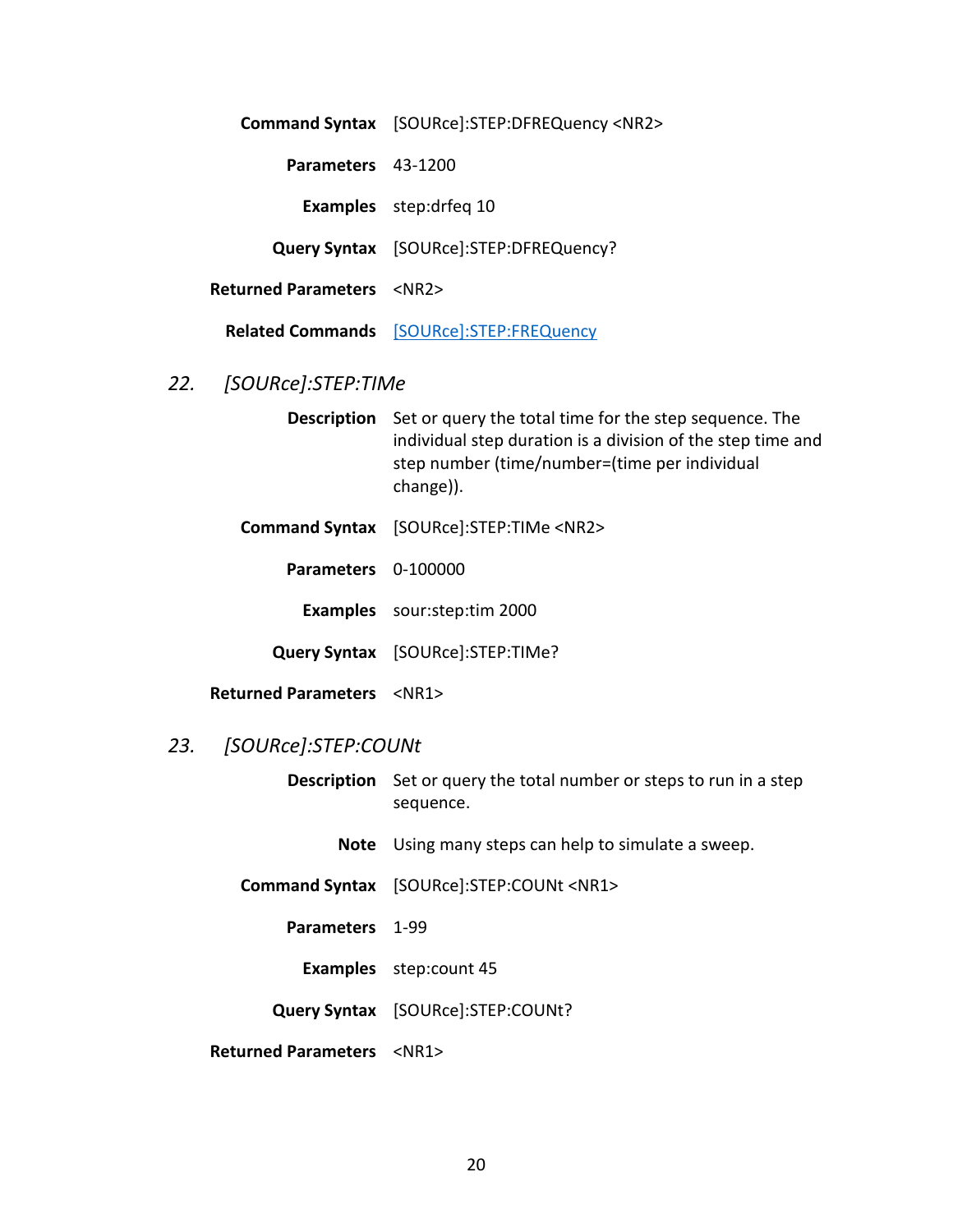# **Related Commands** [\[SOURce\]:STEP:TIMe](#page-25-0)

# <span id="page-26-0"></span>*24. [SOURce]:STEP:SYNChronous*

<span id="page-26-1"></span>

| <b>Description</b>         | Set or query the phase synchronization mode of the<br>individual steps within the step sequence.                                     |
|----------------------------|--------------------------------------------------------------------------------------------------------------------------------------|
| <b>Command Syntax</b>      | [SOURce]:STEP:SYNChronous <bool str=""></bool>                                                                                       |
| <b>Parameters</b>          | <0   IMMediate   1   PHASe>                                                                                                          |
| <b>Examples</b>            | sour:step:sync phase                                                                                                                 |
| <b>Query Syntax</b>        | [SOURce]:STEP:SYNChronous?                                                                                                           |
| <b>Returned Parameters</b> | $<$ STR $>$                                                                                                                          |
|                            | "IMMediate" or "PHASe"                                                                                                               |
|                            | Related Commands [SOURce]:STEP:PHASe                                                                                                 |
| [SOURce]:STEP:PHASe<br>25. |                                                                                                                                      |
|                            | <b>Description</b> Set or query the phase of the individual steps within the<br>step sequence when using phase synchronization mode. |
| <b>Note</b>                | When a step occurs, the angle of the waveform relative<br>to the positive going zero cross is the start point.                       |
| <b>Command Syntax</b>      | [SOURce]:STEP:PHASe <nr2></nr2>                                                                                                      |
| Parameters                 | $0 - 359.7$                                                                                                                          |
|                            | <b>Examples</b> source: step: phase 60                                                                                               |
| <b>Query Syntax</b>        | [SOURce]:STEP:PHASe?                                                                                                                 |
| <b>Returned Parameters</b> | $<$ NR2 $>$                                                                                                                          |
|                            | Related Commands [SOURce]:STEP:SYNChronous                                                                                           |

# <span id="page-26-2"></span>*26. List mode programming*

Programming and reading list programs entails a sequence of steps to first pick the list, then write or read values to the list.

Writing list programs to the machine:

1. Write - [\[SOURce\]:LIST:NUMber](#page-27-0) 0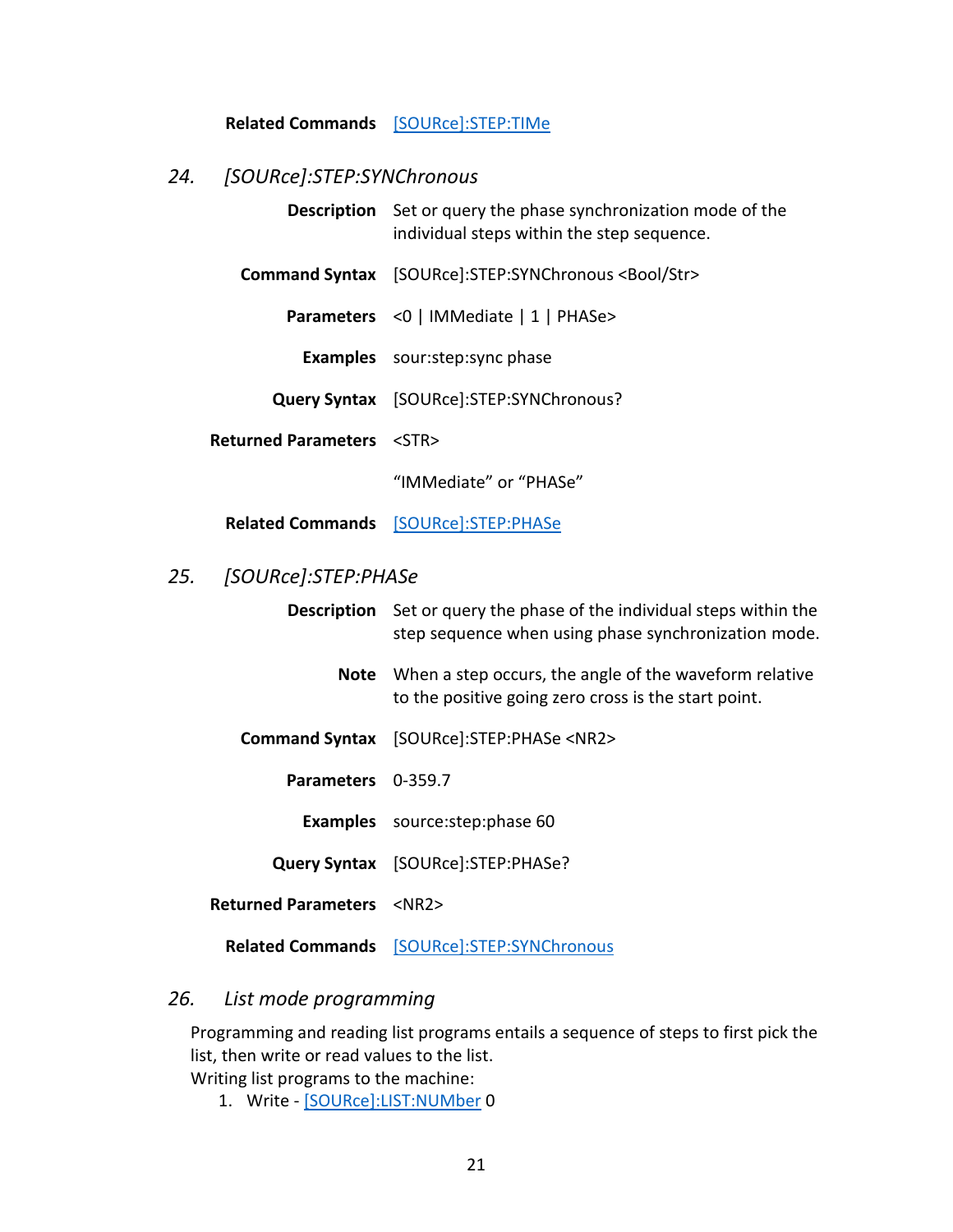- 2. Write [SOURce]:LIST:CONF:WRITE 0,5,0,0,0,0,0
	- a. Alternatively, the individual fields may be written
		- i. [\[SOURce\]:LIST:BASE](#page-28-1)
		- ii. [SOURce]:LIST:SYNChronous
		- iii. [SOURce]:LIST:PHASe
		- iv. [SOURce]:LIST:COUNt
- 3. Write [SOURce]:LIST:WRITE 1,111,0,0,43,53,1,2,0
	- a. Alternatively, the individual fields may be written To write the fields, the command sequence must start with a [SOURce]:LIST:STEPno command, enter every parameter, and end with a [SOURce]:LIST:SAVE command. Only then will the data be entered. This is much like the "ADD STEP" button that must be used when entering list steps manually via the front panel.
		- i. [SOURce]:LIST:STEPno
		- ii. [SOURce]:LIST:VOLTage:LEVel:AC:STARt
		- iii. [SOURce]:LIST:VOLTage:LEVel:AC:END
		- iv. [SOURce]:LIST:VOLTage:LEVel:DC:STARt
		- v. [SOURce]:LIST:VOLTage:LEVel:DC:END
		- vi. [SOURce]:LIST:FREQuency:LEVel:STARt
		- vii. [SOURce]:LIST:FREQuency:LEVel:END
		- viii. [SOURce]:LIST:SAVE
- 4. Write [SOURce]:LIST:WRITE 0,0,0,0,43,43,1,2,1

Reading list programs from the machine:

- 1. Write LIST:NUM
- 2. Query LIST:CONF:STEP?
- 3. Query LIST:CONF:READ?
- 4. Write LIST:START:QUERY
- 5. Query LIST:READ? for each element in the list. Once the list is completely read, further LIST:READ? commands will start at the beginning and repeat the sequence.
- <span id="page-27-0"></span>*27. [SOURce]:LIST:NUMber*

|                        | <b>Description</b> Of the 0-9 lists available, this sets or queries which list is<br>being edited. |
|------------------------|----------------------------------------------------------------------------------------------------|
|                        | Command Syntax [SOURce]:LIST:NUMber <nr1></nr1>                                                    |
| Parameters 0 through 9 |                                                                                                    |
|                        | <b>Examples</b> list:number 2                                                                      |
|                        | <b>Query Syntax</b> [SOURce]:LIST:NUMber?                                                          |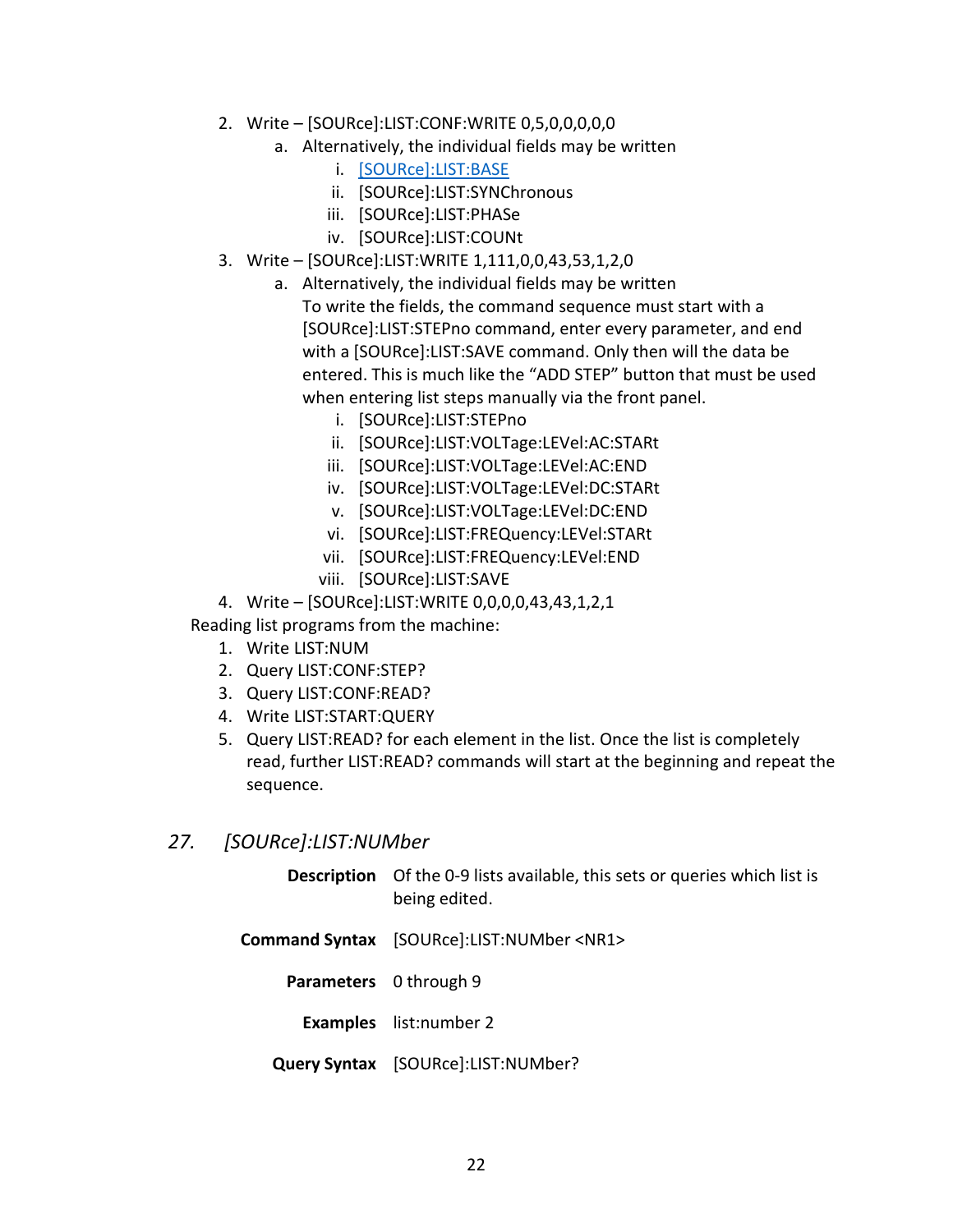#### **Returned Parameters** <NR1>

#### <span id="page-28-0"></span>*28. LIST:CONF:WRITE*

- **Description** Write the configuration values of a list program. This sets the values shown on the main List screen. The following values are set: "Infinite", "Repeat", "Base", "Sync Source", and "Phase".
	- **Note** SOURce is not used for this command!

The list number should be set before issuing this command.

- **Command Syntax** LIST:CONF:WRITE <NR1, NR1, NR1, 0, NR1, NR2, 0>
	- **Parameters** Parameter number:
		- $1$  Infinite "0" for off and "1" for on.
		- 2 Repeat 0 through 99 times.
		- 3 Base "0" for time and "1" for cycle
		- 4 Not used, set to 0
		- 5 Sync Source 0 for "Immediate" and 1 for "Phase"
		- 6 Phase(deg) floating point number.
		- 7 Not used, set to 0.
		- **Examples** list:conf:write 0,5,0,0,0,0,0
- **Related Commands** [\[SOURce\]:LIST:NUMber](#page-27-0)

#### <span id="page-28-1"></span>*29. [SOURce]:LIST:BASE*

- **Description** Set or query the units to use for timing each list entry, either time or cycles.
- **Command Syntax** [SOURce]:LIST:BASE <STR>
	- **Parameters** <TIME | CYCLE>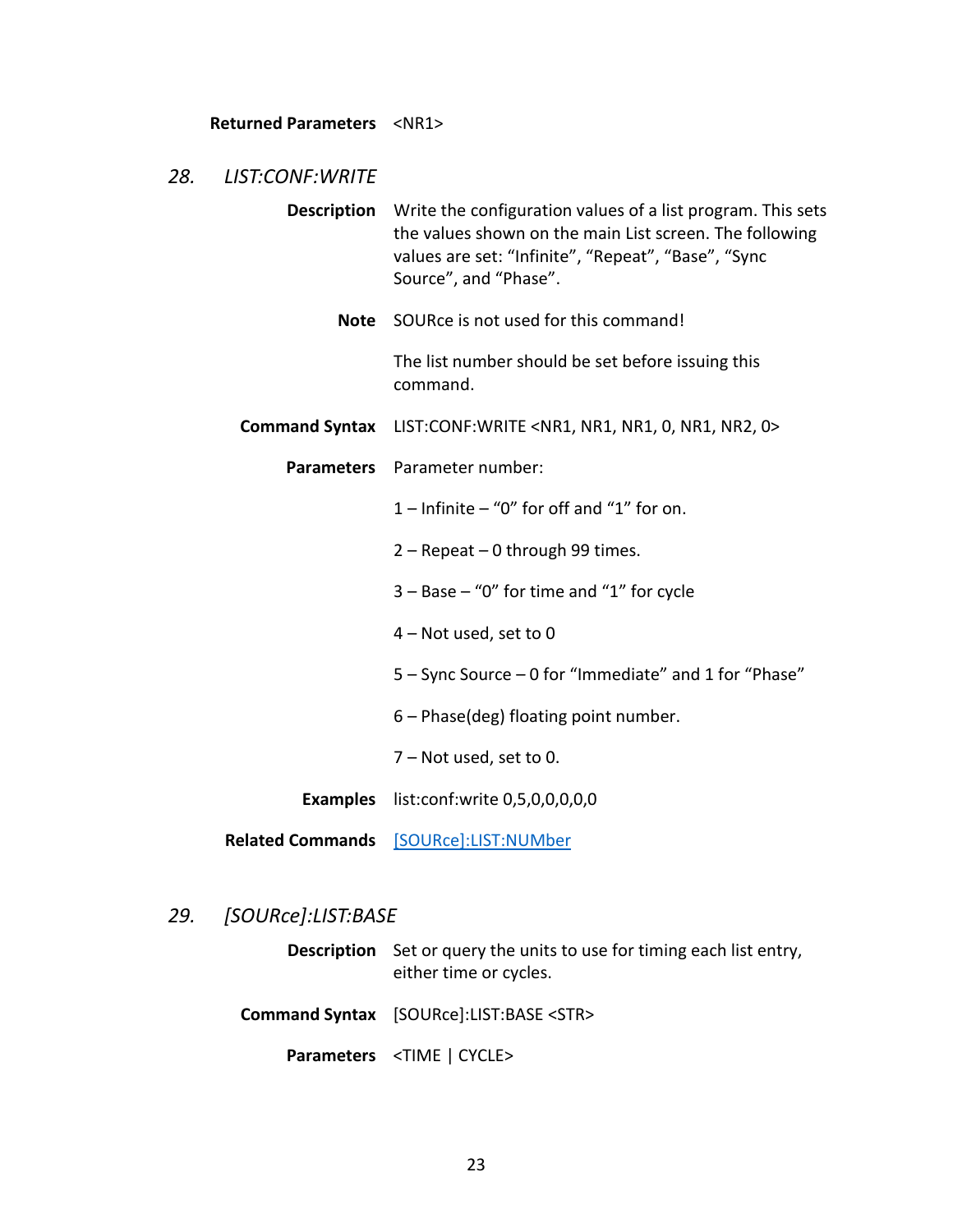**Examples** list:base cycle

**Query Syntax** [SOURce]:LIST:BASE?

**Returned Parameters** <STR>

"TIME" or "CYCle"

#### <span id="page-29-0"></span>*30. [SOURce]:LIST:SYNChronous*

**Description** Set or query the synchronization to use for the start point of the waveform

**Command Syntax** [SOURce]:LIST:SYNChronous <STR>

**Parameters** <IMMediate | PHASe>

- **Examples** sour:list:sync phase
- **Query Syntax** [SOURce]:LIST:SYNChronous?

**Returned Parameters** <STR>

"IMMediate" or "PHASe"

# <span id="page-29-1"></span>*31. [SOURce]:LIST:PHASe*

- **Description** When the "SYNChronous" mode is set to phase, this setting determines where in the cycle the step within the list is started. For example, 90 degrees will be at the positive maximum of the AC waveform.
- **Command Syntax** [SOURce]:LIST:PHASe <NR2>
	- **Parameters** 0-359.7
		- **Examples** list:phase 90
	- **Query Syntax** [SOURce]:LIST:PHASe?

#### **Returned Parameters** <NR2>

<span id="page-29-2"></span>*32. [SOURce]:LIST:COUNt*

**Description** Set or query the number of times to repeat the current list.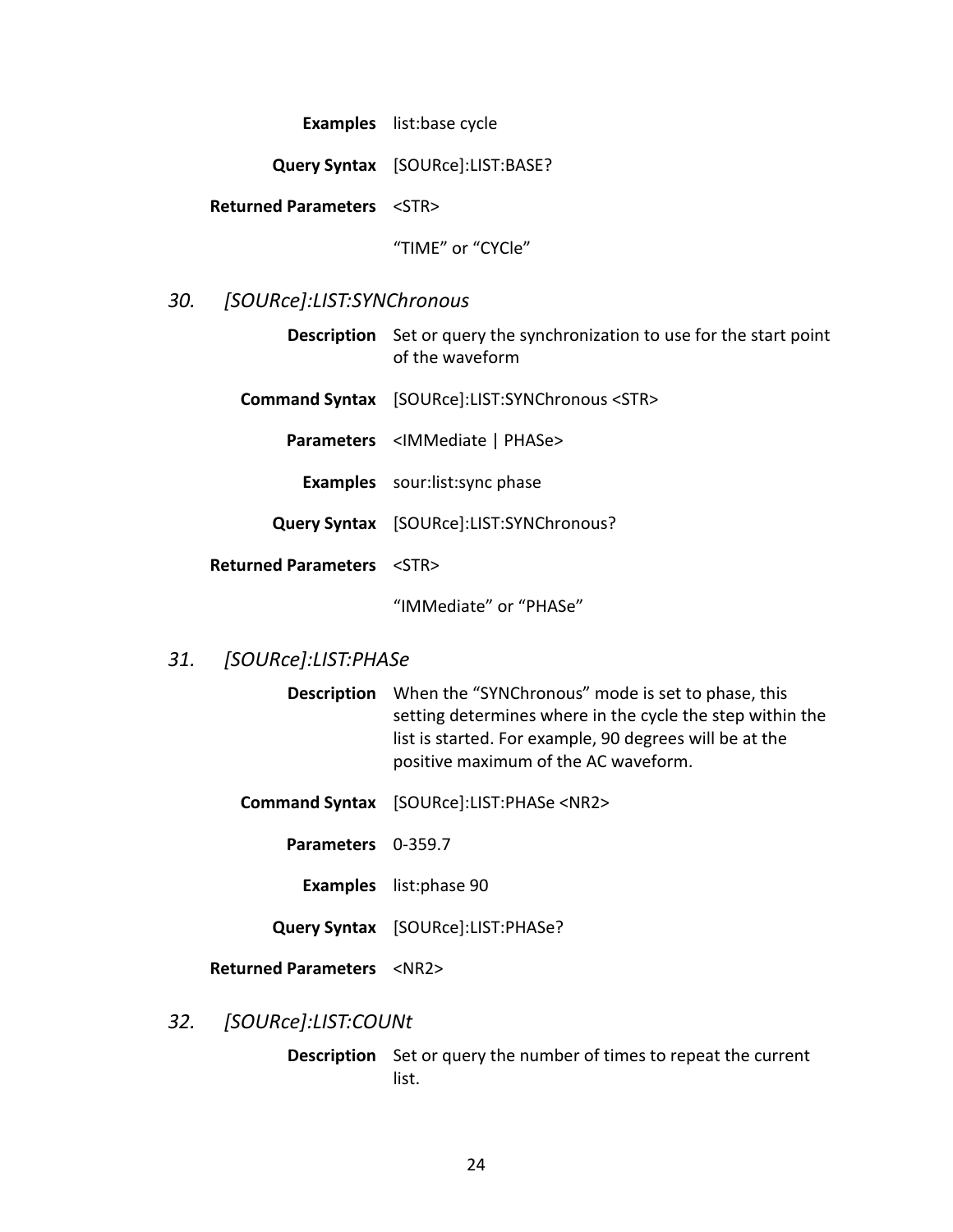**Command Syntax** [SOURce]:LIST:COUNt <NR1>

**Parameters** 0-99

**Examples** list:count 11

**Query Syntax** [SOURce]:LIST:COUNt?

**Returned Parameters** <NR1>

# <span id="page-30-0"></span>*33. LIST:WRITE*

| <b>Description</b>      | This command writes all fields for an individual step in a<br>list program. |
|-------------------------|-----------------------------------------------------------------------------|
| <b>Note</b>             | SOURce is not used for this command!                                        |
|                         | Command Syntax LIST: WRITE <nr2, nr1,="" nr2,=""></nr2,>                    |
| <b>Parameters</b>       | 1. Volts(rms) Start $-0$ to 300                                             |
|                         | 2. Volts(rms) End $-0$ to 300                                               |
|                         | 3. Volts (DC) Start $-0$ to $\pm 212$ or 0 to $\pm 424$                     |
|                         | 4. Volts (DC) End - 0 to ±212 or 0 to ±424                                  |
|                         | 5. Freq. (Hz) Start - 43 to 1200                                            |
|                         | 6. Freq. (Hz) End - 43 to 1200                                              |
|                         | 7. Time (ms) or Cycle $-0$ to 999999                                        |
|                         | 8. Steps $-0$ to 200                                                        |
|                         | 9. Not Used                                                                 |
|                         | <b>Examples</b> LIST: WRITE 1,111,0,0,43,53,1,2,0                           |
| <b>Related Commands</b> | [SOURce]:LIST:VOLTage:LEVel:AC:STARt                                        |
|                         | [SOURce]:LIST:VOLTage:LEVel:AC:END                                          |
|                         | [SOURce]:LIST:VOLTage:LEVel:DC:STARt                                        |
|                         | [SOURce]:LIST:VOLTage:LEVel:DC:END                                          |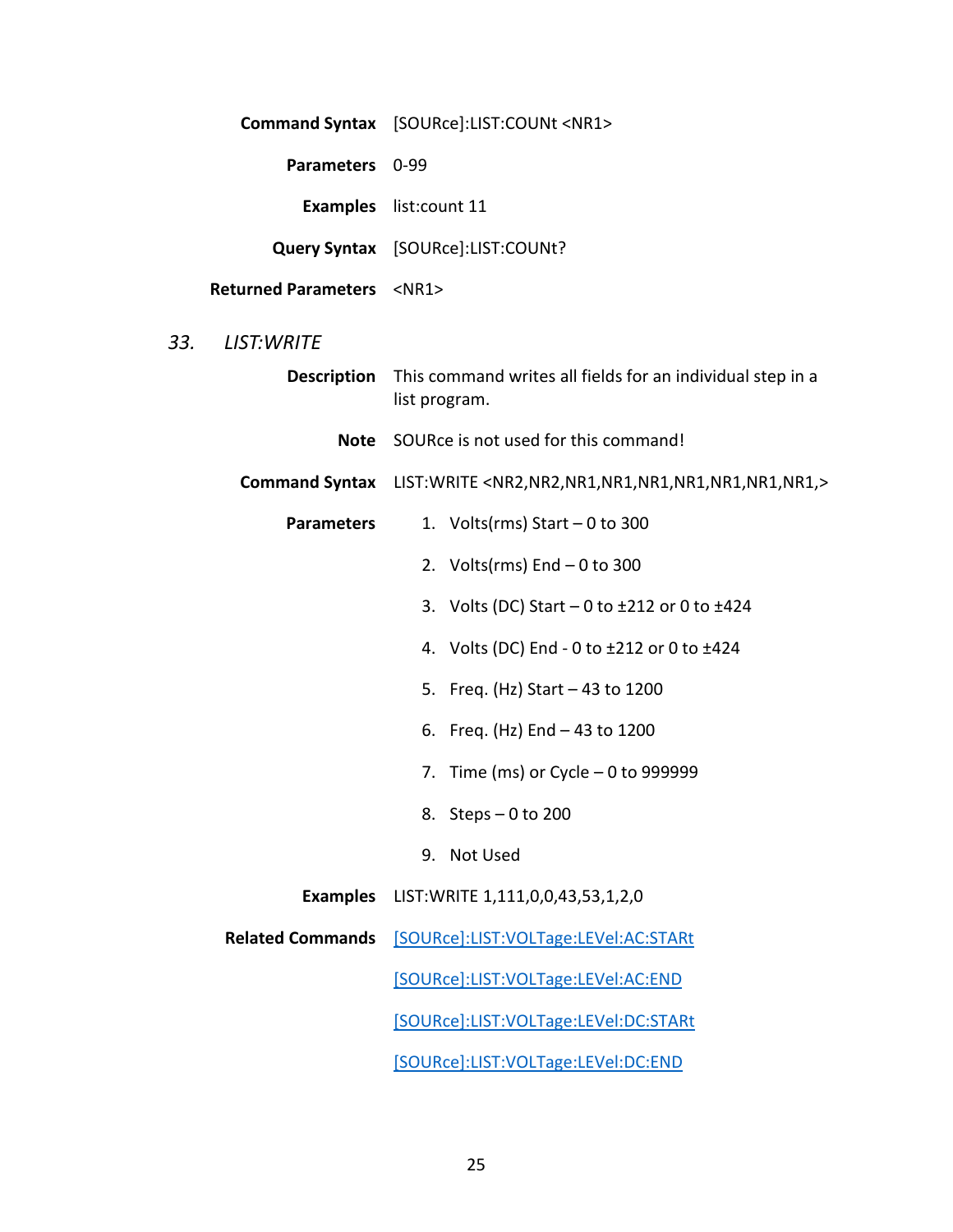[\[SOURce\]:LIST:FREQuency:LEVel:STARt](#page-34-2)

[\[SOURce\]:LIST:FREQuency:LEVel:END](#page-35-0)

[\[SOURce\]:LIST:STEPno](#page-31-0)

# <span id="page-31-0"></span>*34. LIST:CONF:STEP?*

**Description** Read the number of steps in the current list.

**Note** Issue a [SOURce]:LIST:NUM first, to set the list ID to be read.

- **Query Syntax** LIST:CONF:STEP?
- **Returned Parameters** <NR1> The number of steps in the list.

# <span id="page-31-1"></span>*35. LIST:CONF:READ?*

**Description** Read the list configuration for a given list ID. This is the information on the "LIST" menu page set before entering data for individual list program steps.

**Query Syntax** LIST:CONF:READ?

**Returned Parameters** <NR1, NR1, NR1, 1, NR1, NR2>

- $1$  Infinite "0" for off and "1" for on.
- 2 Repeat 0 through 99 times.
- $3 -$  Base  $-$  "0" for time and "1" for cycle
- 4 No data, always "1"
- 5 Sync Source 0 for "Immediate" and 1 for "Phase"
- 6 Phase(deg) floating point number.

#### **Related Commands**

<span id="page-31-2"></span>*36. LIST:READ?*

**Description** Read the individual program steps in the list. Successive issuance of this command returns then next list program entry. When the end of the list program is reached, the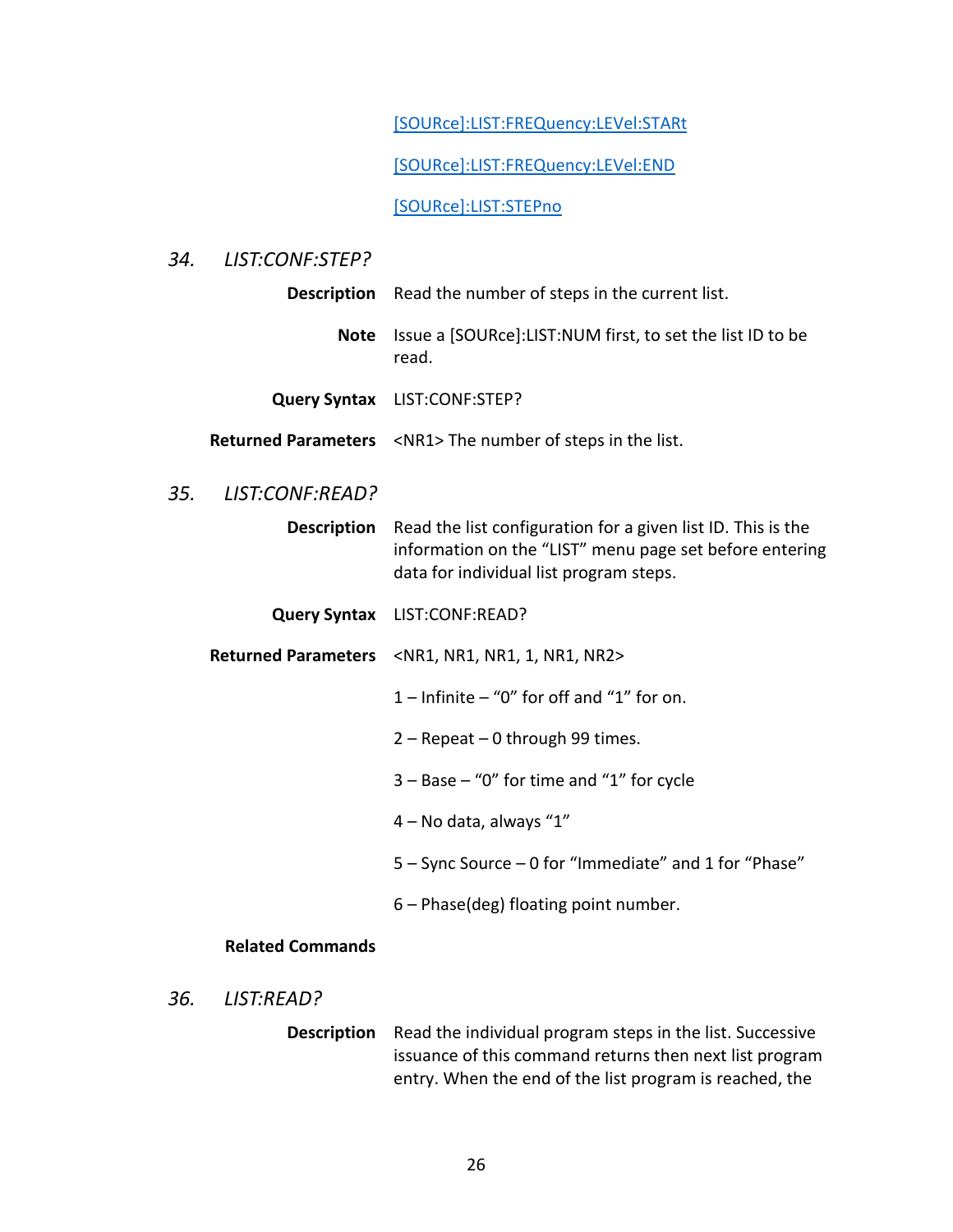returned list program steps restart at the beginning.

**Query Syntax** LIST:READ?

**Returned Parameters** <NR2, NR2, NR2, NR2, NR2, NR2, NR2, 0>

- 1 Volts(rms) Start 0 to 300
- 2. Volts( $rms$ ) End  $-0$  to 300
- 3. Volts (DC) Start  $-0$  to  $\pm 212$  or 0 to  $\pm 424$
- 4. Volts (DC) End 0 to ±212 or 0 to ±424
- 5. Freq. (Hz) Start 43 to 1200
- 6. Freq. (Hz) End 43 to 1200
- 7. Time (ms) or Cycle 0 to 999999
- 8. Steps 0 to 200
- 9. Not Used

**Related Commands** [\[SOURce\]:LIST:VOLTage:LEVel:AC:STARt](#page-33-3)

[\[SOURce\]:LIST:VOLTage:LEVel:AC:END](#page-33-2)

[\[SOURce\]:LIST:VOLTage:LEVel:DC:STARt](#page-34-0)

[\[SOURce\]:LIST:VOLTage:LEVel:DC:END](#page-34-1)

[\[SOURce\]:LIST:FREQuency:LEVel:STARt](#page-34-2)

[\[SOURce\]:LIST:FREQuency:LEVel:END](#page-35-0)

[\[SOURce\]:LIST:STEPno](#page-33-0)

#### <span id="page-32-0"></span>*37. LIST:START:QUERY*

**Description** Enable read-back of the list program steps and set pointer to the head of the list program.

> **Note** This command resets the location in the list to read back to the head of the list program. Without this command, the return values are invalid and all zero's.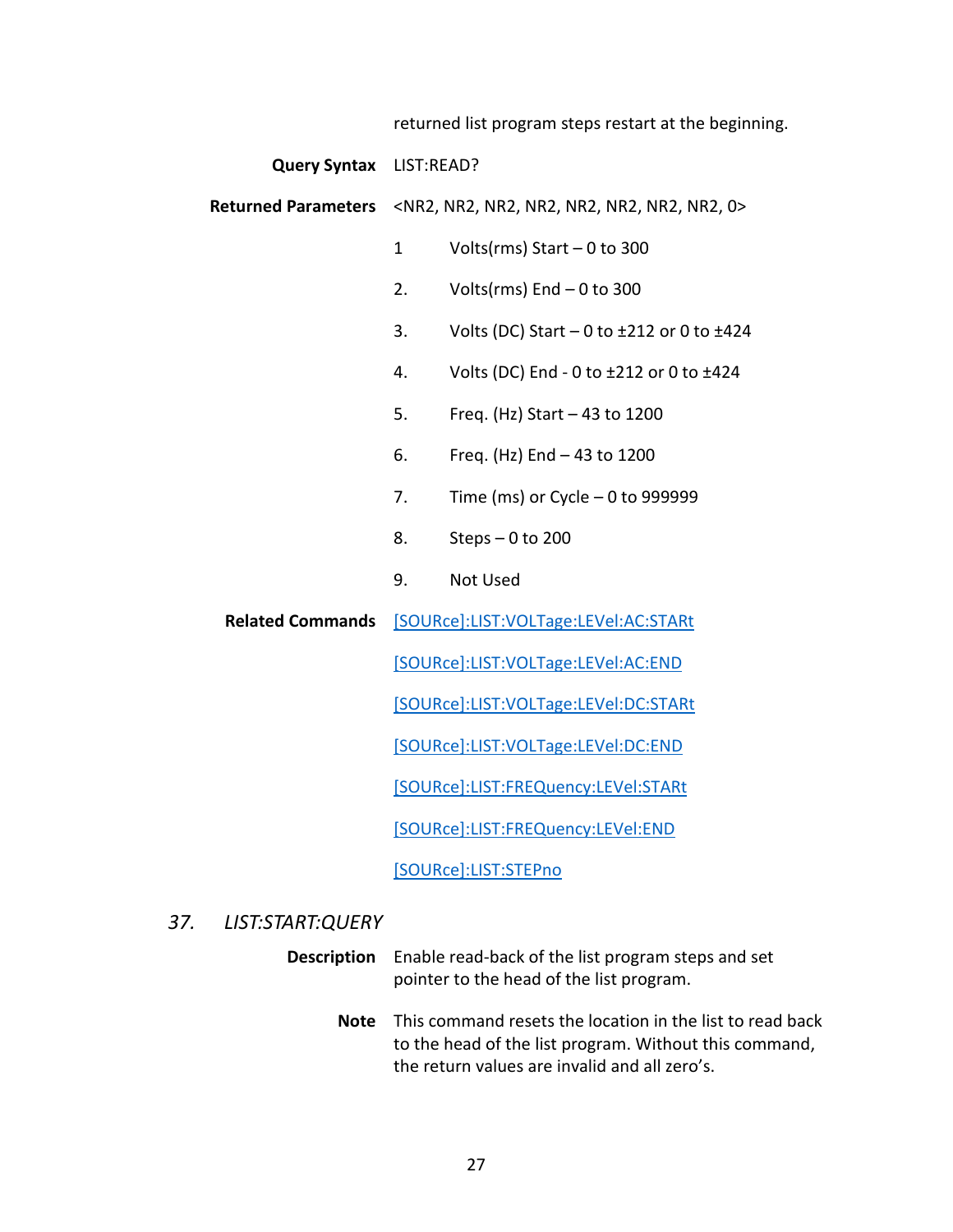[SOURce] cannot be added to this command.

**Command Syntax** LIST:START:QUERY

**Parameters** None

**Examples** LIST:START:QUERY

**Related Commands** [LIST:READ?](#page-31-2)

#### <span id="page-33-0"></span>*38. [SOURce]:LIST:STEPno*

**Description** Set or query the current step within the current list being edited. Remember that the total number of steps defined in all lists is limited.

**Command Syntax** [SOURce]:LIST:STEPno <NR1>

**Parameters** 0-99

**Examples** list:stepno 3

**Query Syntax** [SOURce]:LIST:STEPno?

<span id="page-33-1"></span>**Returned Parameters** <NR1>

### <span id="page-33-3"></span>*39. [SOURce]:LIST:VOLTage:LEVel:AC:STARt*

**Description** Set or query the starting AC voltage of the current step within the current list. Value is limited by the range setting of the machine.

- **Command Syntax** [SOURce]:LIST:VOLTage:LEVel:AC:STARt <NR2>
	- **Parameters** 0-300

**Examples** sour:list:volt:lev:ac:start 140

**Query Syntax** [SOURce]:LIST:VOLTage:LEVel:AC:STARt?

#### **Returned Parameters** <NR2>

#### <span id="page-33-2"></span>*40. [SOURce]:LIST:VOLTage:LEVel:AC:END*

**Description** Set or query the ending AC voltage of the current step within the current list. Value is limited by the range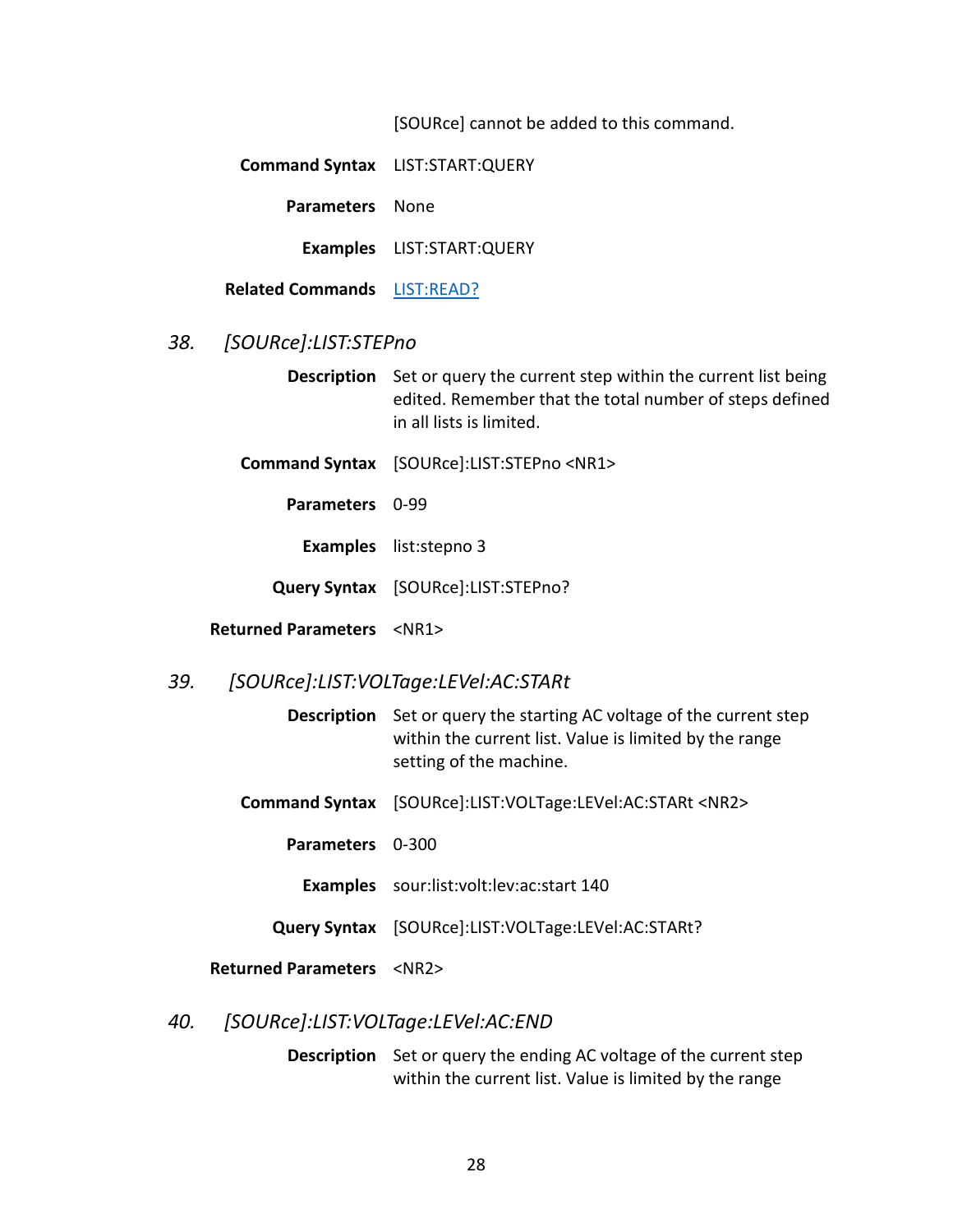setting of the machine.

|                                        | Command Syntax [SOURce]:LIST:VOLTage:LEVel:AC:END <nr2></nr2> |
|----------------------------------------|---------------------------------------------------------------|
| <b>Parameters</b> 0-300                |                                                               |
|                                        | <b>Examples</b> sour:list:volt:lev:ac:end 110                 |
|                                        | Query Syntax [SOURce]:LIST:VOLTage:LEVel:AC:END?              |
| <b>Returned Parameters <nr2></nr2></b> |                                                               |

## <span id="page-34-0"></span>*41. [SOURce]:LIST:VOLTage:LEVel:DC:STARt*

- **Description** Set or query the starting DC voltage of the current step within the current list. Value is limited by the range setting of the machine.
- **Command Syntax** [SOURce]:LIST:VOLTage:LEVel:DC:STARt <NR2>
	- **Parameters** 0 to ±212, 0 to ±424
	- **Examples** [SOURce]:LIST:VOLTage:LEVel:DC:STARt?
	- **Query Syntax** [SOURce]:LIST:VOLTage:LEVel:DC:STARt?
- **Returned Parameters** <NR2>

#### <span id="page-34-1"></span>*42. [SOURce]:LIST:VOLTage:LEVel:DC:END*

**Description** Set or query the ending DC voltage of the current step within the current list. Value is limited by the range setting of the machine.

- **Command Syntax** [SOURce]:LIST:VOLTage:LEVel:DC:END <NR2>
	- **Parameters** 0 to ±212, 0 to ±424
		- **Examples** sour:list:volt:lev:dc:end 60
	- **Query Syntax** [SOURce]:LIST:VOLTage:LEVel:DC:END?

#### **Returned Parameters** <NR2>

# <span id="page-34-2"></span>*43. [SOURce]:LIST:FREQuency:LEVel:STARt*

**Description** Set or query the starting AC frequency of the current step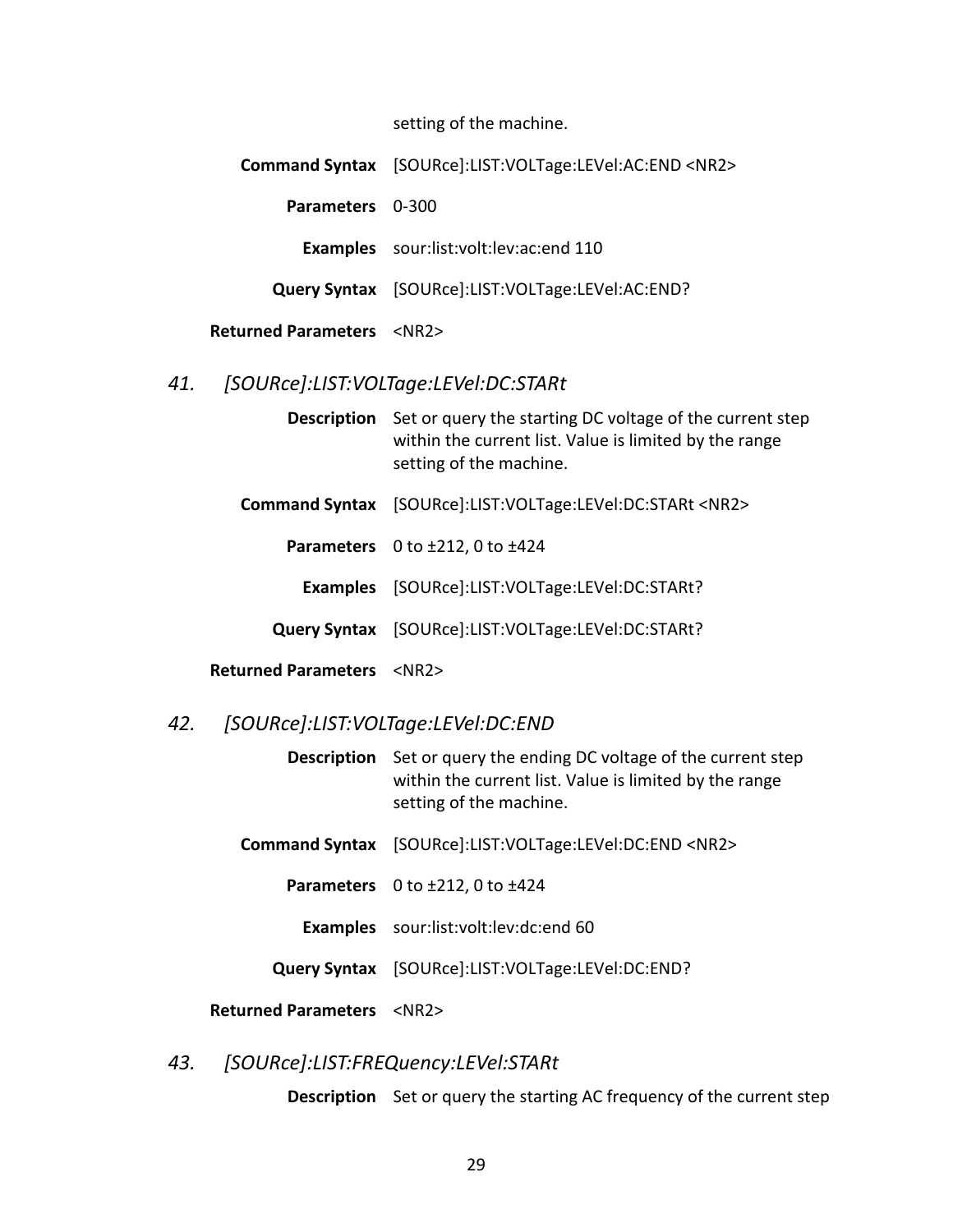within the current list. Value is limited by the range setting of the machine.

**Command Syntax** [SOURce]:LIST:FREQuency:LEVel:STARt <NR2> **Parameters** 43-1200 **Examples** sour:list:freq:lev:start 50 **Query Syntax** [SOURce]:LIST:FREQuency:LEVel:STARt?

#### **Returned Parameters** <NR2>

# <span id="page-35-0"></span>*44. [SOURce]:LIST:FREQuency:LEVel:END*

**Description** Set or query the ending AC frequency of the current step within the current list. Value is limited by the range setting of the machine.

- **Command Syntax** [SOURce]:LIST:FREQuency:LEVel:END <NR2>
	- **Parameters** 43-1200
		- **Examples** sour:list:freq:lev:end 60
	- **Query Syntax** [SOURce]:LIST:FREQuency:LEVel:END?
- **Returned Parameters** <NR2>

# <span id="page-35-1"></span>*45. [SOURce]:LIST:CLEar*

**Description** Clear the current list. This deletes the contents of the current list.

**Command Syntax** [SOURce]:LIST:CLEar <NR1>

- **Parameters** 0 through 9
	- **Examples** list:clear 0

**Related Commands** [\[SOURce\]:LIST:NUMber](#page-26-2)

# <span id="page-35-2"></span>*46. [SOURce]:PULSe:VOLTage:AC*

**Description** Set or query the AC voltage magnitude or the pulse.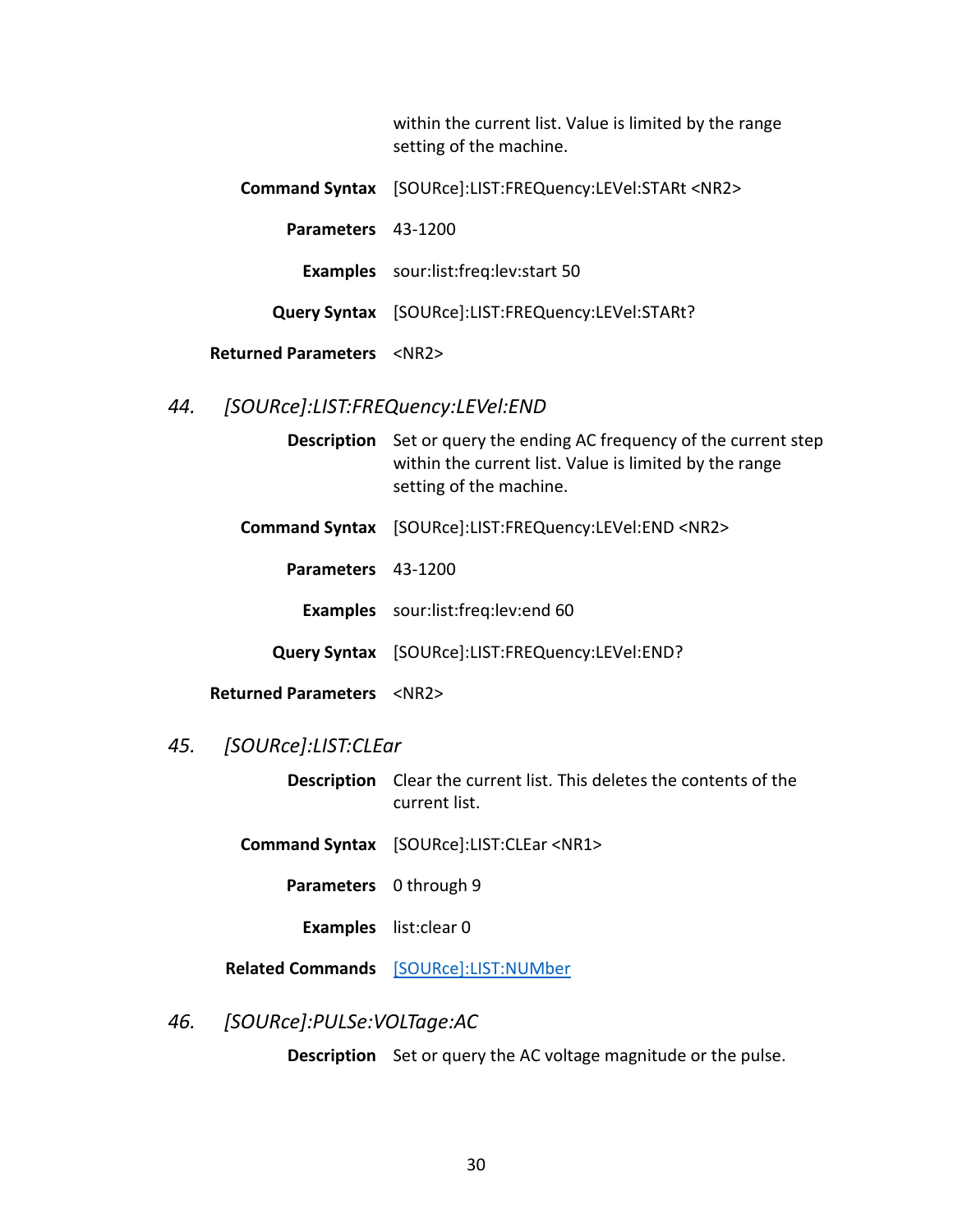**Command Syntax** [SOURce]:PULSe:VOLTage:AC <NR2> **Parameters** 0 to 150 or 0 to 300 **Examples** source:pulse:voltage:ac 140 **Query Syntax** [SOURce]:PULSe:VOLTage:AC? **Returned Parameters** <NR2>

#### **Related Commands**

<span id="page-36-0"></span>*47. [SOURce]:PULSe:VOLTage:DC*

**Description** Set or query the DC voltage level of the pulse.

**Command Syntax** [SOURce]:PULSe:VOLTage:DC <NR2>

**Parameters** 0 to ±212, 0 to ±424

**Examples** sour:puls:volt:dc -50

**Query Syntax** [SOURce]:PULSe:VOLTage:DC?

**Returned Parameters** <NR2>

#### **Related Commands**

# <span id="page-36-1"></span>*48. [SOURce]:PULSe:FREQuency*

**Description** Set or query the frequency of the AC portion of the pulse.

**Command Syntax** [SOURce]:PULSe:FREQuency <NR2>

**Parameters** 43 to 1200

**Examples** pulse:freq 300

**Query Syntax** [SOURce]:PULSe:FREQuency?

**Returned Parameters** <NR2>

# <span id="page-36-2"></span>*49. [SOURce]:PULSe:SYNChronous*

**Description** Set or query the phase of the pulse start as either "immediate" (random phase), or at a specific "phase"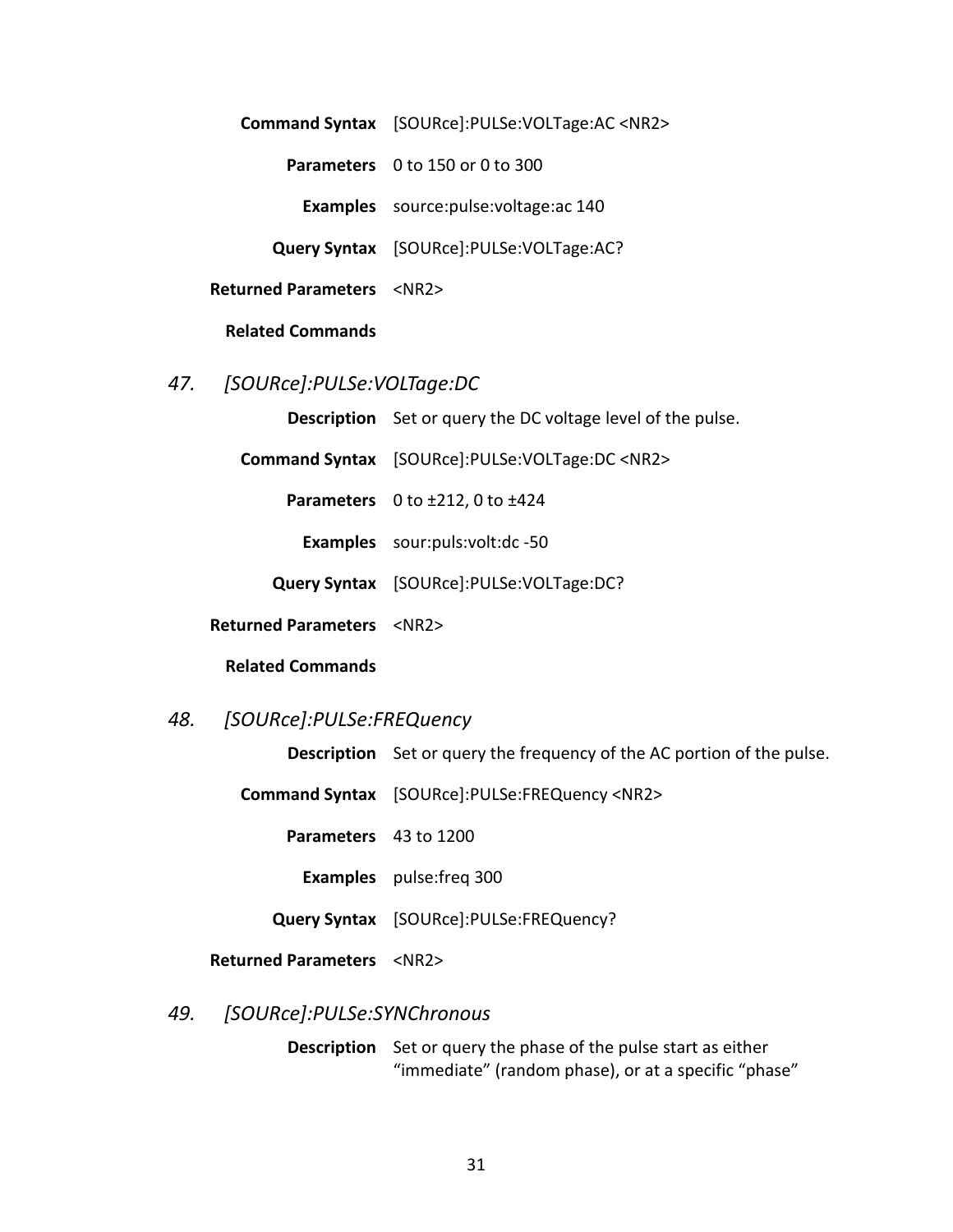angle of the steady state waveform.

| Command Syntax [SOURce]:PULSe:SYNChronous <bool str=""></bool> |
|----------------------------------------------------------------|
| Parameters <0   IMMediate   1   PHASe>                         |
| <b>Examples</b> sour: pulse: sync phas                         |
| Query Syntax [SOURce]:PULSe:SYNChronous?                       |
| Returned Parameters "IMMediate" or "PHASe"                     |

## <span id="page-37-0"></span>*50. [SOURce]:PULSe:PHASe*

|                                        | <b>Description</b> Set or query the phase angle to start the pulse from.                          |
|----------------------------------------|---------------------------------------------------------------------------------------------------|
|                                        | Command Syntax [SOURce]:PULSe:PHASe <nr2></nr2>                                                   |
| <b>Parameters</b>                      | Phase angle to start pulse at, relative to positive going<br>zero cross of steady state waveform. |
|                                        | <b>Examples</b> pulse: phase 60                                                                   |
|                                        | Query Syntax [SOURce]:PULSe:PHASe?                                                                |
| <b>Returned Parameters <nr2></nr2></b> |                                                                                                   |

# <span id="page-37-1"></span>*51. [SOURce]:PULSe:DUTY*

**Description** Set or query the duty cycle of the pulse. This is the percentage of the pulse period to OUTPut the pulse. The minimum pulse duration is limited and will not go below 1.5ms typically.

#### **Note**

- **Command Syntax** [SOURce]:PULSe:DUTY <NR2>
	- **Parameters** 0-100.0

**Examples** source:pulse:duty 15

**Query Syntax** [SOURce]:PULSe:DUTY?

**Returned Parameters** <NR2>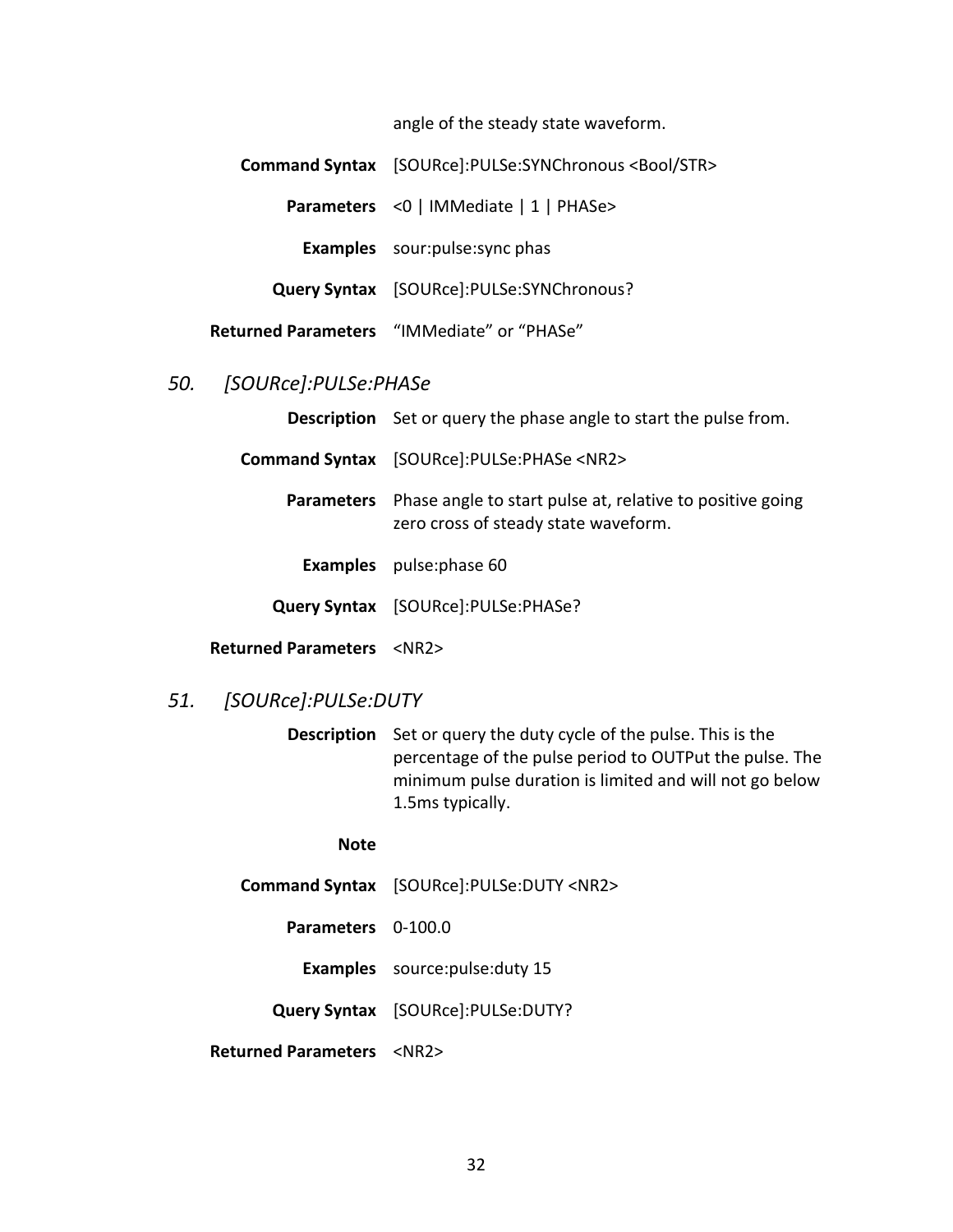## <span id="page-38-0"></span>*52. [SOURce]:PULSe:PERIOd*

**Description** Set or query the length, or time between pulses, in milliseconds.

**Command Syntax** [SOURce]:PULSe:PERIOd <NR2>

**Parameters** 0-100000

**Examples** source:pulse:period 5000

**Query Syntax** [SOURce]:PULSe:PERIOd?

**Returned Parameters** <NR1>

# <span id="page-38-1"></span>*53. [SOURce]:PULSe:COUNt*

**Description** Set or query how many pulse intervals to perform.

**Command Syntax** [SOURce]:PULSe:COUNt <NR1> **Parameters** 0-99 **Examples** pulse:count 10 **Query Syntax** [SOURce]:PULSe:COUNt?

**Returned Parameters** <NR1>

#### <span id="page-38-2"></span>*54. [SOURce]:FUNCtion:SHAPe*

**Description** Set or query which waveform configuration to OUTPut.

**Command Syntax** [SOURce]:FUNCtion:SHAPe <Bool/STR>

**Parameters**  $\langle 0 | A | 1 | B \rangle$ 

**Examples** function:shape A

**Query Syntax** [SOURce]:FUNCtion:SHAPe?

**Returned Parameters** "A" or "B"

**Related Commands** [\[SOURce\]:FUNCtion:SHAPe:A](#page-39-0)

[\[SOURce\]:FUNCtion:SHAPe:B](#page-39-1)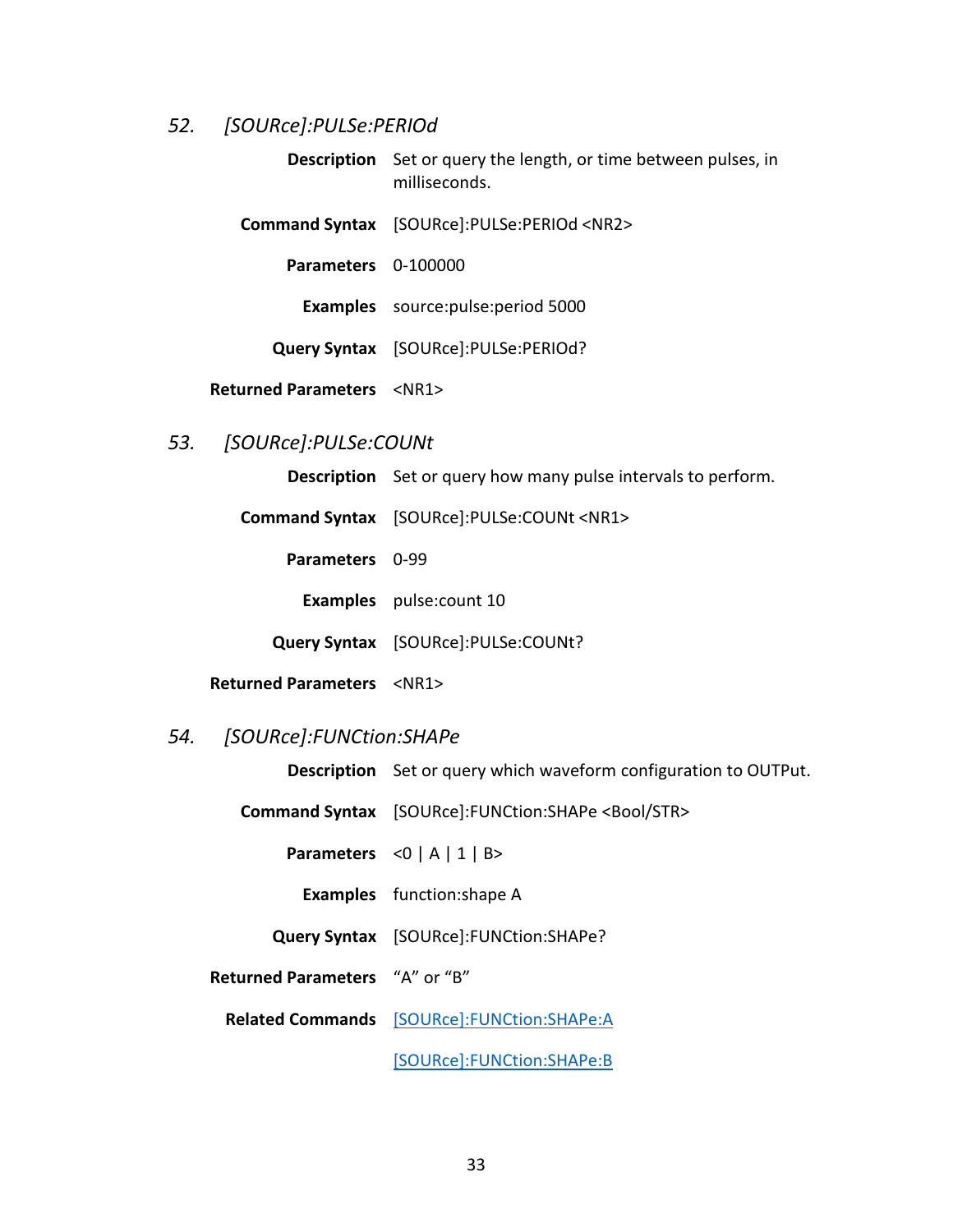# <span id="page-39-0"></span>*55. [SOURce]:FUNCtion:SHAPe:A*

| Description Set or query the waveform defined for setting A.                                                                                                   |
|----------------------------------------------------------------------------------------------------------------------------------------------------------------|
| Command Syntax [SOURce]:FUNCtion:SHAPe:A <str></str>                                                                                                           |
| Parameters <sine <nr1="" csin,="" nr2="" squa="" thd,=""  ="">   USR, <nr1>&gt;</nr1></sine>                                                                   |
| When setting the shape, the "SINE" and "SQUA"<br>functions                                                                                                     |
| <b>Examples</b> func:shap:a sine                                                                                                                               |
| sour: func: shap: a csin, 40.5                                                                                                                                 |
| source: function: shape: a squa                                                                                                                                |
| sour:function:shap:a thd,1                                                                                                                                     |
| func:shap:a user,4                                                                                                                                             |
| Query Syntax [SOURce]: FUNCtion: SHAPe: A?                                                                                                                     |
| Returned Parameters "SINE", "CSIN, <nr2>", "SQUA", "USER,<nr1>"</nr1></nr2>                                                                                    |
| The return values for CSIN, THD and USER waveforms<br>also return the amount of clipping, the THD waveform<br>number or the user waveform number respectively. |
| Related Commands [SOURce]:FUNCtion:SHAPe                                                                                                                       |

# <span id="page-39-1"></span>*56. [SOURce]:FUNCtion:SHAPe:B*

**Description** Set or query the waveform defined for setting A.

- **Command Syntax** [SOURce]:FUNCtion:SHAPe:B <STR>
	- Parameters <SINE | CSIN,NR2 | SQUA | THD,<NR1> | USR,<NR1>>

When setting the shape, the "SINE" and "SQUA" functions

**Examples** func:shap:b sine

sour:func:shap:b csin,40.5

source:function:shape:b squa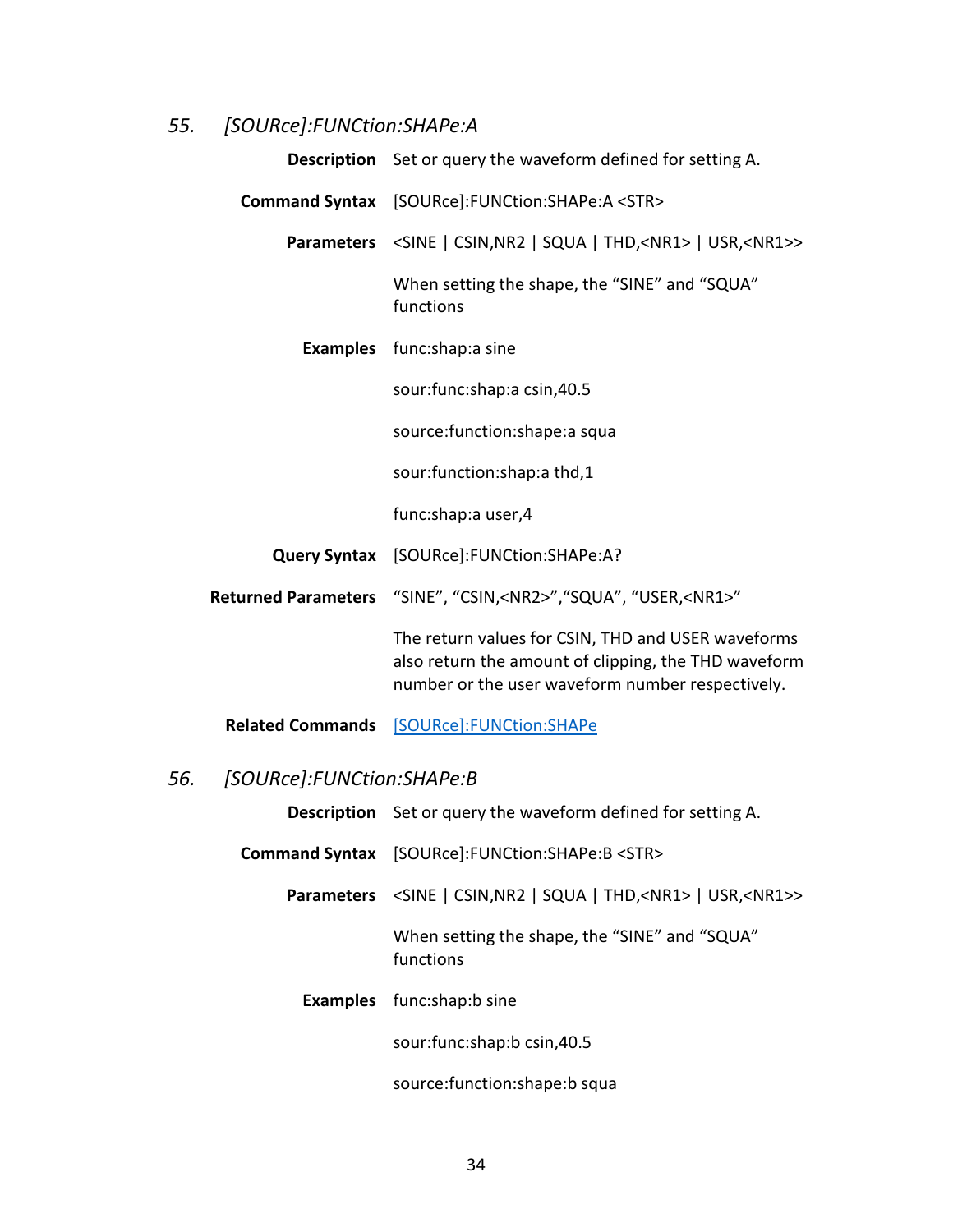sour:function:shap:b thd,1

func:shap:b user,4

**Query Syntax** [SOURce]:FUNCtion:SHAPe:A?

**Returned Parameters** "SINE", "CSIN,<NR2>","SQUA", "USER,<NR1>"

The return values for CSIN, THD and USER waveforms also return the amount of clipping, the THD waveform number or the user waveform number respectively.

**Related Commands** [\[SOURce\]:FUNCtion:SHAPe](#page-38-2)

# <span id="page-40-0"></span>*57. [SOURce]:FUNC:SHAP:USER:TABLe:READ*

|                        | <b>Description</b> The ID number of the USER defined waveform to read.                 |
|------------------------|----------------------------------------------------------------------------------------|
|                        | <b>Note</b> Use this function to set the user defined waveform to<br>retrieve with the |
|                        | Command Syntax FUNC:SHAP:USER:READ <nr1></nr1>                                         |
| Parameters <nr1></nr1> |                                                                                        |
|                        | <b>Examples</b> func:shap:user:read 1                                                  |
|                        | Related Commands [SOURce]:FUNCtion:SHAPe:USER:TABLe:DATA? <nr1></nr1>                  |

## <span id="page-40-1"></span>*58. [SOURce]:FUNCtion:SHAPe:USER:TABLe:DATA*

**Description** Write the individual harmonic elements that compose the user defined waveform. The waveform is the sum of the harmonics. For example:

60Hz fundamental and 100% of the 3rd harmonic.

out(t) = sin(2\*pi\*60\*t)+sin(2\*pi\*180\*t)

**Note** The complete set (0 through 39) should be sent at one time.

> Only integer multiples of the fundamental are to be specified. The set of which are the first 39 multiples.

60Hz fundamental: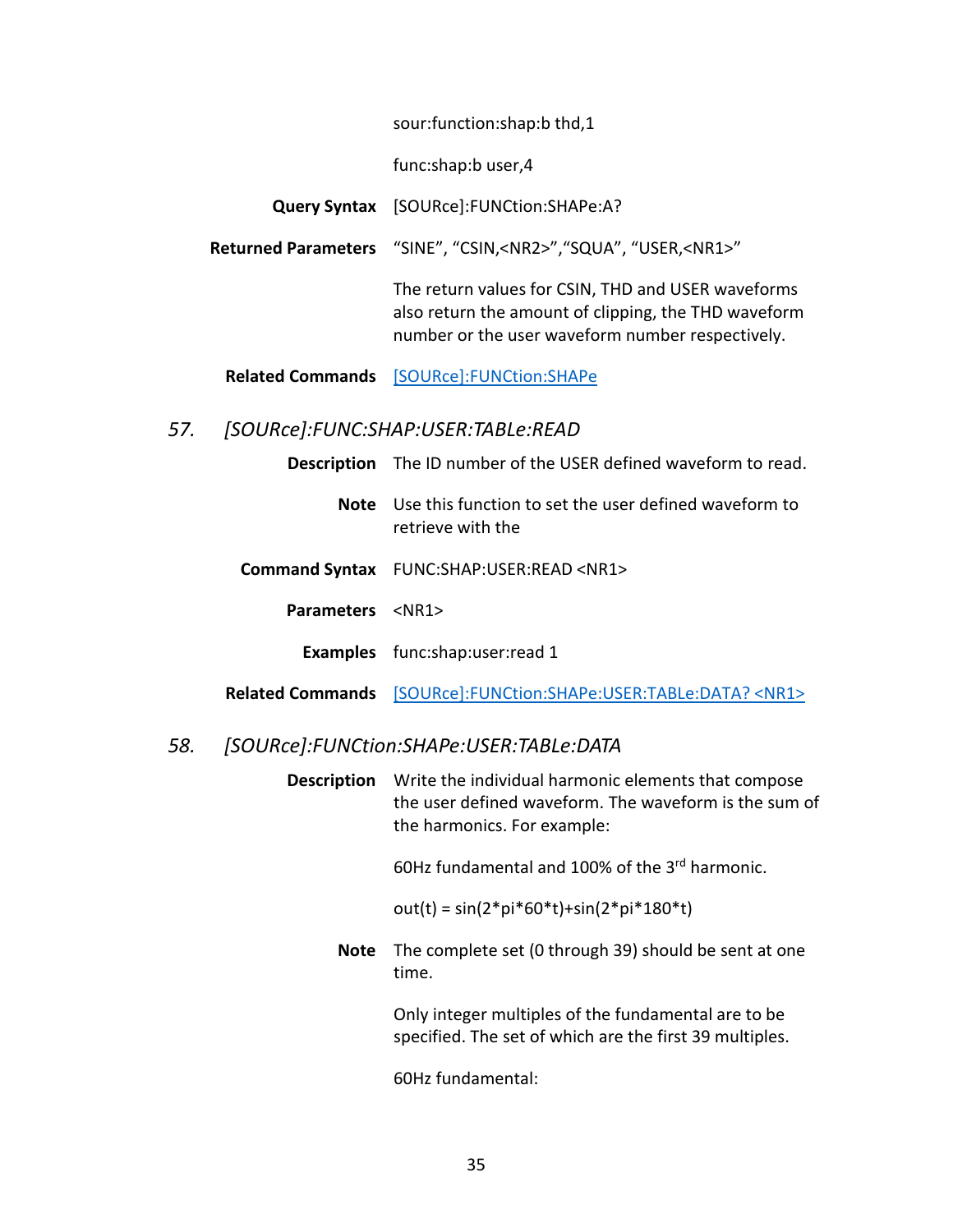|                       | Field $0 = 60$ Hz                                                                           |
|-----------------------|---------------------------------------------------------------------------------------------|
|                       | Field $1 = 120$ Hz                                                                          |
|                       | Field $2 = 180$ Hz                                                                          |
|                       |                                                                                             |
|                       | Field $39 = 2400$ Hz                                                                        |
|                       | Magnitude of harmonic: This is the "%" field in the PC<br>software.                         |
|                       | Phase - This is the phase shift from the fundamental<br>waveform of the specified harmonic. |
| <b>Command Syntax</b> | [SOURce]:FUNCtion:SHAPe:USER:TABLe:DATA <nr1,<br>NR2, NR1, NR2&gt;</nr1,<br>                |
| <b>Parameters</b>     | Parameter 1 - element number (0 through 39)                                                 |
|                       | Parameter 2 - Weighting factor (0 to 1)                                                     |
|                       | Parameter 3 - Frequency                                                                     |
|                       | Parameter 4 - Phase                                                                         |
| <b>Examples</b>       | func:shap:user:table:data 0,1,50,0                                                          |
|                       | func:shap:user:table:data 1, 0.02, 100, 0                                                   |
|                       |                                                                                             |
|                       | func:shap:user:table:data 39,0,2000,0                                                       |

# <span id="page-41-0"></span>*59. [SOURce]:FUNCtion:SHAPe:USER:TABLe:DATA? <NR1>*

**Description** Query the data table for the previously specified waveform table.

> This returns a portion of the user defined waveform parameters. The argument of this function defines which set of values to return. This command returns 5 sets at a time.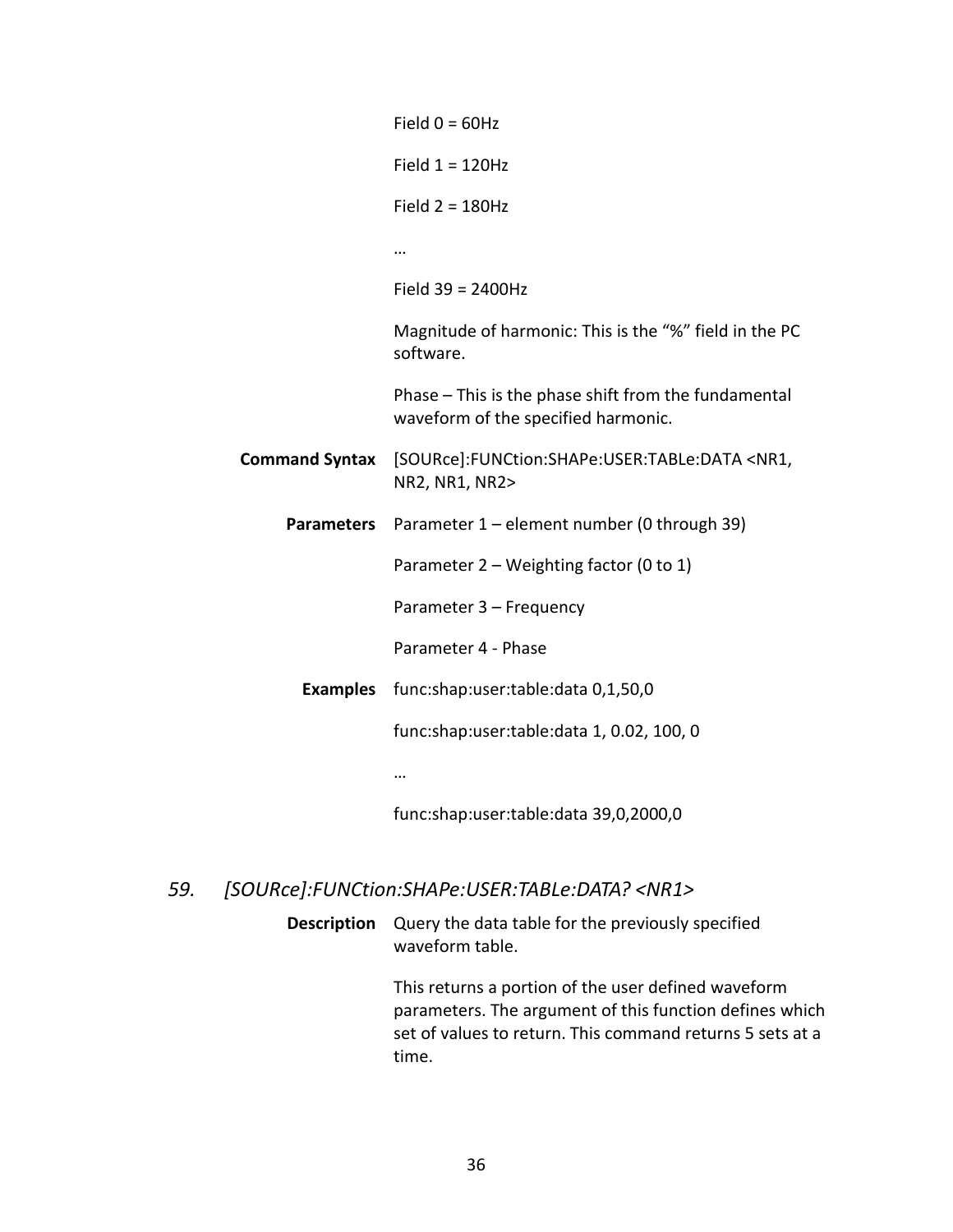| $0$ – fields 0 through 4                                                                                                                                                      |
|-------------------------------------------------------------------------------------------------------------------------------------------------------------------------------|
| $1$ – fields 5 through 9                                                                                                                                                      |
|                                                                                                                                                                               |
| $7$ – fields 35 through 39                                                                                                                                                    |
| <b>Query Syntax</b> func:shap:user:tabl:data? <nr1></nr1>                                                                                                                     |
| <b>Returned Parameters</b> ID, magnitude, frequence, phase; (next entry)                                                                                                      |
| Example (50Hz fundamental):                                                                                                                                                   |
| Query command: "source: function: user: table: data? 0"                                                                                                                       |
| $"0,1.000000,50.000000,0.000000;1,0.020000,100.00000$<br>0,0.000000;2,0.030000,150.000000,0.000000;3,0.040000<br>,200.000000,0.000000;4,0.050000,250.000000,0.000000<br>\n\r" |

# <span id="page-42-1"></span><span id="page-42-0"></span>**K. SYStem**

- *1. Command Summary*
	- [SYStem:BEEP](#page-42-2) [SYStem:BRIGhtness](#page-43-0) [SYStem:KEY:LOCK](#page-43-1) [SYStem:TIME](#page-43-2) [SYStem:DATE](#page-44-0) [SYStem:RECall:DEFault](#page-44-1) [SYStem:SERial?](#page-44-2) [SYStem:MODel?](#page-44-3) [SYStem:MANUFacture?](#page-45-0) [SYStem:INTERFACE](#page-45-1) [SYStem:ERRor?](#page-45-2) [SYStem:VERSion?](#page-45-3) [SYStem:GPIB:ADDRess](#page-46-0) [SYStem:IP:CONFig](#page-46-1) [SYStem:IP:ADDRess](#page-46-2) [SYStem:IP:GATEway](#page-46-3) [SYStem:IP:MASK](#page-47-0)
- <span id="page-42-2"></span>*2. SYStem:BEEP*

**Description** Set or query the system beep setting.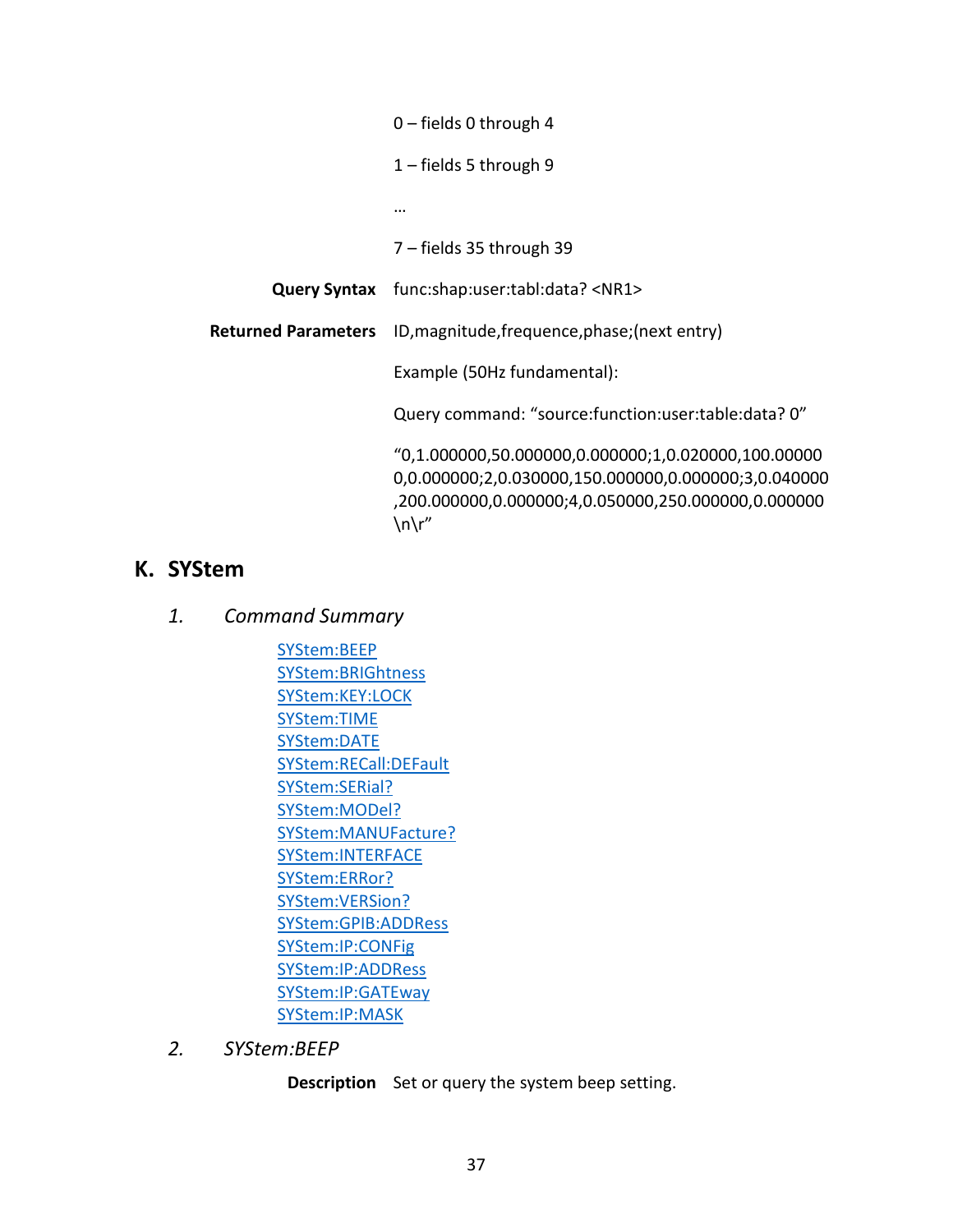**Command Syntax** SYStem:BEEP <Bool>

**Parameters** <0 | OFF 1 | ON>

**Examples** sys:beep off

**Query Syntax** SYStem:BEEP?

**Returned Parameters** "OFF" or "ON"

#### <span id="page-43-0"></span>*3. SYStem:BRIGhtness*

**Description** Set or query the LCD brightness. 0 – min, 9 – max

**Command Syntax** SYStem:BRIGhtness <NR1>

**Parameters** 0 through 9

**Examples** sys:brig 9

**Query Syntax** SYStem:BRIGhtness?

**Returned Parameters** <NR1>

#### <span id="page-43-1"></span>*4. SYStem:KEY:LOCK*

**Description** Set or query the keyboard lock state.

**Command Syntax** SYStem:KEY:LOCK <Bool>

**Parameters** <0 | OFF 1 | ON>

**Examples** sys:key:lock on

**Query Syntax** SYStem:KEY:LOCK?

**Returned Parameters** "OFF" or "ON"

#### <span id="page-43-2"></span>*5. SYStem:TIME*

**Description** Set or query the time setting on the machine. The format is in Hours, Minutes and Seconds, in that order.

**Command Syntax** SYStem:TIME <NR1, NR1, NR1>

**Parameters** 0-24, 0-59, 0-59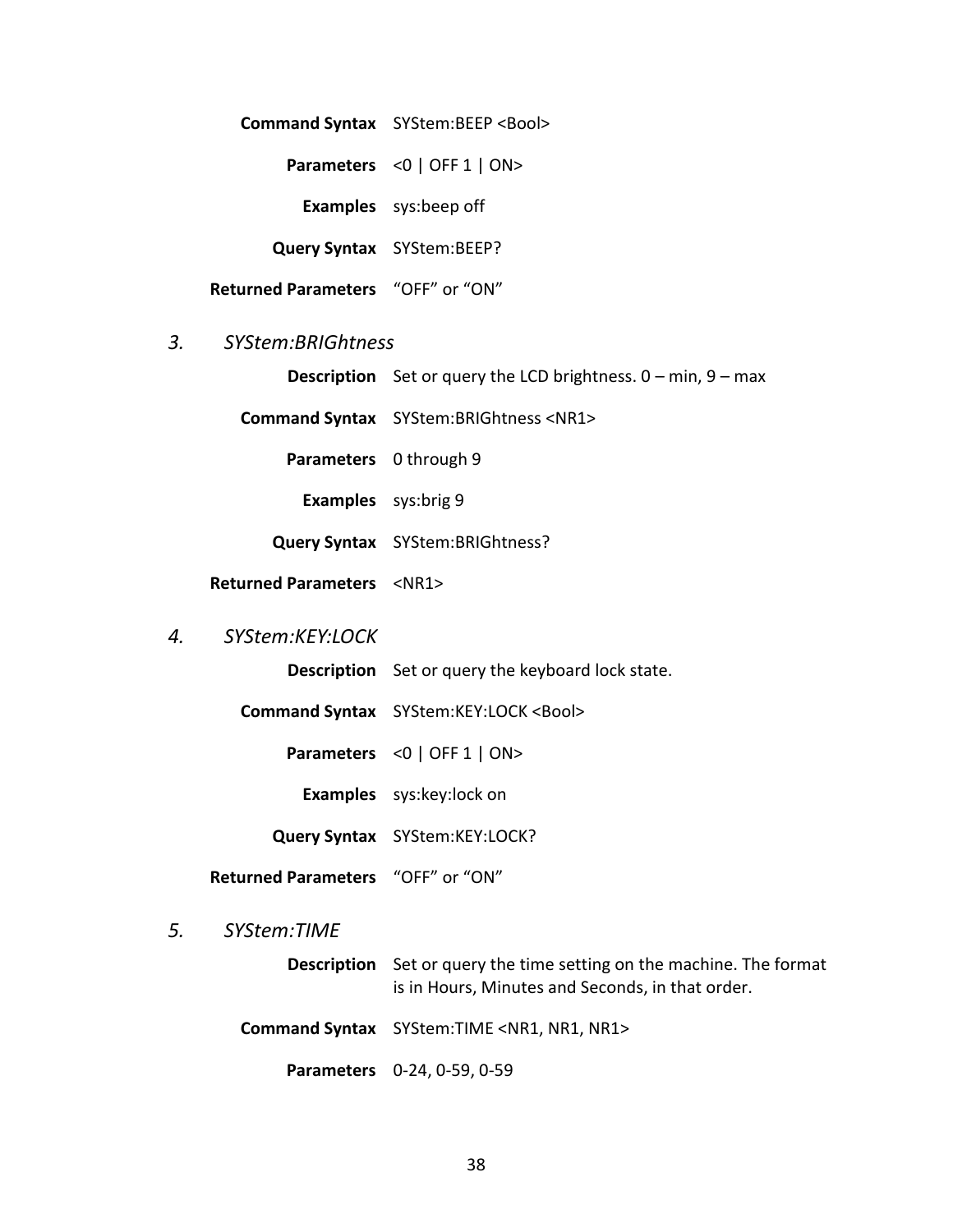Hours, Minutes, Seconds

**Examples** sys:time 16,10,00

**Query Syntax** SYStem:TIME?

**Returned Parameters** <NR1,NR1,NR1>

- <span id="page-44-0"></span>*6. SYStem:DATE*
	- **Description** Set or query the date setting on the machine. The format is Year, Month, Day.

**Command Syntax** SYStem:DATE <NR1, NR1, NR1>

**Parameters** 0 to 99, 0 to 12, 0 to 31

Year, Month, Day

**Examples** sys:date 85,11,5

**Query Syntax** SYStem:DATE?

**Returned Parameters** <NR1,NR1,NR1>

<span id="page-44-1"></span>*7. SYStem:RECall:DEFault*

**Description** Recall the default settings for the machine.

**Command Syntax** SYStem:RECall:DEFault

**Examples** sys:rec:def

<span id="page-44-2"></span>*8. SYStem:SERial?*

**Description** Query the machine's serial number.

**Query Syntax** SYStem:SERial?

**Returned Parameters** <STR>

<span id="page-44-3"></span>*9. SYStem:MODel?*

**Description** Query the machine's model number.

**Query Syntax** SYStem:MODel?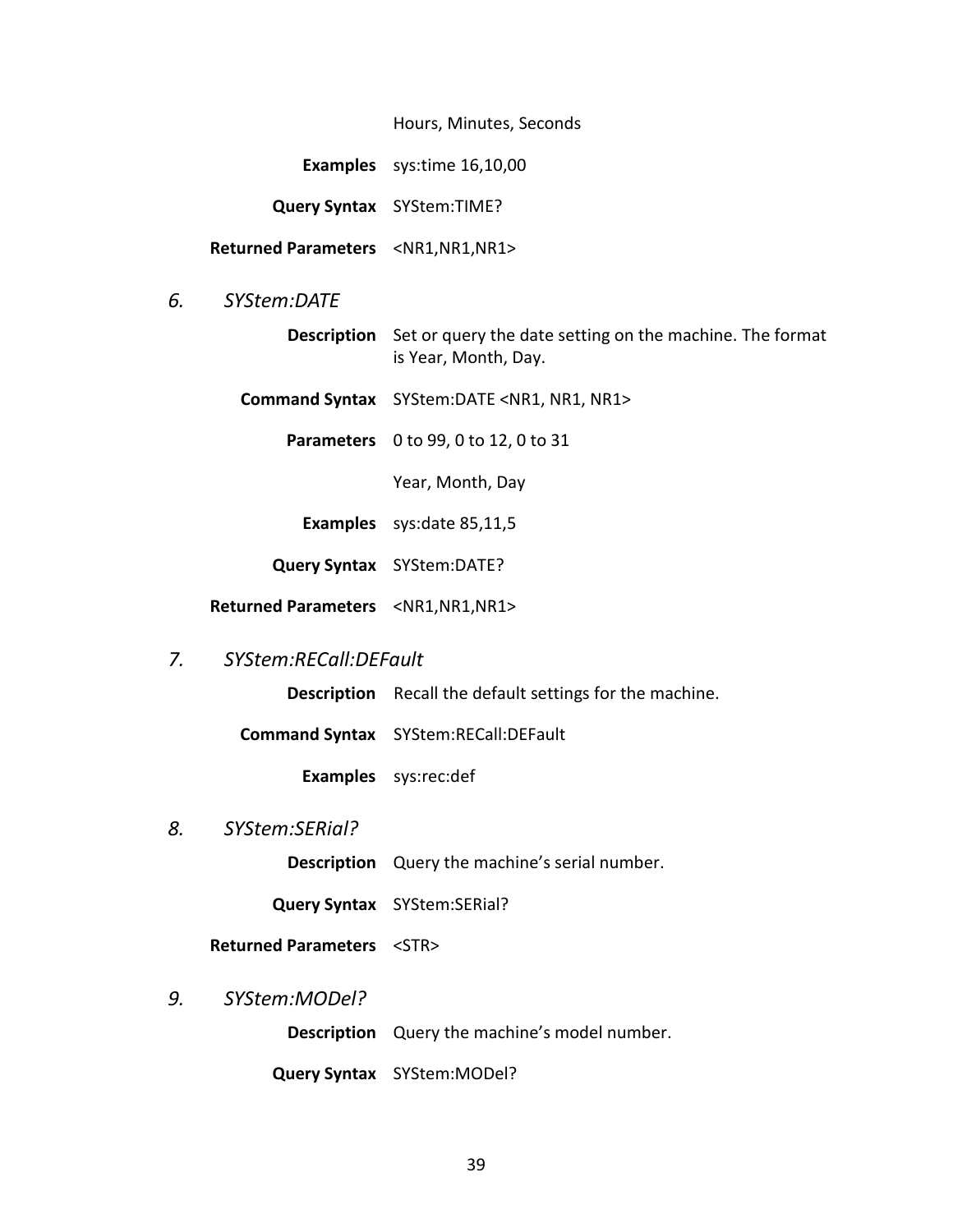**Returned Parameters** <NR1>

#### "9833"

# <span id="page-45-0"></span>*10. SYStem:MANUFacture?*

**Description** Query the machine manufacturer's name.

**Query Syntax** SYStem:MANUFacture?

**Returned Parameters** "B&K PRECISION"

#### <span id="page-45-1"></span>*11. SYStem:INTERFACE*

| <b>Description</b> Set or query the remote interface to use.    |
|-----------------------------------------------------------------|
| <b>Note</b> Currently only returning "TMC" and "VCP" correctly. |
| Command Syntax SYStem: INTERFACE <nr1 str=""></nr1>             |
| Parameters <0   VCP   1   TMC   2   GPIB   3   LAN   4   RS232> |
| <b>Examples</b> sys: interface gpib                             |
| Query Syntax sys: interface?                                    |
| Returned Parameters "VCP", "TMC", "GPIB", "LAN", "RS232C"       |

#### <span id="page-45-2"></span>*12. SYStem:ERRor?*

**Description** Query the current error code, if any. See the user manual for a listing of the error codes returned.

**Query Syntax** SYStem:ERRor?

**Returned Parameters** <NR1>, <STR>

<span id="page-45-3"></span>*13. SYStem:VERSion?*

**Description** Query the firmware version of the machine.

**Query Syntax** SYStem:VERSion?

**Returned Parameters** <STR>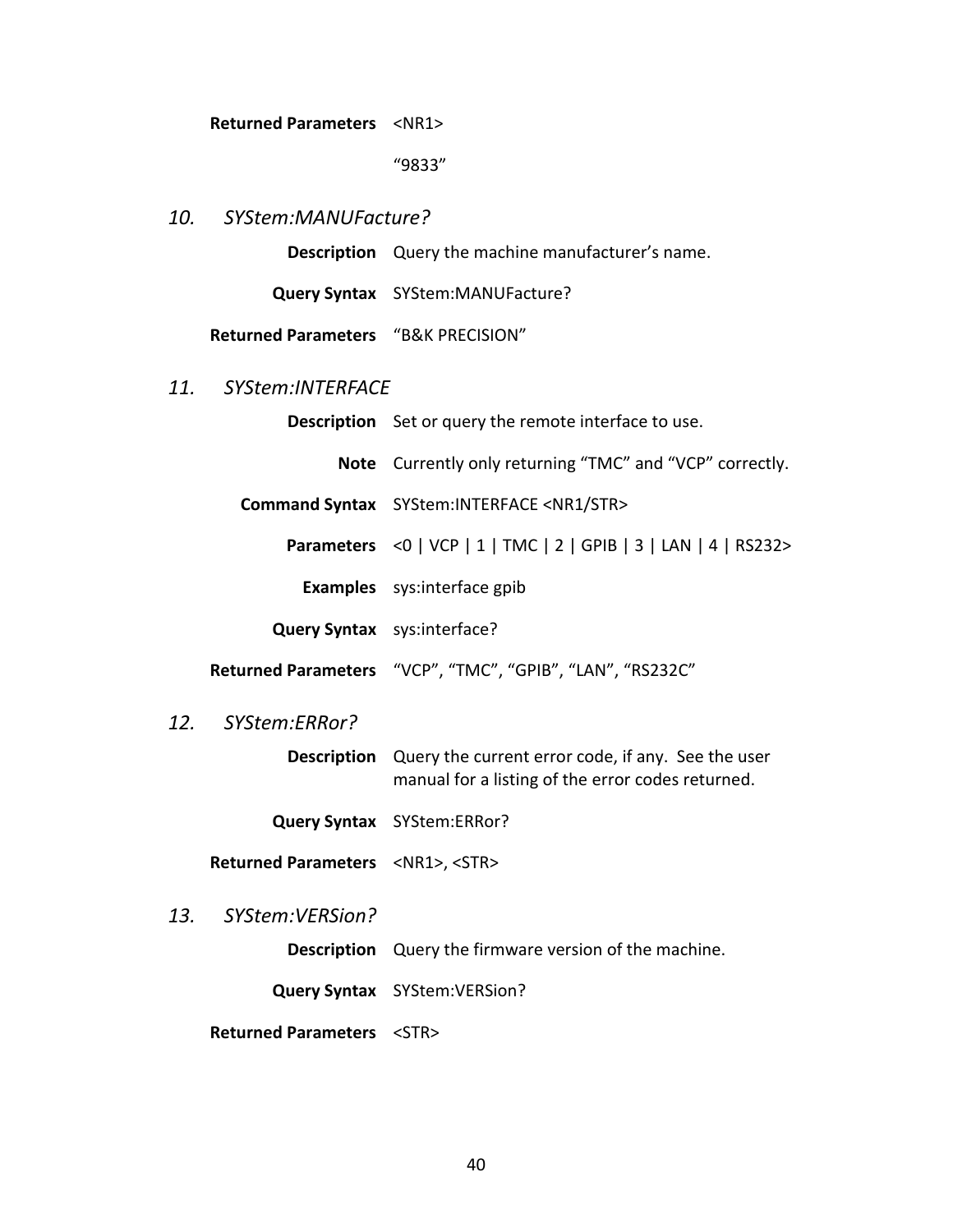#### <span id="page-46-0"></span>*14. SYStem:GPIB:ADDRess*

**Description** Set or query the GPIB address of the machine.

**Command Syntax** SYStem:GPIB:ADDRess <NR1>

**Parameters** GPIB address

**Examples** sys:gpib:addr 5

**Query Syntax** SYStem:GPIB:ADDRess?

**Returned Parameters** <NR1>

## <span id="page-46-1"></span>*15. SYStem:IP:CONFig*

- **Description** Set or query the network configuration mode, static or dynamic.
- **Command Syntax** SYStem:IP:CONFig <NR1/STR>

**Parameters** <0 | DHCP | 1 | STATic>

**Examples** SYS:IP:CONF DHCP

**Query Syntax** SYStem:IP:CONFig?

**Returned Parameters** "DHCP" or "STATic"

#### <span id="page-46-2"></span>*16. SYStem:IP:ADDRess*

**Description** Set or query the IP address of the machine.

**Command Syntax** SYStem:IP:ADDRess <NR1, NR1, NR1, NR1>

**Parameters** 0 to 255 for each entry.

**Examples** sys:ip:addr 192,168,2,96

**Query Syntax** SYStem:IP:ADDRess?

**Returned Parameters** <STR>

#### <span id="page-46-3"></span>*17. SYStem:IP:GATEway*

**Description** Set or query the network gateway.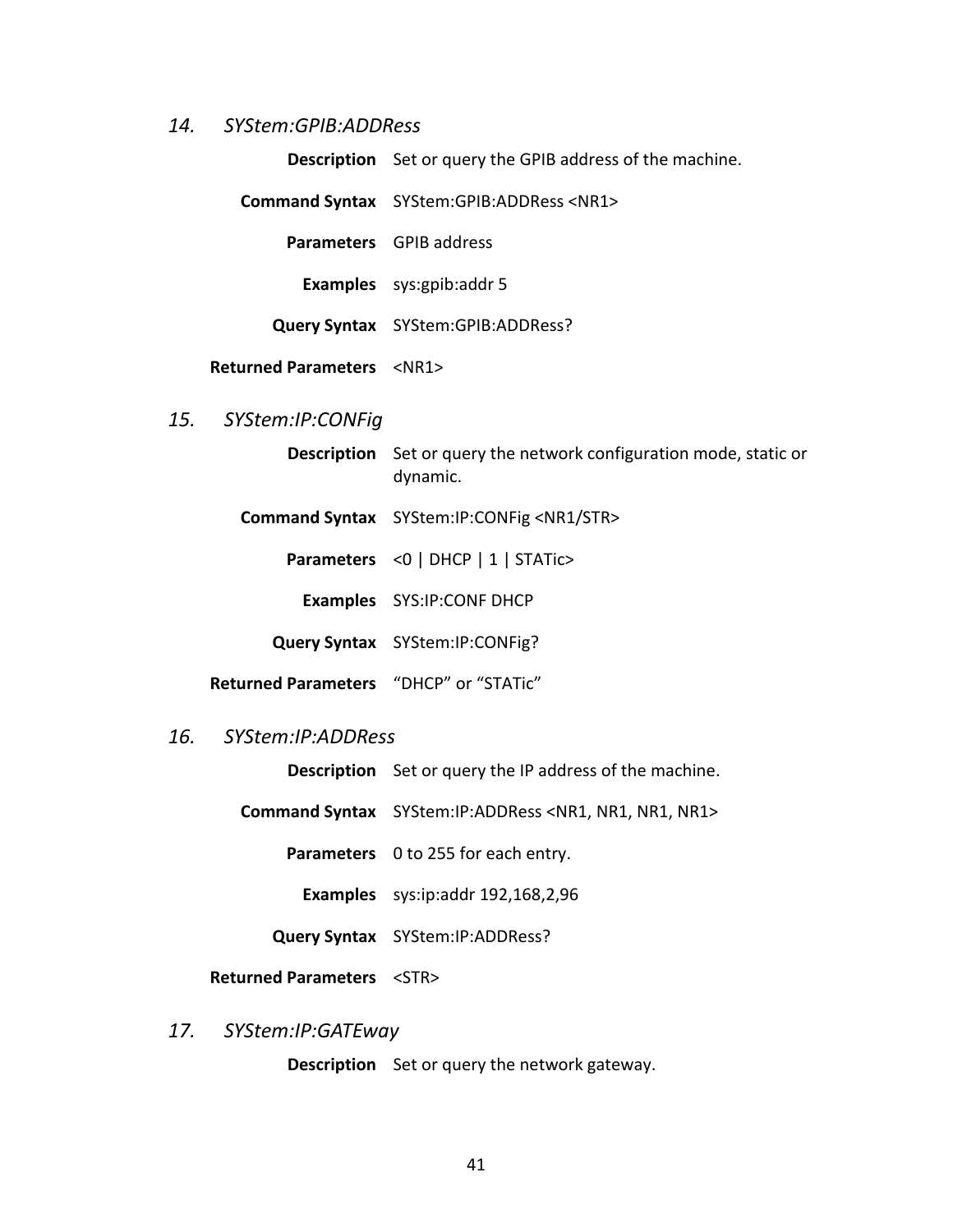**Command Syntax** SYStem:IP:GATEway <NR1, NR1, NR1, NR1>

**Parameters** 0 through 255 for each entry.

**Examples** SYStem:IP:GATEway 255,255,255,0

**Query Syntax** SYStem:IP:GATEway?

**Returned Parameters** <STR>

#### <span id="page-47-0"></span>*18. SYStem:IP:MASK*

**Description** Set or query the network mask.

**Command Syntax** SYStem:IP:MASK <NR1, NR1, NR1, NR1>

**Parameters** 0 through 255 for each entry.

**Examples** SYStem:IP:MASK 1,2,3,4

**Query Syntax** SYStem:IP:MASK?

**Returned Parameters** <STR>

# <span id="page-47-2"></span><span id="page-47-1"></span>**L. USBFlash**

*1. Command Summary*

[USBFlash:SAVE:CONFiguration](#page-47-3) [USBFlash:RECall:CONFiguration](#page-48-0) [USBFlash:SAVE:SCReen](#page-48-1) [USBFlash:SAVE:COMPlete?](#page-48-2)

- <span id="page-47-3"></span>*2. USBFlash:SAVE:CONFiguration*
	- **Description** Store the current settings to internal memory or a USB storage device.
	- **Command Syntax** USBFlash:SAVE:CONFiguration <NR1>
		- **Parameters** 0 through 9, internal

10 through 99, external

**Examples** usbf:save:conf 10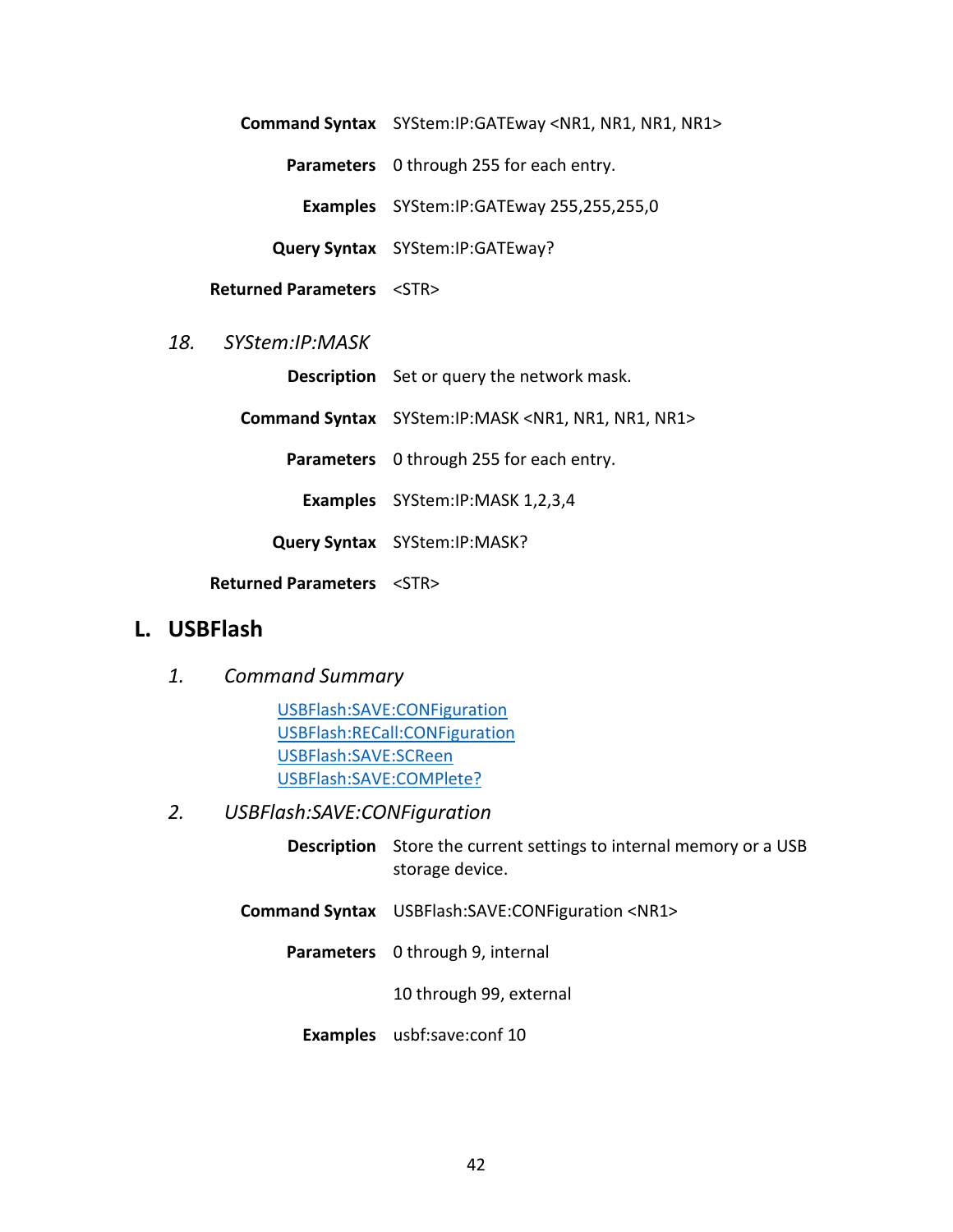# <span id="page-48-0"></span>*3. USBFlash:RECall:CONFiguration*

**Description** Recall a configuration setup from either internal storage or a USB device.

**Command Syntax** USBFlash:RECall:CONFiguration

**Parameters** 0 through 9, internal

10 through 99, external

**Examples** usbf:rec:conf 0

#### <span id="page-48-1"></span>*4. USBFlash:SAVE:SCReen*

**Description** Save an image of the LCD screen.

**Command Syntax** USBFlash:SAVE:SCReen <NR1>

**Parameters** 0 through 999

**Examples** usbf:save:scr 0

#### <span id="page-48-2"></span>*5. USBFlash:SAVE:COMPlete?*

**Description** Query whether the save action has completed.

- **Query Syntax** USBFlash:SAVE:COMPlete?
- **Returned Parameters** 1 for complete and 0 for all other conditions including busy and no previous save issued.